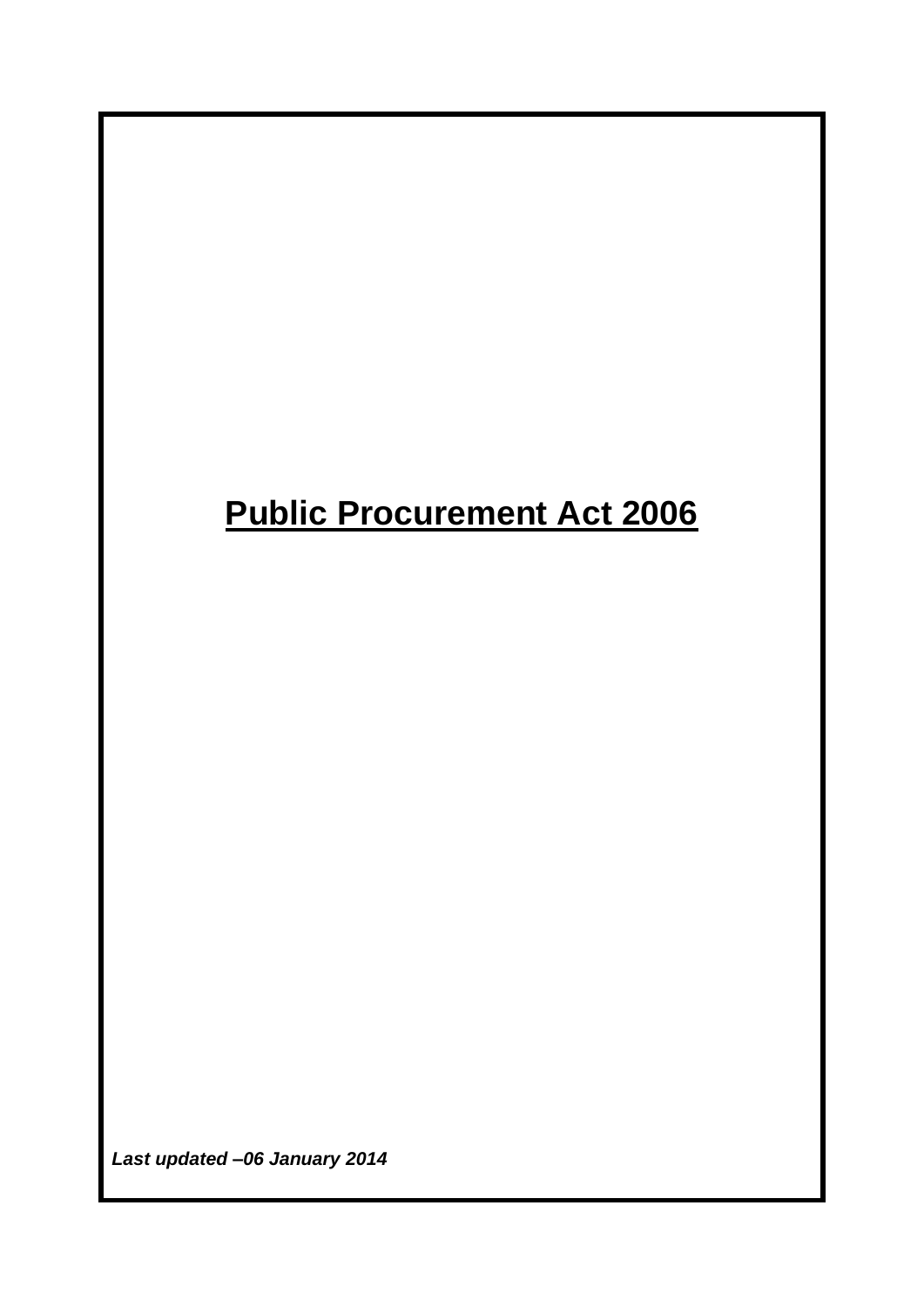# **Amendments to Public Procurement Act 2006**

## **AMENDMENTS 2014**

*(As per* **The Economic And Financial Measures (Miscellaneous Provisions) Act 2013 Act No. 27 of 2013-** *GN. No. 111 of 14 December 2013)*

| Part I   |                          | Section 2               |                          | "procurement" (Amended)                                                                                                                                                                                                           |
|----------|--------------------------|-------------------------|--------------------------|-----------------------------------------------------------------------------------------------------------------------------------------------------------------------------------------------------------------------------------|
|          |                          | Section 3               |                          | Subsection (1B) (a) (Repealed) and (Replaced)<br>Subsection (1Ba) (Added)                                                                                                                                                         |
| Part II  |                          | Section 7<br>Section 7B |                          | Subsection 7(e) (Amended)<br>Section 7B (Added)                                                                                                                                                                                   |
| Part III | $\overline{\phantom{a}}$ | Section 8<br>Section 8A | $\overline{\phantom{a}}$ | Subsection 8(5) (Added)<br>Section 8A (Added)                                                                                                                                                                                     |
|          |                          | Section 9<br>Section 9A |                          | Section 9 (Repealed) and (Replaced)<br>Section 9A(Added)                                                                                                                                                                          |
|          |                          | Section 10              |                          | Subsection 10(1) (Repealed) and (Replaced)<br>Subsection 10(2) (Amended)                                                                                                                                                          |
| Part V   | $\overline{\phantom{a}}$ | Section 26A             | $\overline{\phantom{0}}$ | Existing provision (numbered) (1)<br>Subsection 26A (2) (Added)                                                                                                                                                                   |
|          |                          | Section 37              |                          | Subsection 37 (10A) (Added)                                                                                                                                                                                                       |
| Part VI  |                          | Section 44              | $\overline{\phantom{0}}$ | Subsection 44(1)(a) and (b) (Repealed) and (Replaced)<br>Subsection 44(1) (c) (Added)<br>Subsection 44(1A) (Repealed) and (Replaced)<br>Subsections 44(1B) and 44(1C) (Added)<br>Subsection 44(4) (Amended)                       |
|          |                          | Section 45              | $\overline{\phantom{0}}$ | Subsection 45(2) (b) (Repealed and Replaced)<br>Subsection 45(ba) (Repealed)<br>Subsection 45 (2A) and (2B) (Repealed)<br>Subsection 45(3)(d) (Added)<br>Subsection 45(4) (Repealed) and (Replaced)<br>Subsection 45(7) (Amended) |

#### *(Amended as per G.N. No. 241 of 2013)*

Part II - New item - Knowledge Parks Ltd

*(As per* **The Economic And Financial Measures (Miscellaneous Provisions) Act 2012 Act No.27 of 2012-** *GN.No.129 of 22 December 2012)*

| Part I - |                 | Section 2 | $\sim$                                 | "framework agreement" (Amended)<br>New definition "lead organisation" (Added) |
|----------|-----------------|-----------|----------------------------------------|-------------------------------------------------------------------------------|
|          | $\sim$ 10 $\pm$ | Section 3 | $\sim$ $-$<br>$\overline{\phantom{0}}$ | Subsection (1)(b) (Amended)<br>Paragraphs (d), (e), (f) (Added)               |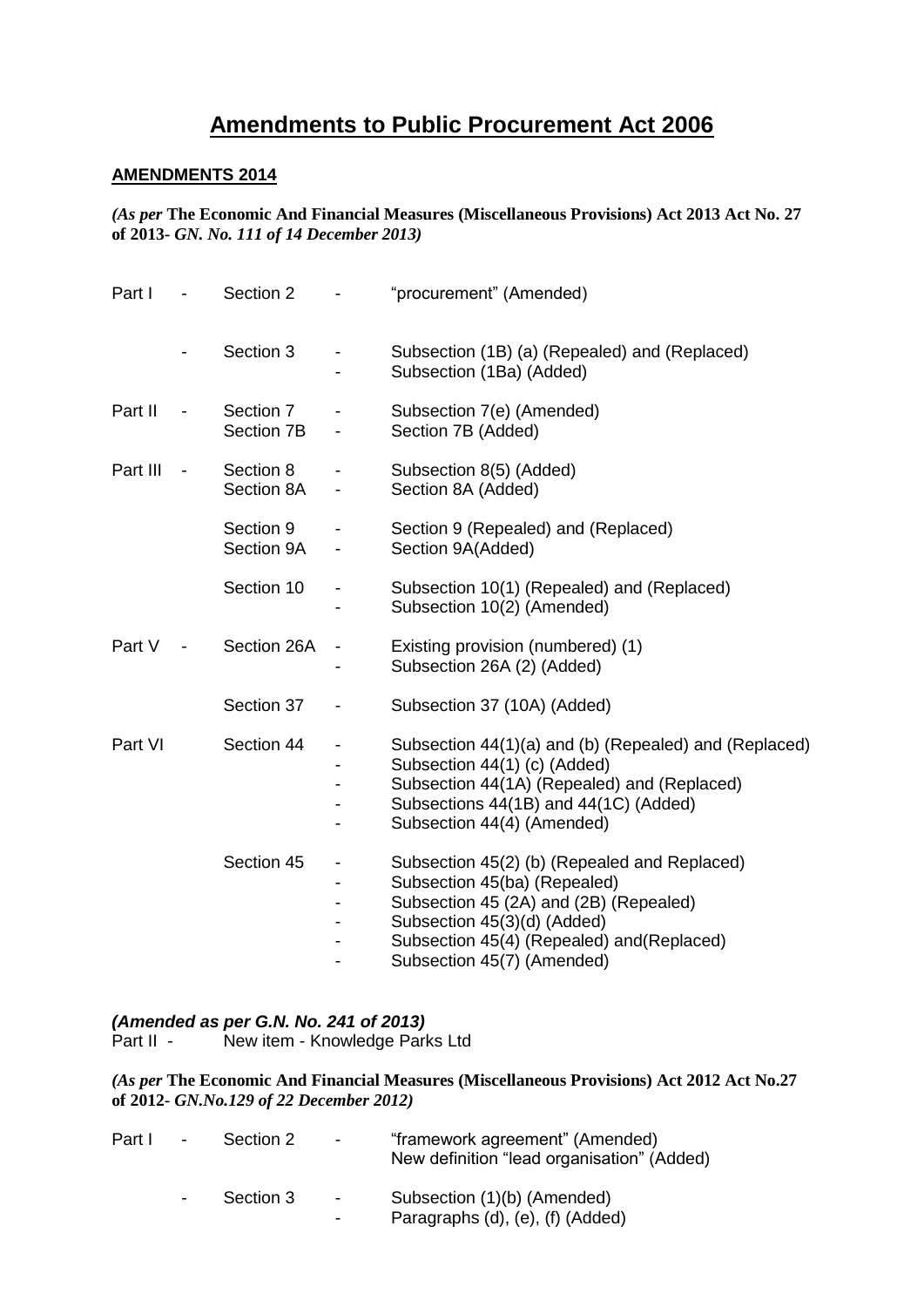|          |                          |            |                              | Subsection 1(A) (Repealed and Replaced)                                                                                                                                                                  |
|----------|--------------------------|------------|------------------------------|----------------------------------------------------------------------------------------------------------------------------------------------------------------------------------------------------------|
| Part II  | $\overline{\phantom{a}}$ | Section 7  |                              | New Paragraph (aa) (added)                                                                                                                                                                               |
| Part III | $\overline{\phantom{a}}$ | Section 9  |                              | Section 9 (Repealed and Replaced)                                                                                                                                                                        |
|          |                          | Section 10 |                              | Section 10(2) (Amended)                                                                                                                                                                                  |
| Part IV  | $\sim$ $-$               | Section 24 | $\qquad \qquad \blacksquare$ | Subsection (11) and (12) (Repealed and Replaced)                                                                                                                                                         |
| Part V   |                          | Section 26 | $\overline{\phantom{a}}$     | New Section. 26(A) (Added)                                                                                                                                                                               |
|          |                          | Section 28 |                              | Subsection (2) (Repealed and Replaced)                                                                                                                                                                   |
|          |                          | Section 29 | $\overline{\phantom{a}}$     | New Section 29A (Added)                                                                                                                                                                                  |
|          |                          | Section 40 |                              | New Subsection 2B (Added)<br>Subsection 4 (Amended)                                                                                                                                                      |
| Part VI  |                          | Section 43 | $\qquad \qquad \blacksquare$ | Subsection 1 (Amended)                                                                                                                                                                                   |
|          |                          | Section 44 |                              | Subsection 1(b) (Amended)<br>Subsection (1A) (Added)<br>Subsection (2) (Repealed and Replaced)<br>Subsection (4) (Amended)                                                                               |
|          |                          | Section 45 |                              | Subsection (1)(c) (Repealed and Replaced)<br>Subsection (2) New Para. (ba) (Added)<br>New Subsections (2A & 2B) (Added)<br>Subsection (3) New para (c) (Added)<br>Subsection (8) (Repealed and Replaced) |

## **AMENDMENTS 2012**

(*A***s per The Open University of Mauritius Act 2010) (Act No. 2 of 2010)** *–State House (Proclamation No. 31 of 2012)*

Part II - Deleting "Mauritius College of the Air" and inserting "Open University of Mauritius"

*(As per* **The Economic And Financial Measures (Miscellaneous Provisions) (No.2) ACT 2011** *– GN. No. 111 of 15 December 2011)*

| Part I - | Section 2 | - Interpretation of "framework agreement" added<br>- Interpretation of "procurement contract" redefined and<br>$(b)$ (added) |
|----------|-----------|------------------------------------------------------------------------------------------------------------------------------|
|          | Section 3 | - Application of Act -Sub section 1 repealed and replaced<br>by Subsection 1, 1A, 1B, 1C, 1D                                 |

## **AMENDMENTS 2010**

Part II - New item - Gambling Regulatory Authority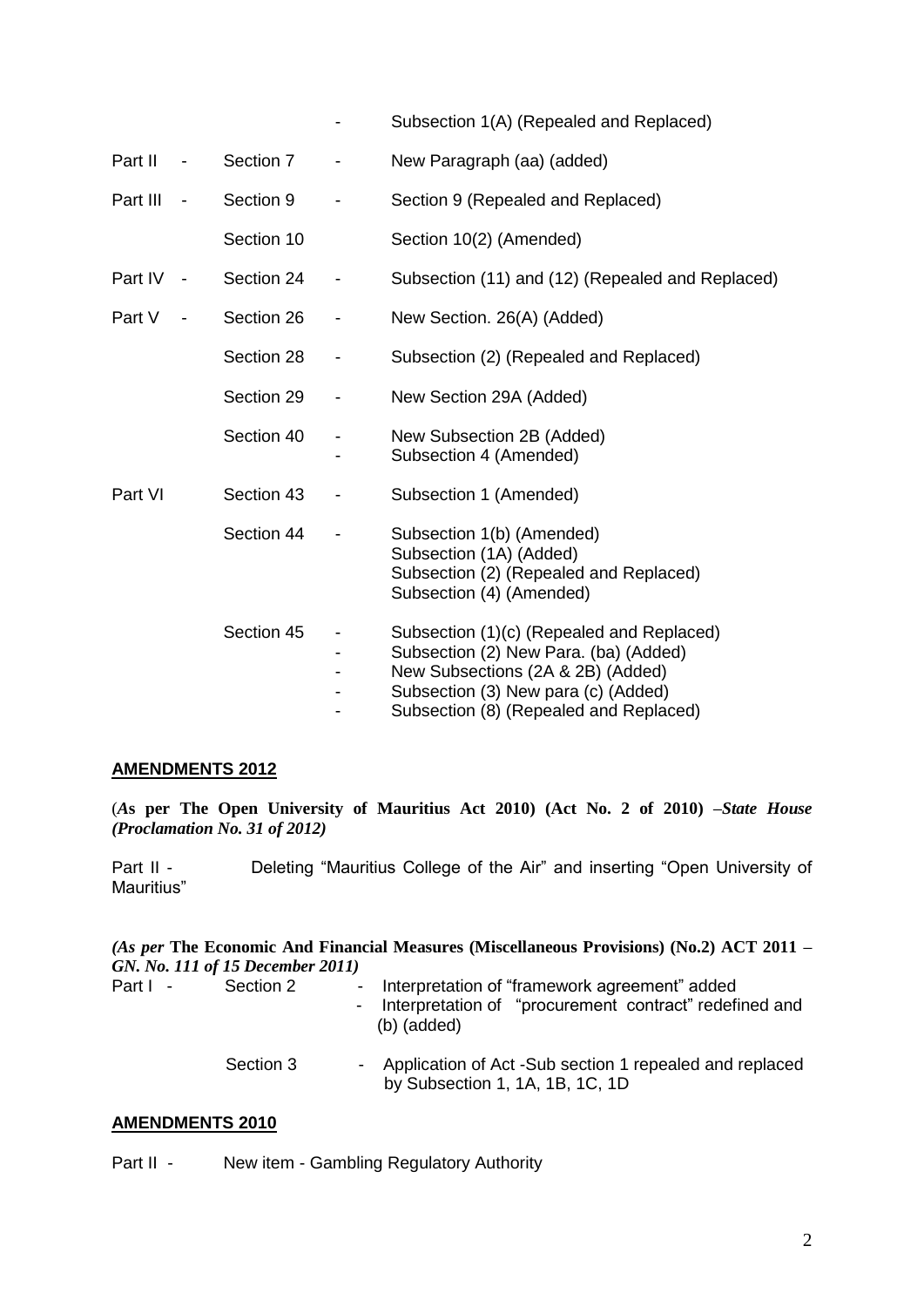## **AMENDMENTS 2009**

## **(As per THE FINANCE ACT 2009 - Government Gazette No. 69 of 30 July 2009)**

| Part I<br>Section 2<br>-    |            |                          | "public body" – (b)(iii) (amended) $\&$ (c) (repealed)  |
|-----------------------------|------------|--------------------------|---------------------------------------------------------|
|                             | Section 3  | $\overline{\phantom{a}}$ | Subsection (1)(a) (amended)<br>Subsection (2) (amended) |
| Part II                     | Section 7  | -                        | Subsection (da) (amended)<br>Subsection (db) (added)    |
|                             | Section 7A | $\overline{\phantom{a}}$ | Subsection (1)(a) (amended)                             |
| Part III                    | Section 11 | -                        | Subsection (1)(d) (amended)                             |
| Part IV                     | Section 16 | -                        | Subsection (numbered (1) and subsection (2) added)      |
|                             | Section 18 | -                        | Subsection (2) (repealed)                               |
| <b>SCHEDULE (Section 2)</b> |            | -                        | (Amended)                                               |

#### **AMENDMENTS 2009**

## **(As per THE ADDITIONAL STIMULUS PACKAGE (MISCELLANEOUS PROVISIONS) ACT 2009 - Government Notice No. 32 of 16 April 2009)**

| Part II  | $\blacksquare$ | Section 7  | $\overline{\phantom{a}}$ | New subsection (da) (added)<br>New section 7A (added) |
|----------|----------------|------------|--------------------------|-------------------------------------------------------|
| Part III | -              | Section 14 | $\overline{\phantom{a}}$ | New subsection 6 (added)                              |
| Part IV  | -              | Section 21 | -                        | Subsection 3(c) (amended)                             |
| Part V   | -              | Section 26 | -                        | Para. 26 (repealed and replaced)                      |
| Part V   | -              | Section 28 | -                        | Subsection 1 (renumbered and subsection 2 added)      |
| Part V   | -              | Section 37 | -                        | Subsections 1, 2, & 3 (amended)                       |
| Part V   | -              | Section 40 | -                        | Subsection 2A added and subsection 3 (amended)        |

#### **AMENDMENTS 2008**

## **(As per THE EMPLOYMENT RIGHTS ACT 2008 – Act No. 33 of 2008 – Second Schedule – Section 18(3) - Government Gazette No. 95 of 27 September 2008)**

| Part VII<br>Section 46 |  | Subsections 5,6,7,8,9 & 10 added after subsection 4 |
|------------------------|--|-----------------------------------------------------|
|------------------------|--|-----------------------------------------------------|

#### **AMENDMENTS 2008**

Part III - New Section 11A (added as per Finance Act July 2008)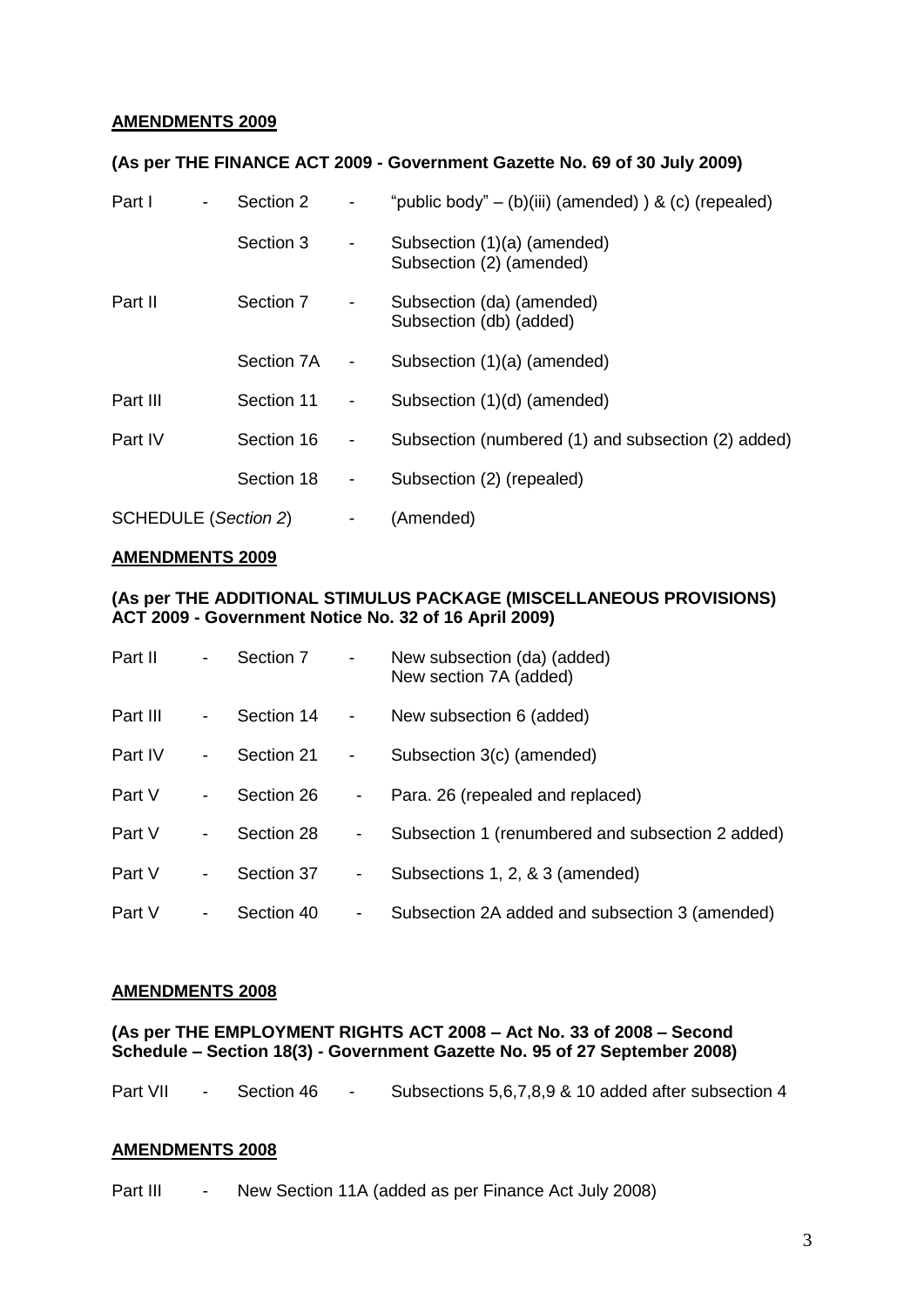Part IV - 20(1) (Amended as per Finance Act July 2008)

Part V - 37 (New Section 9A added as per Finance Act July 2008)

Part IX - 61(2) (New part 2(d) added to Section 61 as per Finance Act July 2008)

Schedule (section 2) Part I to Part VI (amended as per G.N. No. 198 of 2008)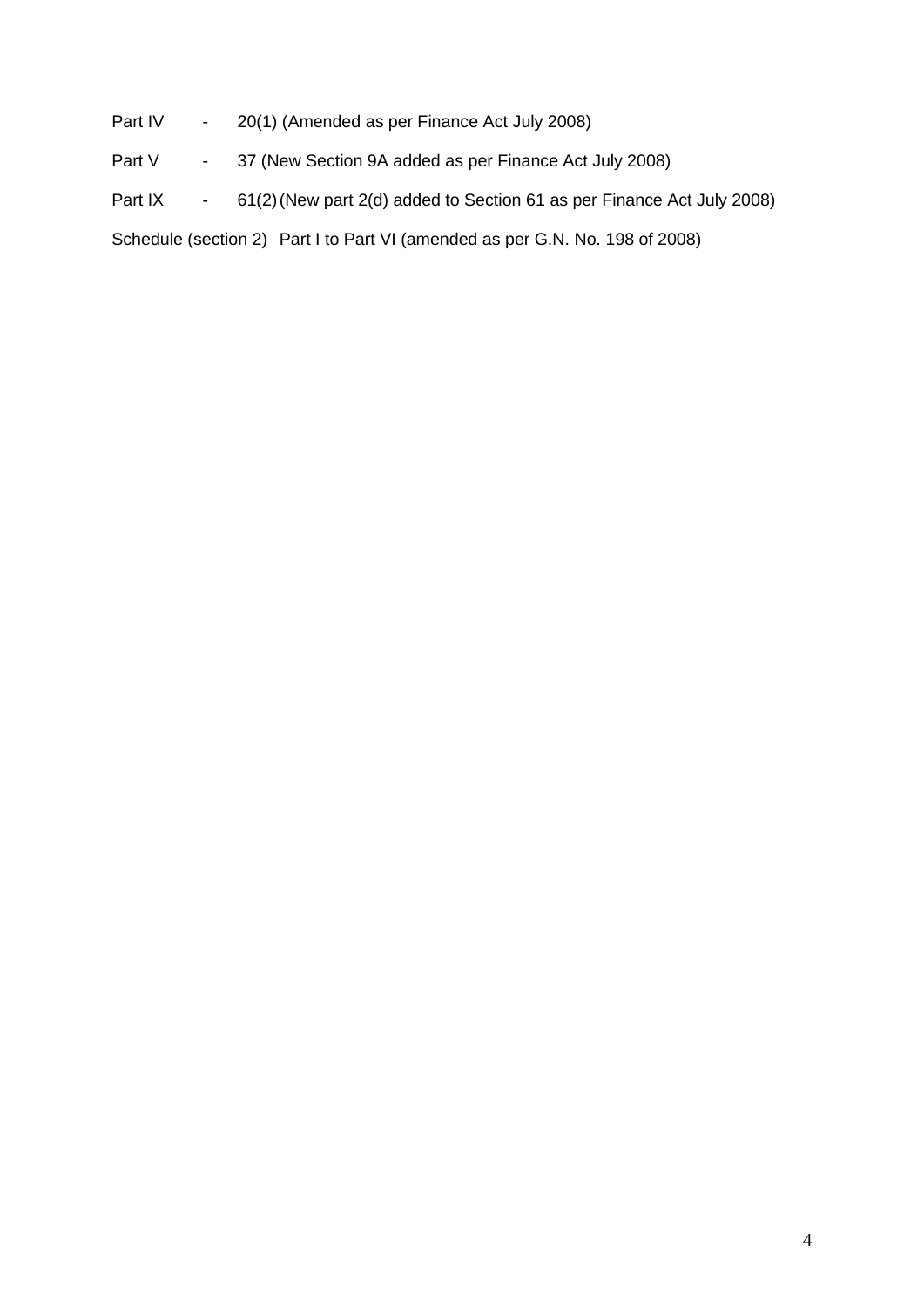# **THE PUBLIC PROCUREMENT ACT 2006**

**Act No. 33 of 2006**

I assent

**SIR ANEROOD JUGNAUTH**

President of the Republic

27th December 2006

ARRANGEMENT OF SECTIONS

\_\_\_\_\_\_\_\_

*Section* 

## **PART I - PRELIMINARY**

- 1. Short title
- 2. Interpretation
- 3. Application of Act

#### **PART II - PROCUREMENT POLICY OFFICE**

- 4. Procurement Policy Office
- 5. Staff of Policy Office
- 6. Policymaking responsibility
- 7. Functions of Policy Office

#### **PART III - CENTRAL PROCUREMENT BOARD**

- 8 Central Procurement Board
- 9. Secretary of the Board
- 10. Staff of the Board
- 11 Functions of the Board
- 12. Powers of the Board
- 13. Meetings of the Board
- 14. Procedure of the Board

#### **PART IV - PROCUREMENT METHODS**

- 15. Choice of procurement method
- 16. Open advertised bidding method
- 17. Open national bidding
- 18. Open international bidding
- 19. Restricted bidding
- 20. Request for sealed quotations
- 21. Emergency procurement
- 22. Community and end-user participation
- 23. Departmental execution
- 24. Request for proposals
- 25. Direct procurement

## **PART V - THE BIDDING PROCESS**

- 26. Application of Part V
- 27. Prequalification proceedings
- 28. Bidding documents
- 29. Two-stage bidding
- 30. Bid security
- 31. Submission of bids
- 32. Deadline for the submission of bids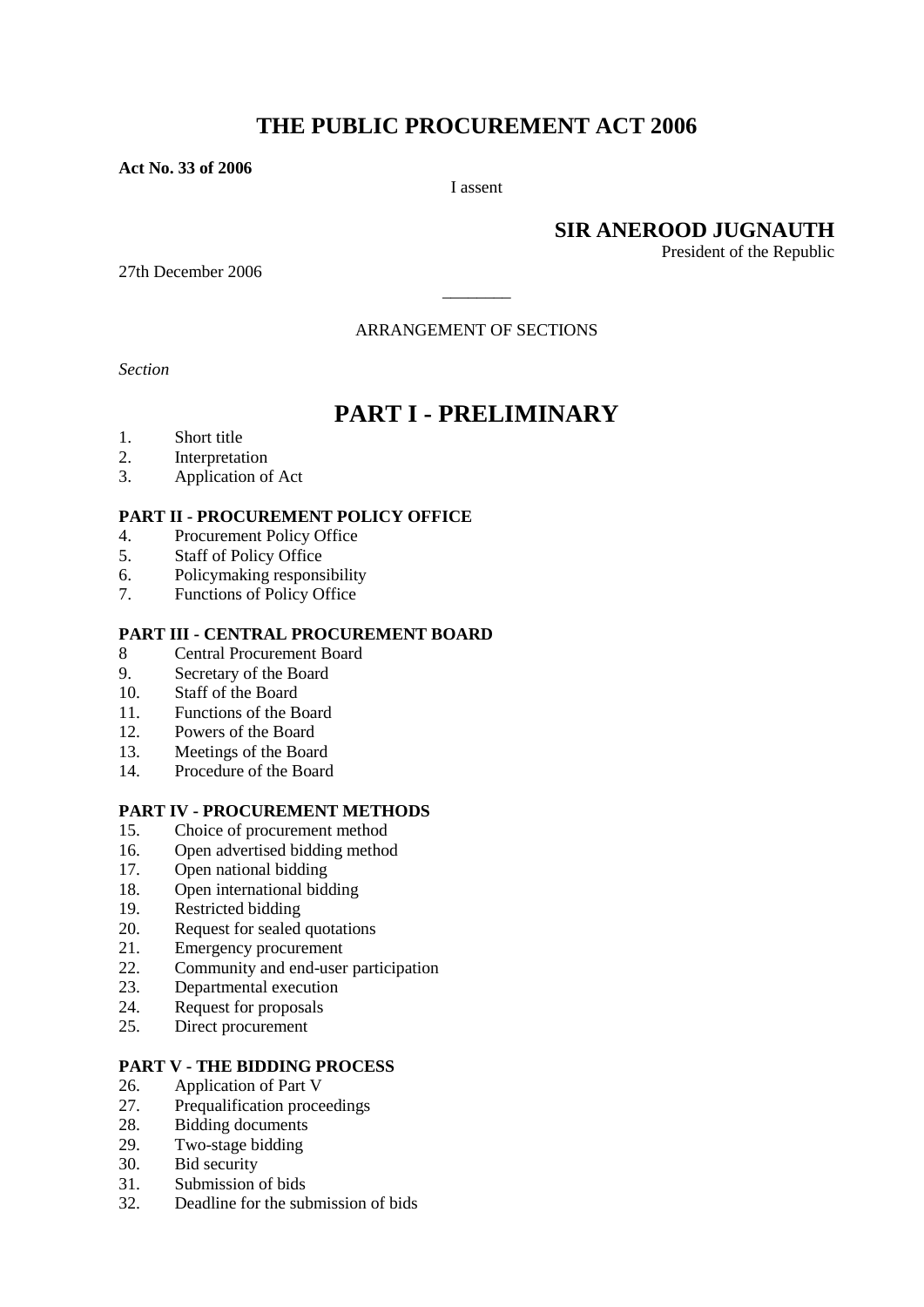- 33. Withdrawal and modification of bids
- 34. Bid validity period
- 35. Disqualification of bidders and suppliers
- 36. Opening of bids
- 37. Examination and evaluation of bids
- 38. Post-qualification
- 39. Cancellation of bidding process
- 40. Award of procurement contracts
- 41. Debriefing of unsuccessful bidders<br>42. Auditor's Certificate
- Auditor's Certificate

## **PART VI - CHALLENGE AND APPEAL**

- 43. Challenge
- 44. Independent Review Panel
- 45. Right of review

## **PART VII - PROCUREMENT CONTRACTS**

- 46. Contents of contracts
- 47. Payment
- 48. Termination and breach

## **PART VIII-PROCUREMENT INTEGRITY**

- 49. Artificial division<br>50. Duties of public be
- Duties of public bodies
- 51. Conduct of public officials
- 52. Conduct of bidders and suppliers
- 53. Suspension and debarment of bidders and suppliers

# **PART IX - MISCELLANEOUS**<br>54. Oath of office

- Oath of office
- 55. Disclosure of interest
- 56. Declaration of assets
- 57. Funds
- 58. Undue influence
- 59. Immunities
- 60. Offences
- 61. Regulations
- 62. Repeal
- 63. Consequential amendments
- 64. Transitional provisions
- 65. Commencement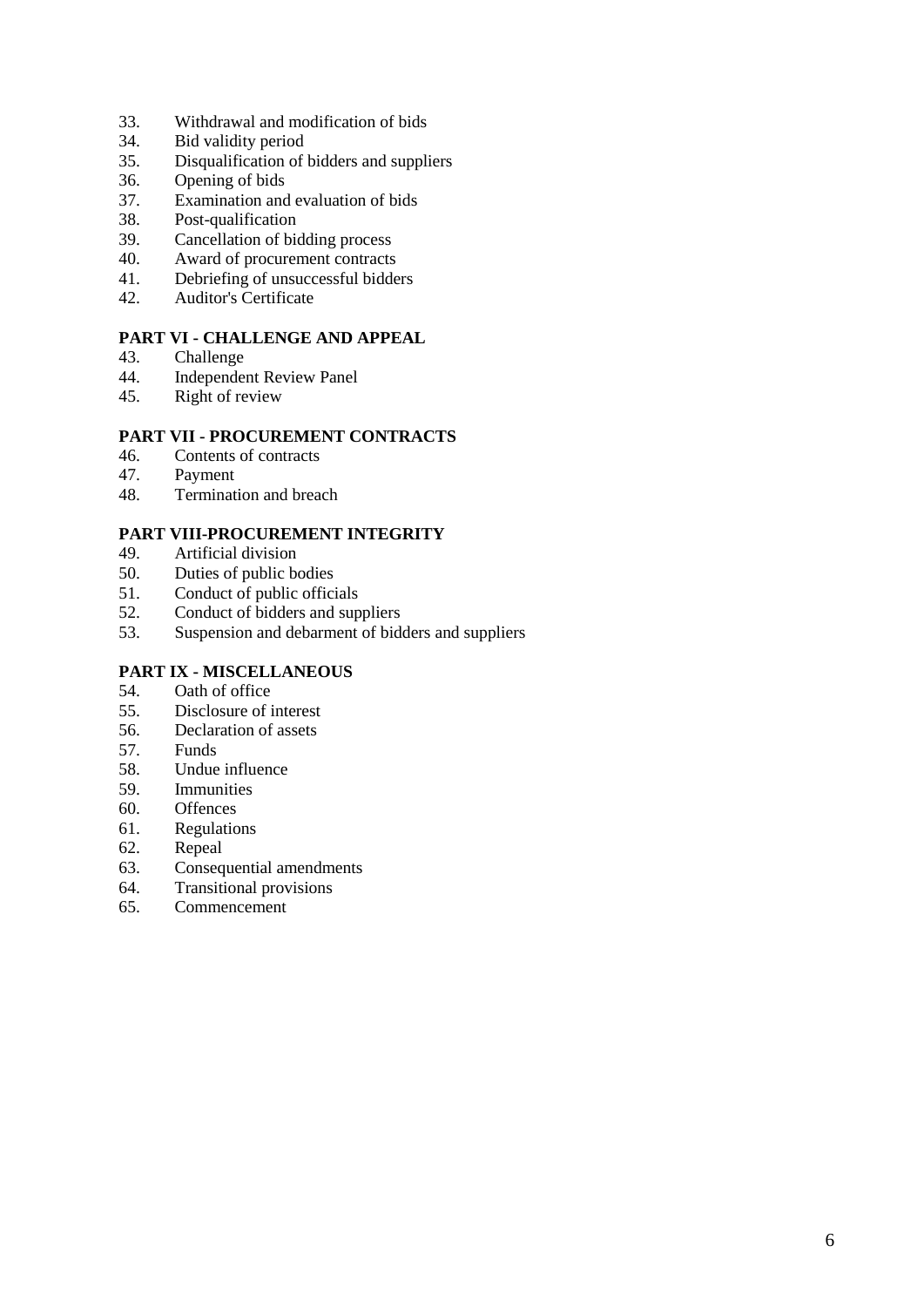# **AN ACT**

**\_\_\_\_\_\_\_\_\_**

To provide for the basic principles and procedures to be applied in, and regulate, the public procurement of goods, public works, consultant services, and other services and for the institutions responsible for those matters

ENACTED by the Parliament of Mauritius, as follows -

## **PART I - PRELIMINARY**

#### **1. Short title**

This Act may be cited as the **Public Procurement Act 2006.**

#### **2. Interpreta***tion*

*(Interpretation "framework agreement" (Amended) and new definition"lead organization" (Added) as per* **The Economic And Financial Measures (Miscellaneous Provisions) Act 2012 Act No.27 of 2012-** *GN.No.129 of 22 December 2012)*

*(Interpretation "framework agreement"-(Added) and interpretation "procurement contract"- (Redefined) and (b) (added) as per* **The Economic And Financial Measures (Miscellaneous Provisions) (No.2) ACT 2011** *– GN. No. 111 of 15 December 2011)*

*("public body – (b)(iii) (amended) and (c) (repealed) as per The Finance Act 2009 – G.G. No. 69 of 2009)*

*(Interpretation "procurement" (Amended) as per G.N 111of 14 December 2013)*

In this Act -

"bid" includes a proposal submitted in response to a request issued pursuant to section 24;

"bidder" means a participant or potential participant in procurement proceedings;

"bidding document" -

- (a) means any document issued by a public body on the basis of which bidders prepare bids; and
- (b) includes any document which contains instructions to bidders, specification, maps, designs, terms of reference, work schedules, evaluation criteria, bills of quantities, conditions of contract or other similar items;

"bid security" means the security instrument required to ensure that a bid will remain valid during the period stated in the bidding document;

"Board" means the Central Procurement Board established by section 8;

"Chairperson" means the Chairperson of the Board or of the Review Panel, as the case may be;

"challenge" means a challenge made pursuant to sections 24, 40 or 43;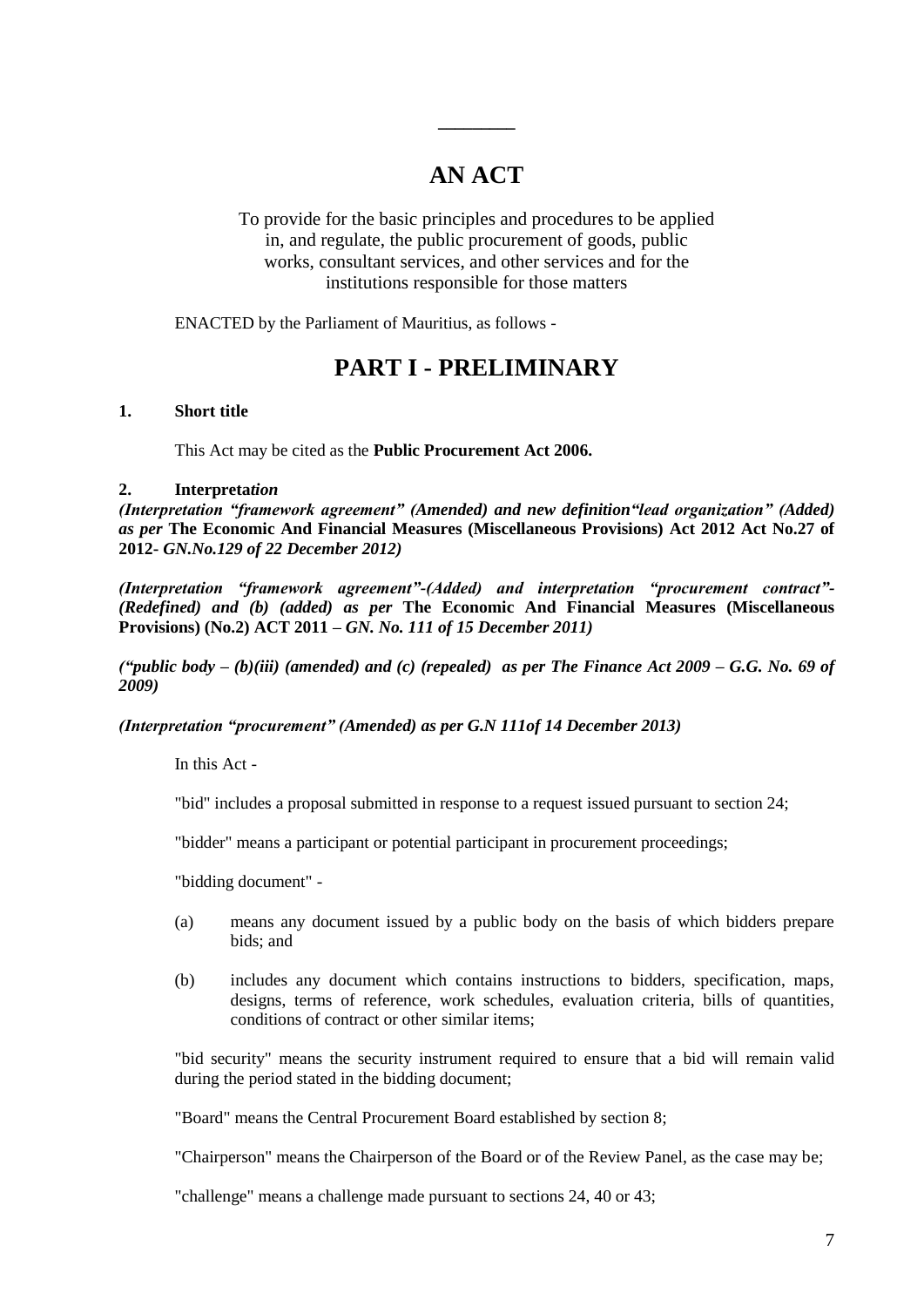"consultant" means a person under contract to provide consultancy services to a public body in relation to a procurement contract;

"consultancy services" means services of an intellectual and advisory nature, not incidental to the supply of goods or to the execution of works, such as design, supervision, training, analysis, auditing, software development, and similar services;

"contractor" means a person who has entered into a procurement contract with a public body;

"donor organisation" means an organisation based outside Mauritius which provides, or joins in providing, grants, credits or loans to the Government or its agencies;

"exempt organisation" means a body which is, by regulations, excluded from the application of this Act;

"framework agreement" means an agreement or other arrangement between one or more public bodies or a lead organisation and one or more suppliers which establishes the terms and conditions under which the supplier will enter into one or more contracts with the public body in the period during which the agreement or arrangement applies;

"goods" means objects of every kind and description including commodities, raw materials, manufactured products and equipment, industrial plant, objects in solid, liquid or gaseous form, electricity, as well as services incidental to the supply of the goods such as freight and insurance;

"lead organisation" means a public body designated by the Policy Office to enter into and manage a framework agreement on its own behalf and that of other public bodies, or on behalf of other public bodies;

"local authority" -

- *(a)* has the same meaning as in the Local Government Act; and
- *(b)* includes the Rodrigues Regional Assembly;

"major contract" means a contract for the procurement of goods or services or the execution of works -

- *(a)* to which a public body is or proposes to be a party; and
- *(b)* the estimate of the fair and reasonable value of which exceeds the prescribed amount;

"member" –

- *(a)* means a member of the Policy Office, the Board or the Review Panel, as the case may be; and
- *(b)* includes the Director, or the Chairperson of the relevant body, as the case may be;

"Minister" means the Minister to whom responsibility for the subject of finance is assigned;

"officer" means a person who is assigned to, or employed by, the Policy Office, the Board or the Review Panel;

"other services" means any services other than consultancy services or services incidental to the supply of goods or the execution of works;

"Policy Office" means the Procurement Policy Office established under section 4;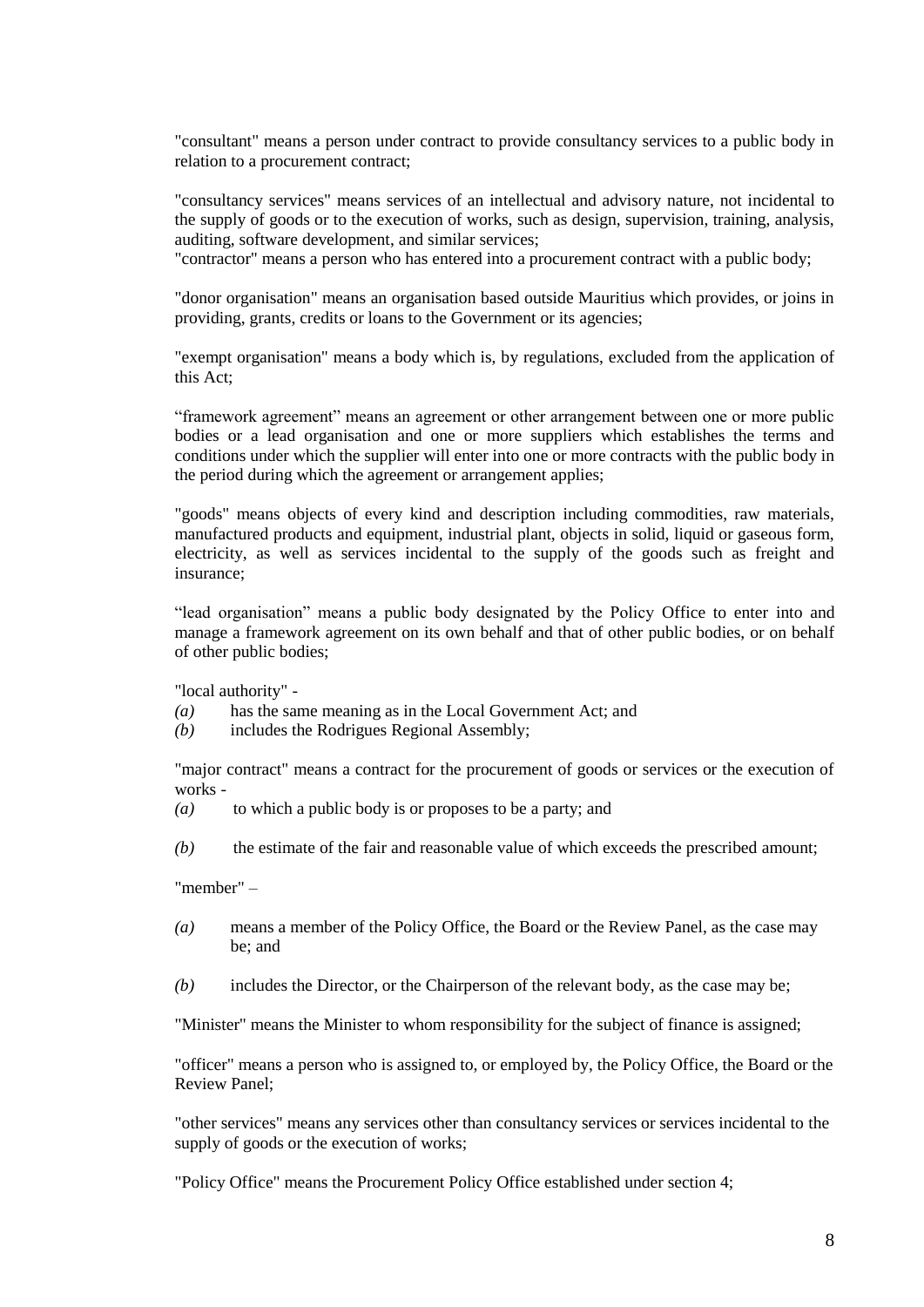"prescribed amount" means the amount specified in column 3 of the Schedule corresponding to the public body specified in column 1 in relation to the type of contract specified in column 2 of that Schedule.

"procurement" means the acquisition by a public body , by purchase, lease or any other contractual means, of goods, works, or consultancy or other services;

"procurement contract"

- (a) means a contract between a public body and a supplier, contractor or consultant resulting from procurement proceedings; and
- (b) includes a contract under a framework agreement;

"public body" -

- *(a)* means any Ministry or other agency of the Government;
- *(b)* includes
	- (i) a local authority;
	- (ii) a parastatal body; and
	- (iii) such other bodies specified in the Schedule;

"public official" means –

- *(a)* an officer;
- *(b)* a supplier, contractor or consultant or any of their agents; and
- *(c)* a public officer or other person employed by a public body;

"responsive" in relation to a bid, means responsive to the basic requirements of a bid regarding ability to perform and complete on time;

"Review Panel" means the Independent Review Panel established under section 44;

"supplier" means a person delivering goods, works, consultancy services or other services;

"Vice Chairperson" means either of the two Vice-Chairpersons of the Board; and

"works" means any work associated with the construction, reconstruction, demolition, repair or renovation of a building, structure or works, such as site preparation, excavation, erection, building, installation of equipment or materials, decoration and finishing, as well as services incidental to construction such as drilling, mapping, satellite photography, seismic investigations and similar services.

## **3. Application of Act**

*(Subsections (1B) (a) (Repealed) and (Replaced) and (1Ba) (Added) as per G.N 111of 14 December 2013)*

*(Subsection I(b) (Amended), paragraph (d) (e) (f)(Added), subsection 1(A) (Repealed) and (Replaced) as per* **The Economic And Financial Measures (Miscellaneous Provisions) Act 2012 Act No.27 of 2012 -***GN.No.129 of 22 December 2012***)**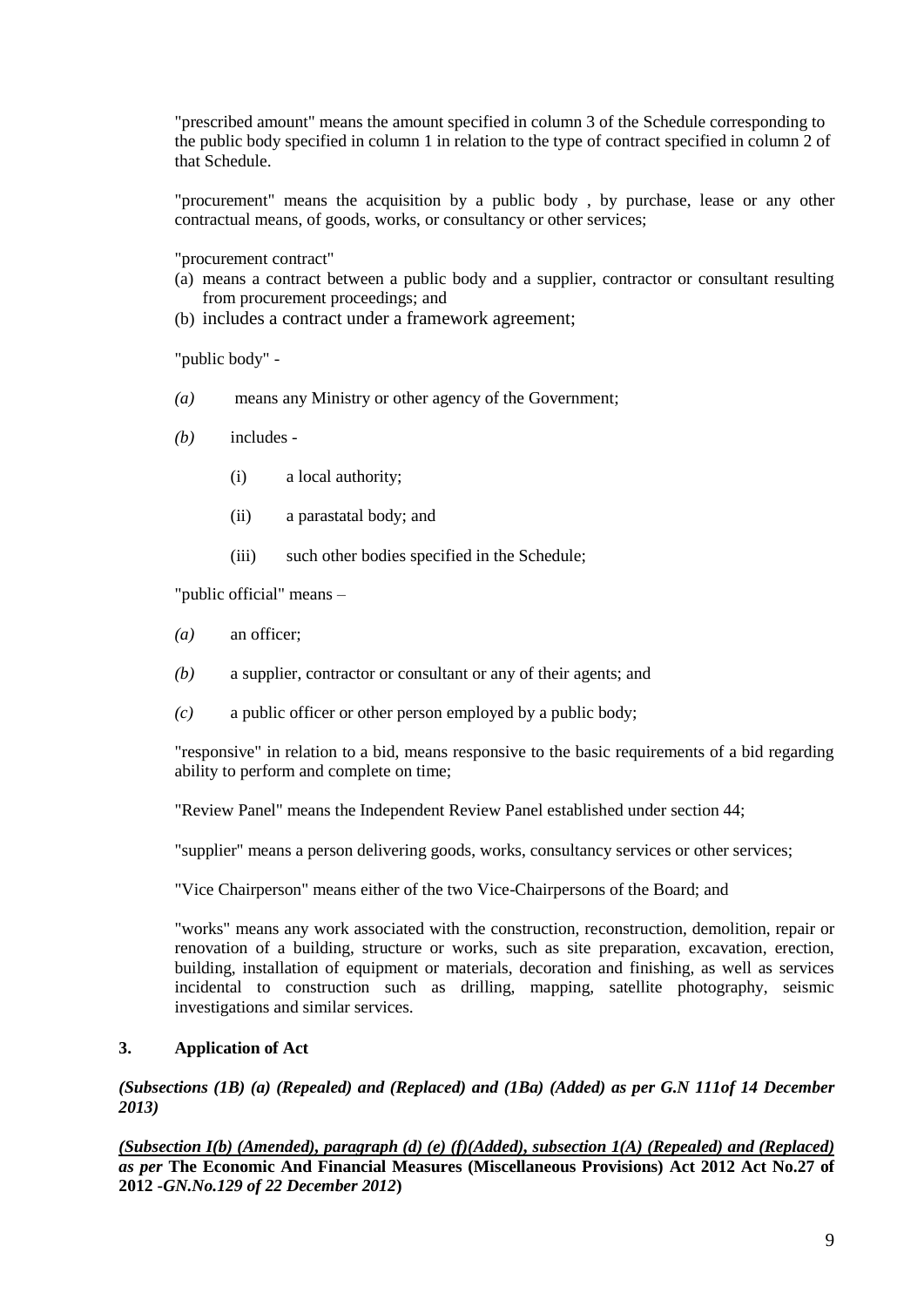#### *(subsection (1) repealed and replaced by* **subsection 1 , 1A, 1B, 1C, 1D** *as per* **The Economic And Financial Measures (Miscellaneous Provisions) (No.2) ACT 2011** *– GN. No. 111 of 15 December 2011)*

- (1) Notwithstanding any other enactment but subject to this section, this Act shall not apply to procurement undertaken –
	- (a) to protect national security or defence, where  $-$ 
		- (i) the Prime Minister so determines; and
		- (ii) the procurement is undertaken by the most competitive method of procurement available in the circumstances;
	- (b) pursuant to an agreement or arrangement between Mauritius and a foreign State which allows Mauritius to benefit from the expertise and development experience of that foreign State in a particular field;
	- (c) by any Ministry, acting on its own or on behalf of another public body, where
		- (i) such procurement is in respect of an information and communication technology project which requires interfacing with different existing systems; and
		- (ii) in view of confidentiality of sensitive information and potential risks in the execution of the project, the supervising officer of the Ministry considers that, in order to protect the safety or interests of Mauritius, it is necessary that the project be executed by an entity which has initially developed the system or which has previously developed a similar system; or
	- (d) by diplomatic missions of Mauritius abroad;
	- (e) by any public body in respect of rental of office space; or
	- (f) by any public body in respect of training services.
- (1A) Any procurement under
	- (a) subsection  $(1)(b)$  or  $(c)$  shall be subject to the conditions set out in subsection  $(1B)$ ; or

(b) subsection  $(1)(d)$ , (e) or  $(f)$  shall be subject to such regulations as may be made by the Minister.

- (1B) The conditions referred to in subsection (1A) shall be  $-$ 
	- (a) in relation to a procurement referred to in subsection (1)(b), the procurement is undertaken by–
		- (i) the foreign State or by or through an entity designated by the foreign State; or

(ii)the Government of Mauritius or any statutory body or entity specified in any enactment, or designated, for that purpose by the Government of Mauritius;

- (b) in relation to a procurement referred to in subsection  $(1)(b)$  or  $(c)$ 
	- (i) the Ministry responsible shall
		- (A) perform due diligence, with such assistance as it may request from the Board, to ensure that the procurement constitutes value for money;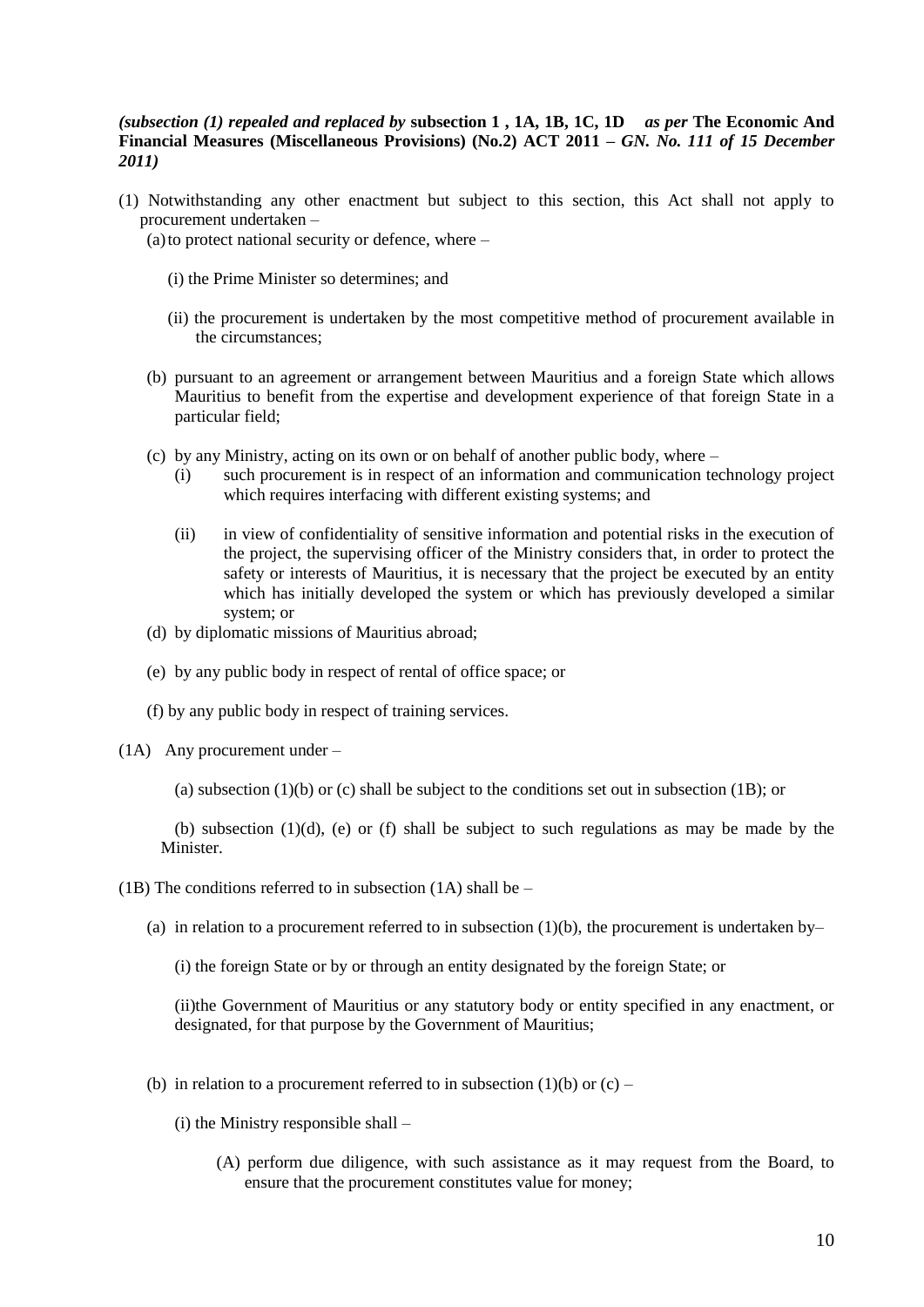- (B) submit a report on the due diligence, together with supporting documents and its recommendations, to the high-powered committee referred to in subsection (1C);
- (ii) after examination of the documents and recommendations referred to in paragraph  $(b)(i)(B)$ , the high-powered committee shall –
	- (A) forward its report, including its recommendations, to Cabinet; and
	- (B) thereafter, notify the Ministry responsible of its recommendations to enable it to take a decision on the procurement.

(1Ba) The Policy Office shall, for the purposes of subsection  $(1B)(b)(i)(A)$ , issue guidelines to assist the Ministry in performing due diligence.

(1C) The high-powered committee referred to in subsection  $(1B)$  –

(a) shall be chaired by the Secretary to Cabinet and Head of the Civil Service or his representative;

- (b) shall comprise such other senior officials as the Secretary to Cabinet and Head of the Civil Service may designate;
- (c) may co-opt such public officer as it deems appropriate.

(1D) In this section –

"control", in relation to "Government-controlled", means having an effective influence in the main aspects of management;

"foreign State" includes any Ministry or department of the Government, any organ, any statutory body, or any Government-owned or Government-controlled corporation or other agency, of the foreign State;

"own", in relation to "Government-owned", means having all or a majority of the shares or other forms of capital participation.

- (2)This Act applies to any other procurement effected by a public body, other than an exempt organization.
- (3)Where any provision of this Act conflicts with the procurement rules of a donor organisation, the application of which is mandatory pursuant to an obligation entered into by Mauritius under any treaty or other form of agreement, those rules shall prevail.
- (4)This Act shall bind the State.

## **PART II - PROCUREMENT POLICY OFFICE**

#### **4. Procurement Policy Office**

(1) There shall be a Procurement Policy Office in the Ministry, which shall be administered by a Director and 2 other independent persons appointed by the President of the Republic, acting in accordance with the advice of the Prime Minister tendered after the Prime Minister has consulted the Leader of the Opposition on such terms and conditions as may be determined by the Prime Minister.

(2) The persons referred to in subsection (1) shall be appointed for a 3-year term and shall be eligible for re-appointment for one additional term.

(3) The President shall, on the advice of the Prime Minister, at any time terminate the appointment of a member who has been guilty of -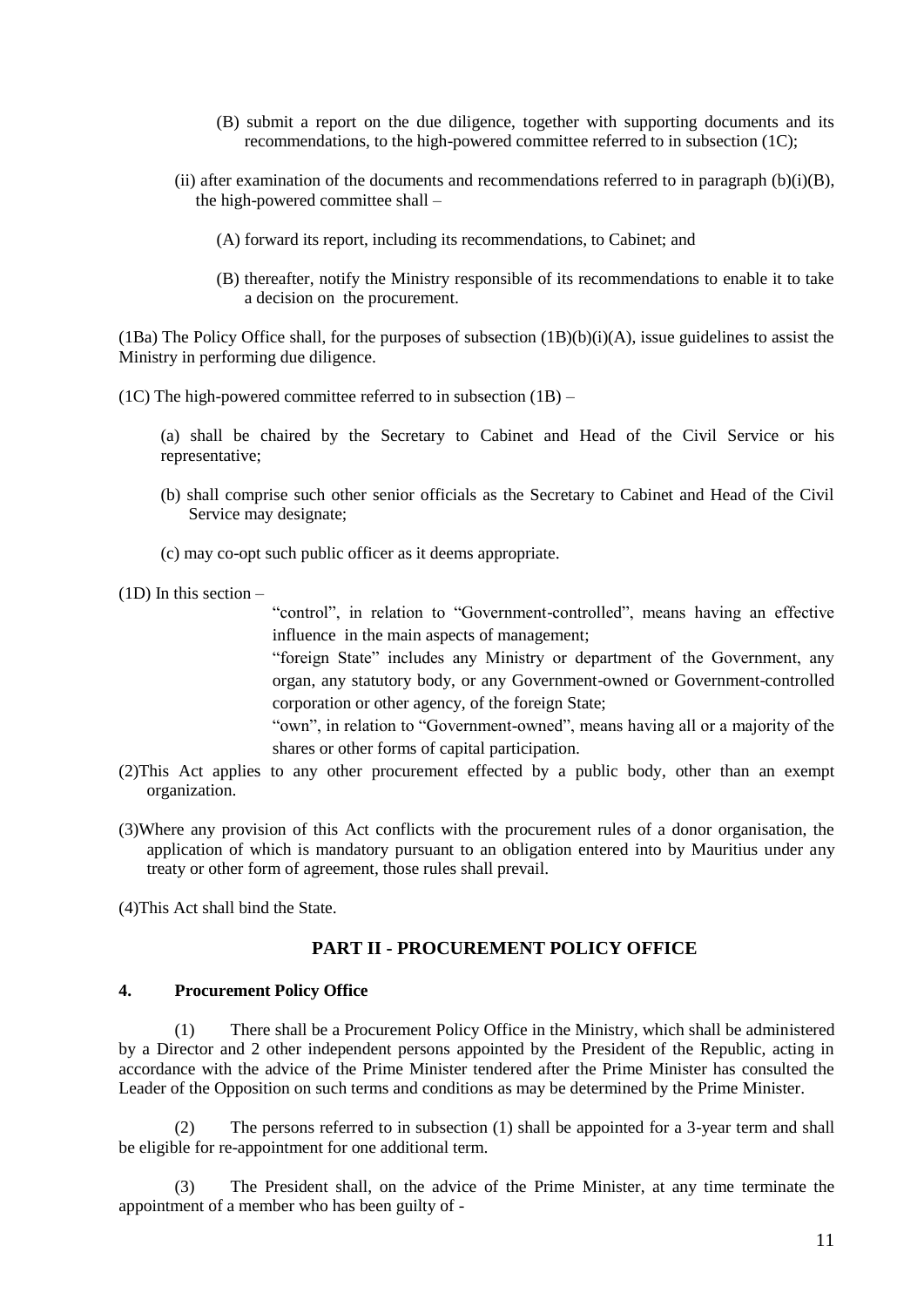- *(a)* any misconduct, default or breach of trust in the discharge of his duties;
- *(b)* an offence of such nature as renders it desirable that his appointment should be terminated.

## **5. Staff of Policy Office**

(1) The Policy Office shall appoint on contract terms and conditions its professional staff composed of persons of high integrity and substantial experience in the field of procurement, with a strong background in legal, financial and administrative matters.

(2) The Head of the Civil Service shall designate such public officers as may be required to assist the Policy Office and every person so designated shall be under the administrative control of the Director.

## **6. Policymaking responsibility**

- (1) The Policy Office
	- *(a)* shall serve as an independent procurement policy making and monitoring body;
	- *(b)* shall not in any way be operationally involved in conducting procurement proceedings or resolving procurement disputes; and
	- *(c)* may request information from, and consult with, the Board, the Review Panel, or any public body in the development of procurement policy for the Government.

(2) In the exercise of its functions the Policy Office shall act without fear or favour and shall not be subject to the direction or control of any other person or authority.

## **7. Functions of Policy Office**

*(Paragraph 7(e) (Amended) as per G.N 111of 14 December 2013)*

*(Paragraph (aa) (Added) as per* **The Economic And Financial Measures (Miscellaneous Provisions) Act 2012 Act No.27 of 2012-** *GN.No.129 of 22 December 2012)*

## *(paragraph (da) amended and (db) added as per The Finance Act 2009 – G.G. No. 69 of 2009)*

The Policy Office shall -

- *(a)* issue instructions to public bodies concerning the coordination of their actions with the Policy Office, the Board and the Review Panel;
- (aa) where appropriate, designate a public body to enter into and manage a framework agreement on its own behalf and that of other public bodies, or on behalf of other public bodies;
- *(b)* formulate policies relating to procurement, including directives, procedures, instructions, technical notes and manuals, for the implementation of this Act;
- *(c)* issue standard forms of contracts, bidding documents, pre-qualification documents, requests for proposals and other similar documents for mandatory use by every public body implementing procurement;
- *(d)* collect from the Board, the Review Panel and public bodies information on procurement activities and monitor their compliance with this Act;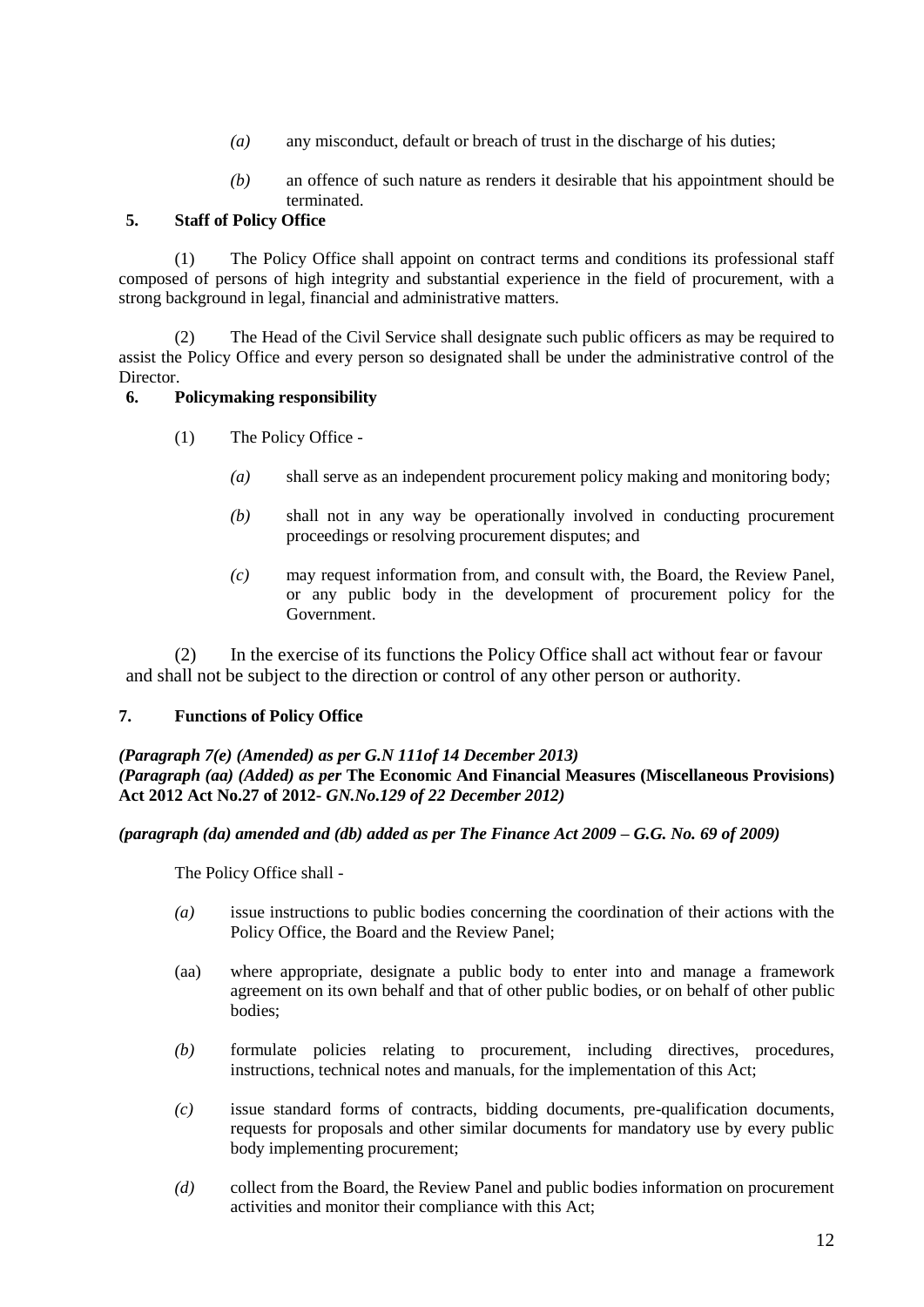- *(da)* act as a focal point to guide the Board and public bodies with a view to ensuring consistency in the application of this Act and any regulations made under this Act; *(New subsection (da)) added as per The Additional Stimulus Package (Miscellaneous Provisions) Act 2009 – G.N. No. 32 of 2009)*
- *(db)* attend to complaints from bidders or suppliers and advise the Board or public bodies on the appropriate course of action;
- *(e)* recommend, and facilitate the implementation of, measures to improve the functioning of the procurement system, including the operation of annual procurement planning, the introduction of information and communications technology and the dissemination of publications and the setting up of websites dedicated to procurement;
- *(f)* prepare and conduct training programmes for public officials, contractors and suppliers concerning procurement;
- *(g)* solicit the views of the business community on the effectiveness of the procurement system;
- *(h)* present an annual report to the Minister regarding the overall functioning of the procurement system;
- *(i)* communicate and cooperate with international institutions and other foreign entities on matters of procurement;
- *(j)* advise on and monitor foreign technical assistance in the field of procurement;
- *(k)* advise the Financial Secretary regarding delegation of financial authority to public officers enabling them to approve contract awards and changes to contracts of a financial nature and the annual review of such delegations; and
- *(l)* perform such other functions as may be assigned to it by the Financial Secretary.

## **7A**. **Powers of the Policy Office**

## *(subsection (1)(a) amended as per The Finance Act 2009 – G.G. No. 69 of 2009) (New Section 7A added as per The Additional Stimulus Package (Miscellaneous Provisions) Act 2009 – G.N. No. 32 of 2009)*

- $(1)$  In the discharge of its functions, the Policy Office may
	- (a) request for such information, records and other documents as it may require from the Board or any public body;
	- (b) examine such records or other documents; and
	- (c) carry out procurement audit.

(2) Any person to whom a request is made under subsection  $(1)(a)$  and who fails to comply with the request, or willfully provides false or misleading information, shall commit an offence.

(3) Where, in the discharge of its functions, the Policy Office finds that there has been a deliberate non-compliance with any provision of this Act or instructions issued, the Director shall refer the matter to the Head of the Civil Service recommending such action as he may deem appropriate.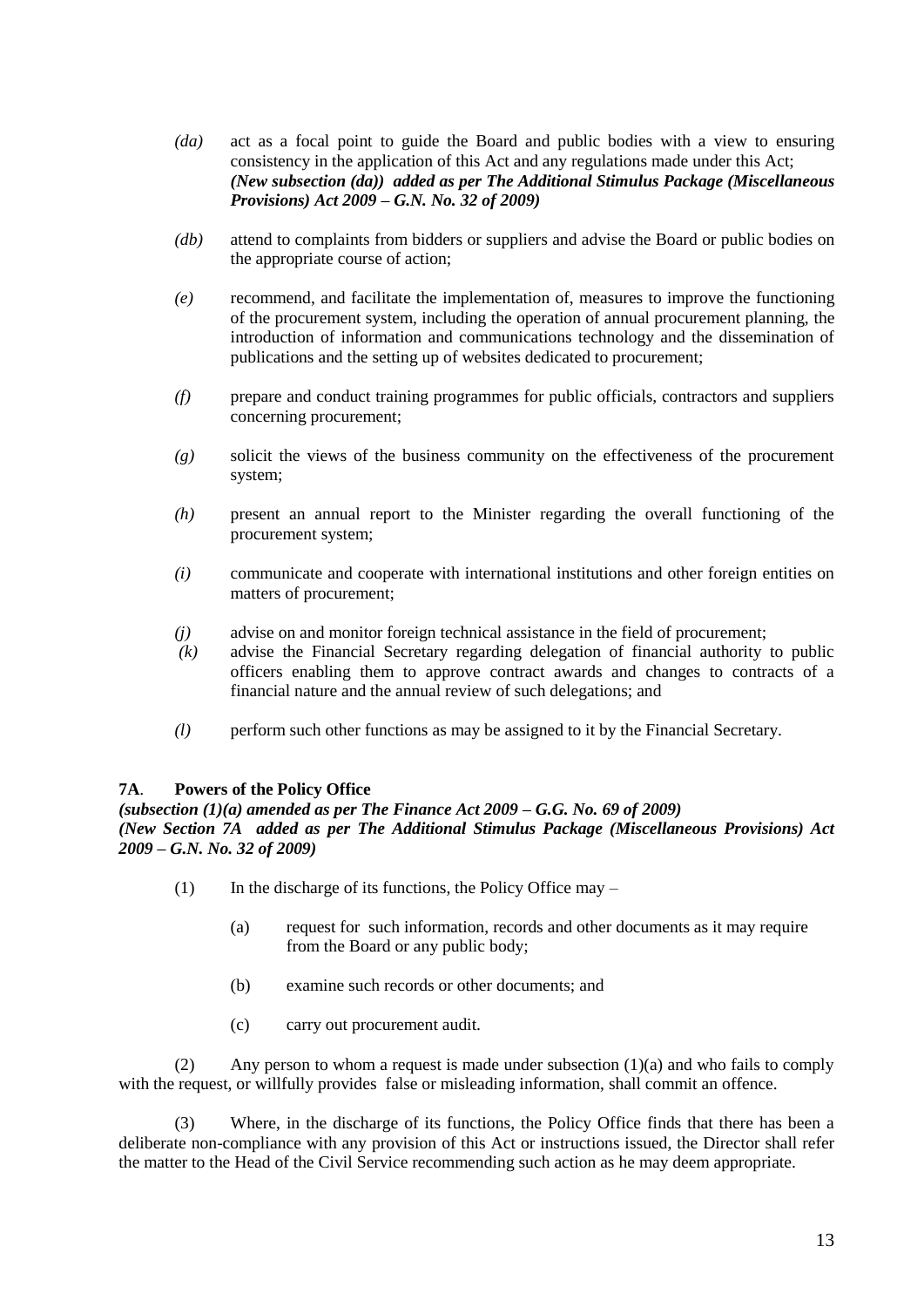(4) The Head of the Civil Service may, where he considers appropriate, refer any matter referred to him under subsection (3) to the Police for enquiry.

## **7B**. **Annual report of Policy Office** *(New section 7B (Added) as per GN 111 of 14 December 2013)*

(1) The Policy Office shall, not later than 6 months after the close of every financial year, cause to be published a report on its activities in respect of the previous financial year.

(2) The Policy Office shall forward a copy of every report referred to in subsection (1) to the Minister.

(3) The Minister shall, at the earliest available opportunity, lay a copy of the annual report before the National Assembly.

#### **PART III - CENTRAL PROCUREMENT BOARD**

#### *(New subsection 8(5) (Added) as per G.N 111 of 14 December 2013)* **8. Central Procurement Board**

(1) There is established a Central Procurement Board, which shall be a body corporate, to be responsible for the approval of the award of major contracts by public bodies and which shall consist  $of -$ 

- *(a)* a Chairperson;
- *(b)* 2 Vice-Chairpersons; and
- *(c)* 3 other persons,

having wide experience in legal, administrative, economic, financial, engineering, scientific or technical matters and appointed by the President of the Republic, acting in accordance with the advice of the Prime Minister tendered after the Prime Minister has consulted the Leader of the Opposition, on such terms and conditions as may be determined by the Prime Minister.

(2) Every member shall hold office for a period not exceeding 3 years and shall be eligible for re-appointment for one additional term.

(3) The President shall, on the advice of the Prime Minister, at any time terminate the appointment of a member who has been guilty of -

- *(a)* any misconduct, default or breach of trust in the discharge of his duties;
- *(b)* an offence of such nature as renders it desirable that his appointment should be terminated.

(4) The Board may co-opt other persons capable of assisting it with expert advice but no such person shall have the right to vote on any matter considered by the Board.

(5) In the exercise of its functions, the Board shall act without fear or favour and shall not be subject to the direction or control of any other person or authority.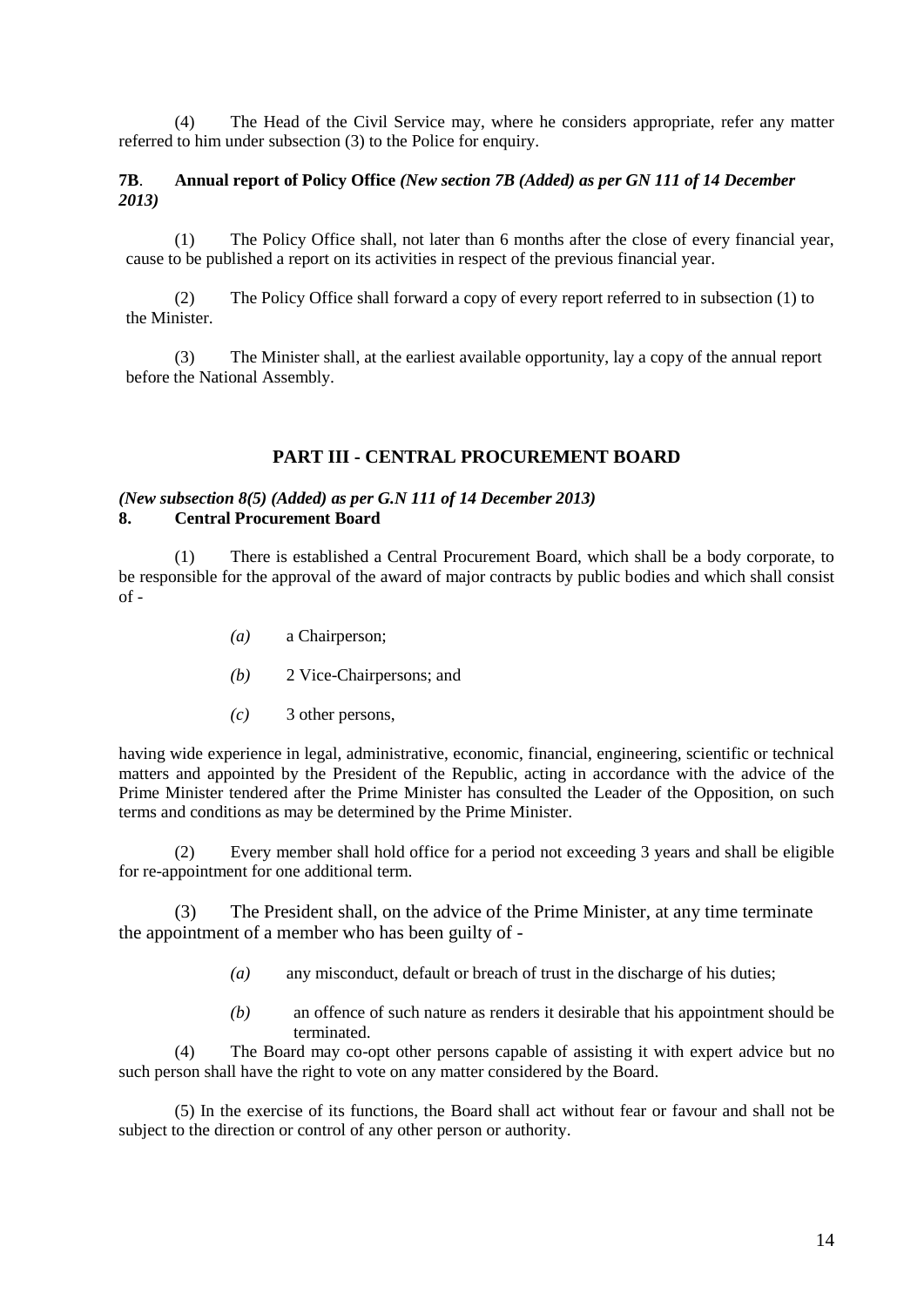## **8A. Annual report of Board** *(New section 8A (Added) as per G.N 111of 14 December 2013)*

(1) The Board shall, not later than 6 months after the close of every financial year, cause to be published a report on its activities in respect of the previous financial year.

(2) The Board shall forward a copy of every report referred to in subsection (1) to the Minister.

(3) The Minister shall, at the earliest available opportunity, lay a copy of the annual report before the National Assembly.

## **9. Chief Executive** *(Section 9 (Repealed) and (Replaced) as per G.N 111 of 14 December 2013)*

- (1) There shall be a Chief Executive who shall be a public officer and who shall be responsible for the execution of the policy of the Board and for the control and management of the dayto-day business of the Board.
- (2) The Chief Executive shall attend every meeting of the Board and may take part in its deliberations but shall not have the right to vote.

## **9A. Secretary of Board** *(New section 9A (Added) as per G.N 111of 14 December 2013)*

#### *(Section 9 (Repealed) and (Replaced) as per* **The Economic And Financial Measures (Miscellaneous Provisions) Act 2012 Act No.27 of 2012-** *GN.No.129 of 22 December 2012)*

(1) There shall be a Secretary of the Board who shall be a public officer.

(2) The Secretary of the Board shall be under the administrative control of the Chief Executive.

#### **10. Staff of the Board**

## *(Subsection 10(1) (Repealed) and (Replaced) and Subsection 10(2) (Amended) as per G.N 111 of 14 December 2013)*

*(Section 10(2) (Amended) as per* **The Economic And Financial Measures (Miscellaneous Provisions) Act 2012 Act No.27 of 2012-** *GN.No.129 of 22 December 2012)*

- (1) The Chief Executive shall be assisted by-
	- (a) such public officers as may be necessary;
	- (b) such other public officers as may be designated by the Head of the Civil Service; and
	- (c) such other persons as may be appointed by the Board under contract terms and conditions;

(2) Every person referred to in subsection (1) shall be under the administrative control of the Chief Executive.

#### **11. Functions of the Board**

*(subsection (1)(d)amended as per The Finance Act 2009 – G.G. No. 69 of 2009)*

- (1) The Board shall, in respect of major contracts
	- *(a)* establish appropriate internal procedures for the operations of the Board and ensure compliance with them;
	- *(b)* vet bidding documents and notices submitted to it by public bodies;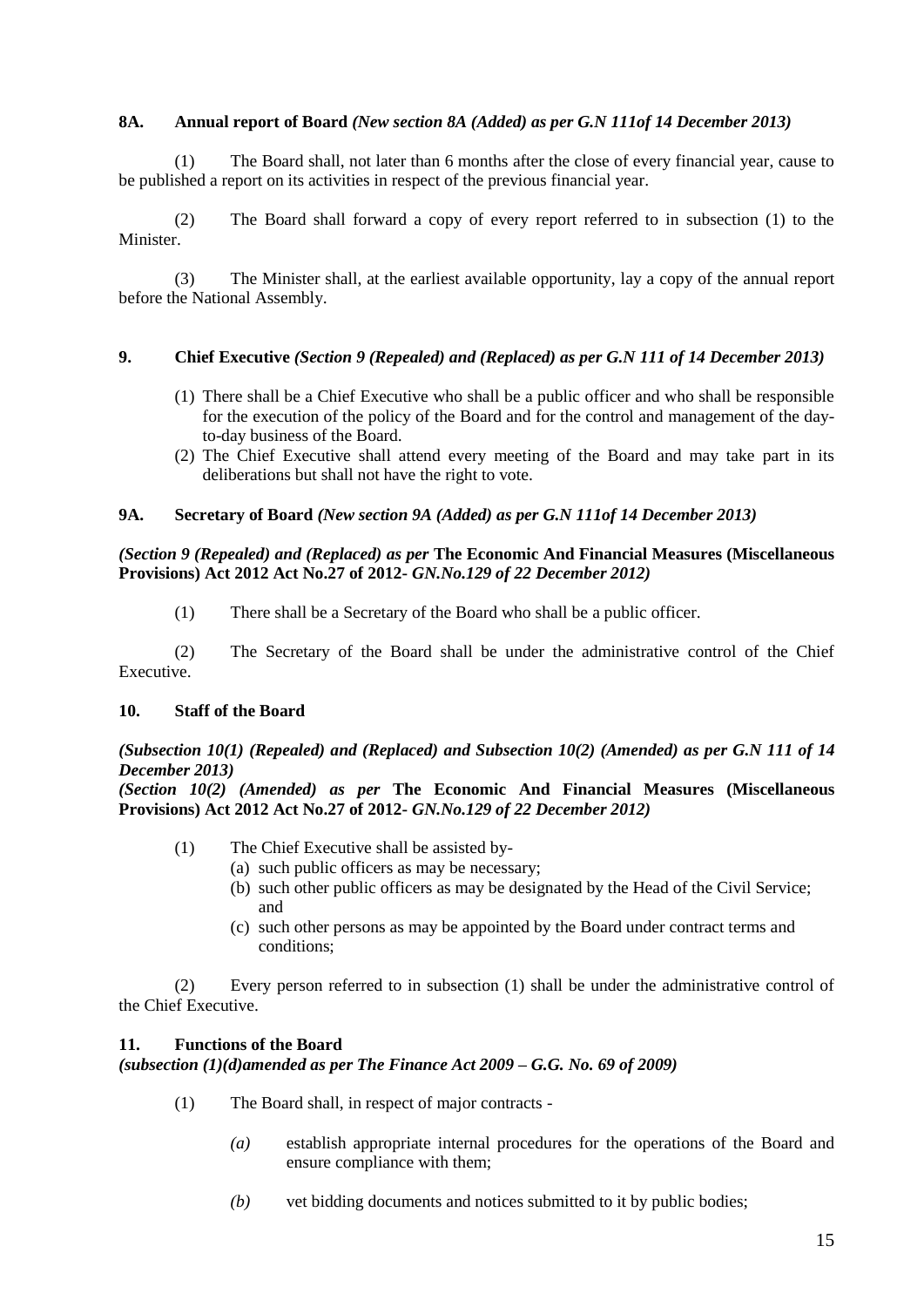- *(c)* receive and publicly open bids;
- *(d)* select persons from a list of qualified evaluators maintained by it to act as members of a bid evaluation committee and oversee the examination and evaluation of bids; and
- *(e)* review the recommendations of a bid evaluation committee and
	- (i) approve the award of the contract; or
	- (ii) require the evaluation committee to make a fresh or further evaluation on specified grounds.

(2) The Board shall strive to achieve the highest standards of transparency and equity in the execution of its duties, taking into account -

- *(a)* the evaluation criteria and methodology disclosed in the bidding documents;
- *(b)* the qualification criteria and methodology disclosed in the bidding documents;
- *(c)* equality of opportunity to all bidders;
- *(d)* fairness of treatment to all parties;
- *(e)* the need to obtain the best value for money in terms of price, quality and delivery, having regard to set specifications; and
- *(f)* transparency of process and decisions.

(3) The Board shall have such powers, and exercise such functions, as may be assigned to it under any other enactment.

## \***11A. Award of public-private partnership project**

Notwithstanding the provisions of this Act, the Board –

- (a) shall approve all documents relating to the bid;
- (b) shall authorise, approve and carry out pre-selection exercises;
- (c) shall authorise, the advertisement, invitation locally or internationally, as the case may be, and call for bids;
- (d) shall examine and evaluate bids; and
- (e) may approve the award,

of a public-private partnership project in the manner provided for under the Public-Private Partnership Act 2004.

#### \* *(New Section 11A added as per Finance Act July 2008)*

#### **12. Powers of the Board**

(1) In the discharge of its functions, the Board may -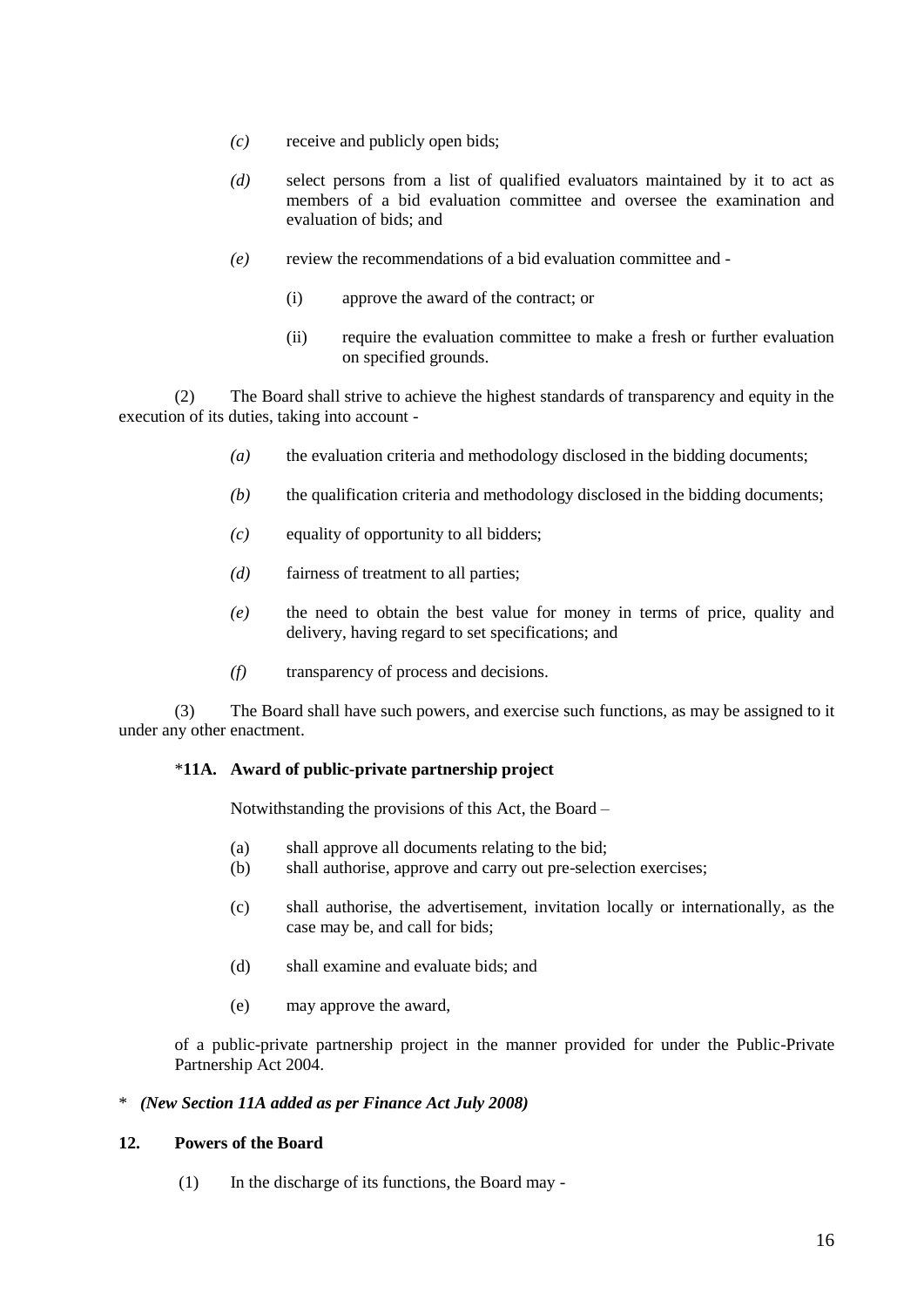- *(a)* call for such information and documents as it may require from any public body;
- *(b)* examine such records or other documents and take copies or extracts from them;
- *(c)* commission any studies relevant to the determination of the award of major contracts;
- *(d)* request any professional or technical assistance from any appropriate person in Mauritius or elsewhere;
- *(e)* do all such acts and things as it may consider incidental or conducive to the exercise of its functions.

(2) Any person to whom a request is made under subsection 1(a) and who fails to comply with the request, or willfully gives any false or misleading answer to any question lawfully put by the Board, shall commit an offence.

- (3) Where
	- *(a)* any variation in a contract price subsequent to the conclusion of a procurement contract entered into by a public body causes the total contract amount to exceed the prescribed amount by more than 20 per cent; or
	- *(b)* the lowest bid submitted in response to an invitation made by a public body exceeds the prescribed amount,

the matter together with all the bidding documents and the contract documents, if any, shall be referred to the Board for approval.

(4) Where it comes to the knowledge of the Board that a contract has been awarded or is about to be awarded in breach of this Part, the Board shall forthwith report the matter to the Head of the Civil Service, with a copy to the Director, recommending such action as it may deem appropriate.

(5) The Head of the Civil Service may, where he considers appropriate, refer any matter reported to him under subsection (4) to the Police for enquiry.

## **13. Meetings of the Board**

(1) The Board shall meet as often as is necessary and at such time and place as the Chairperson deems fit.

(2) Everything authorised or required to be done by the Board shall be decided by simple majority of the members present and voting.

(3) In the absence of the Chairperson at any meeting, the other members shall designate one of the 2 Vice-Chairpersons to preside over the meeting.

- (4) At any meeting of the Board
	- *(a)* except where the Board meets for the purpose of opening bids, no person other than a member or a person referred to in section 8 (1) shall be present;
	- *(b)* the Chairperson or one of the 2 Vice-Chairpersons and 2 other members shall constitute a quorum; and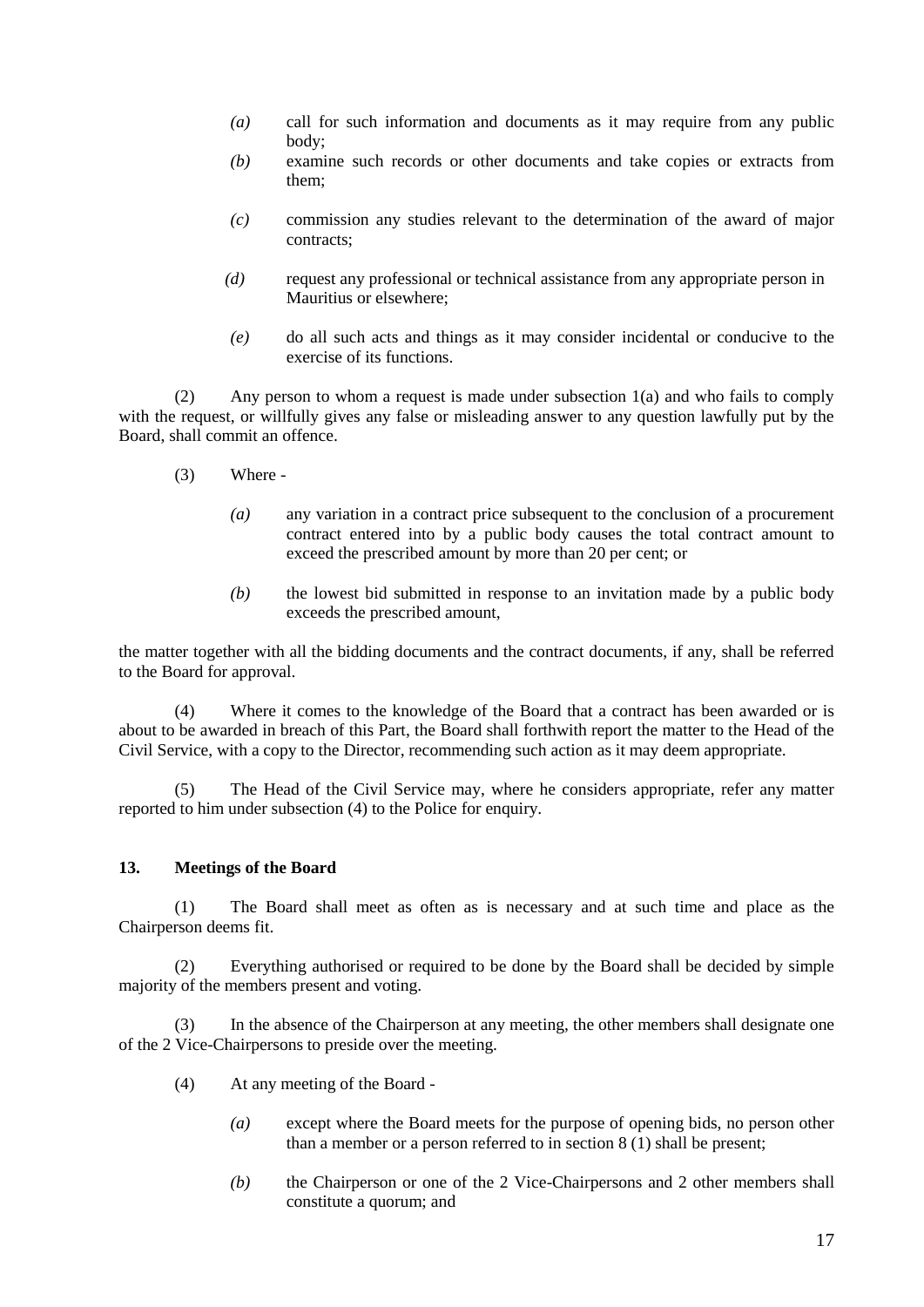*(c)* each member shall have one vote on the matter in question and, in the event of an equality of votes, the person chairing the meeting shall have a casting vote.

(5) Where a member does not, for good cause, attend a meeting of the Board, the Secretary shall forthwith communicate to him the gist of every decision taken at the meeting, and he may, within 24 hours, request the Chairperson to reconvene the Board so as to reconsider the decision.

(6) Subject to this section, the Board shall conduct its proceedings in such manner as it thinks fit.

## **14. Procedure of the Board**

(1) The Chief Executive Officer of a public body shall inform the Board in writing of any major contract that the public body intends to enter into and shall submit all the relevant documents to the Board.

(2) The Board shall, within such time as may be prescribed after having been notified in accordance with subsection (1), authorise the public body to call for bids or utilise another appropriate procurement method.

- (3) The Board shall approve the award of every major contract.
- (4) No public body shall
	- *(a)* advertise, invite, solicit or call for bids in respect of a major contract unless authorised by the Board; or
	- *(b)* award a major contract unless the award has been approved by the Board.

(5) No person shall sign a major contract with a public body unless the award has been approved by the Board.

(6) For the avoidance of any doubt, this section shall not apply where the award of the contract is made following an emergency procurement under section 21 or a direct procurement under section 25.

*(New subsection 6 added as per The Additional Stimulus Package (Miscellaneous Provisions) Act 2009 – G.N. No. 32 of 2009)*

## **PART IV - PROCUREMENT METHODS**

#### **15. Choice of procurement method**

(1) Subject to subsection (2), the choice of procurement methods available to a public body shall be -

- *(a)* for the procurement of goods, other services and works, by -
	- (i) open advertised bidding;
	- (ii) restricted bidding;
	- (iii) request for sealed quotations;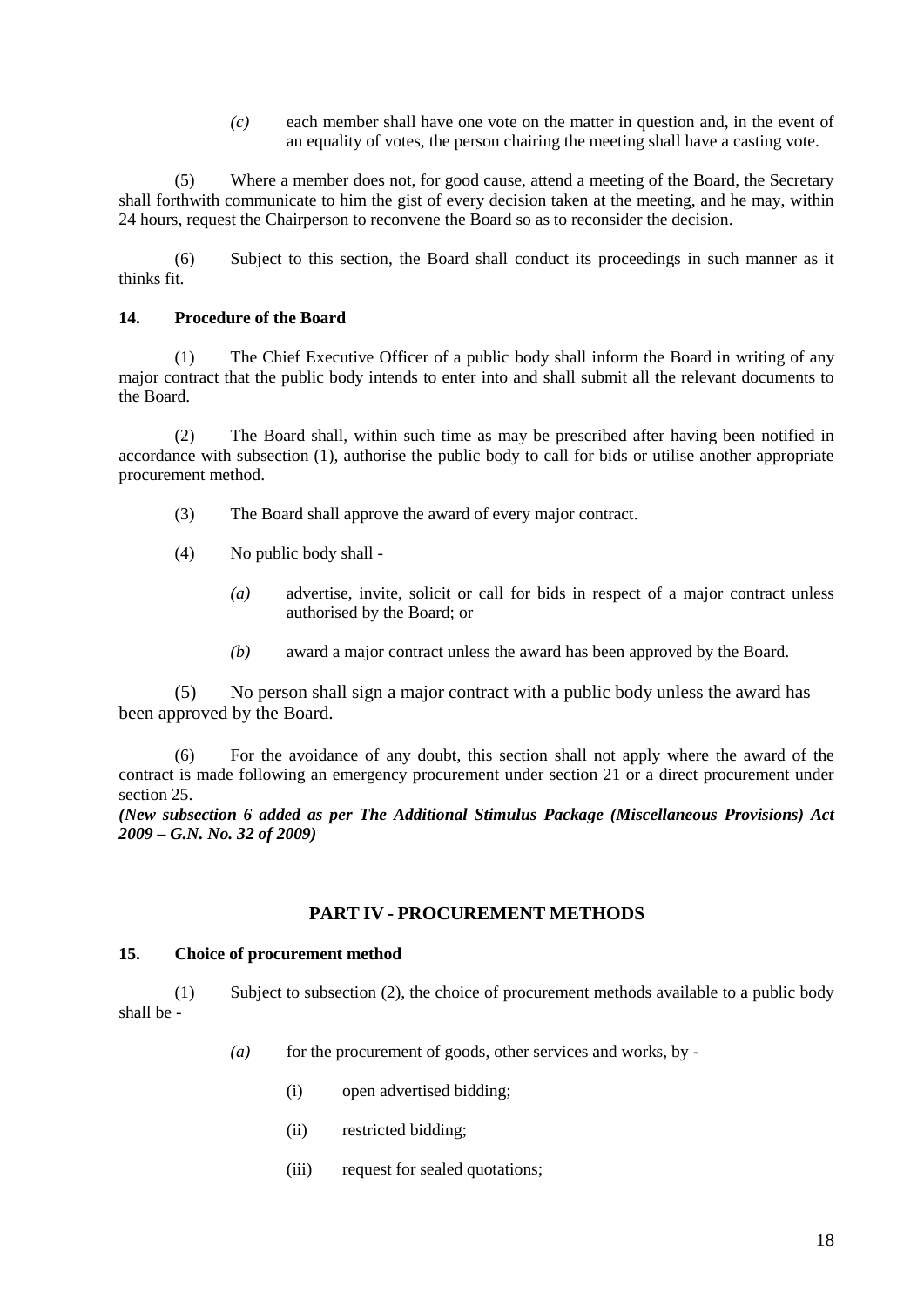- (iv) direct procurement;
- (v) community or end-user participation; or
- (vi) departmental execution; and
- *(b)* for the procurement of consultancy services, by
	- (i) request for proposals on the basis of  $-$ 
		- (A) quality and cost;
		- (B) quality alone;
		- (C) quality and fixed budget; or
		- (D) least cost and acceptable quality; or
	- (ii) direct procurement.
- *(2)* (a) Except in the cases referred to in paragraph (d), procurement shall, in the case of goods, other services or works, be made by means of open advertised bidding, to which equal access shall be provided to all eligible and qualified bidders without discrimination.
	- *(b)* Open advertised bidding proceedings may include a prequalification stage, or post qualification procedures, before selection of the winning bidder.
	- *(c)* Open advertised bidding proceedings shall be carried out in a single stage or in two stages in the cases referred to in section 29.
	- *(d)* A method of procurement referred to in subsection (1) (a) (ii) to (vi) may be used only if the public body has reason to believe that open advertised bidding -
		- (i) will not be efficient or practical for the procurement in question; or
		- (ii) will be too costly to apply given the value of the procurement.
	- *(e)* Where a public body uses a method of procurement other than open advertised bidding or, in the case of the procurement of consultancy services, a method other than one specified in subsection (1)(b)(i), it shall note in the record of the procurement proceedings the ground for the choice of the procurement method.

#### **16. Open advertised bidding method**

#### *(subsection (renumbered 1) and subsection 2 (added) as per The Finance Act 2009 – G.G. No. 69 of 2009)*

(1) Where the open advertised bidding method is used, the invitation to bid, or the invitation to pre-qualify, shall be published in a national newspaper with wide circulation and, in the case of international bidding, in selected international media with wide circulation as well.

(2) A public body may, in appropriate cases and subject to any regulations to that effect, confer an advantage or preference to domestic or regional goods, services or contractors in the case of open advertised bidding proceedings.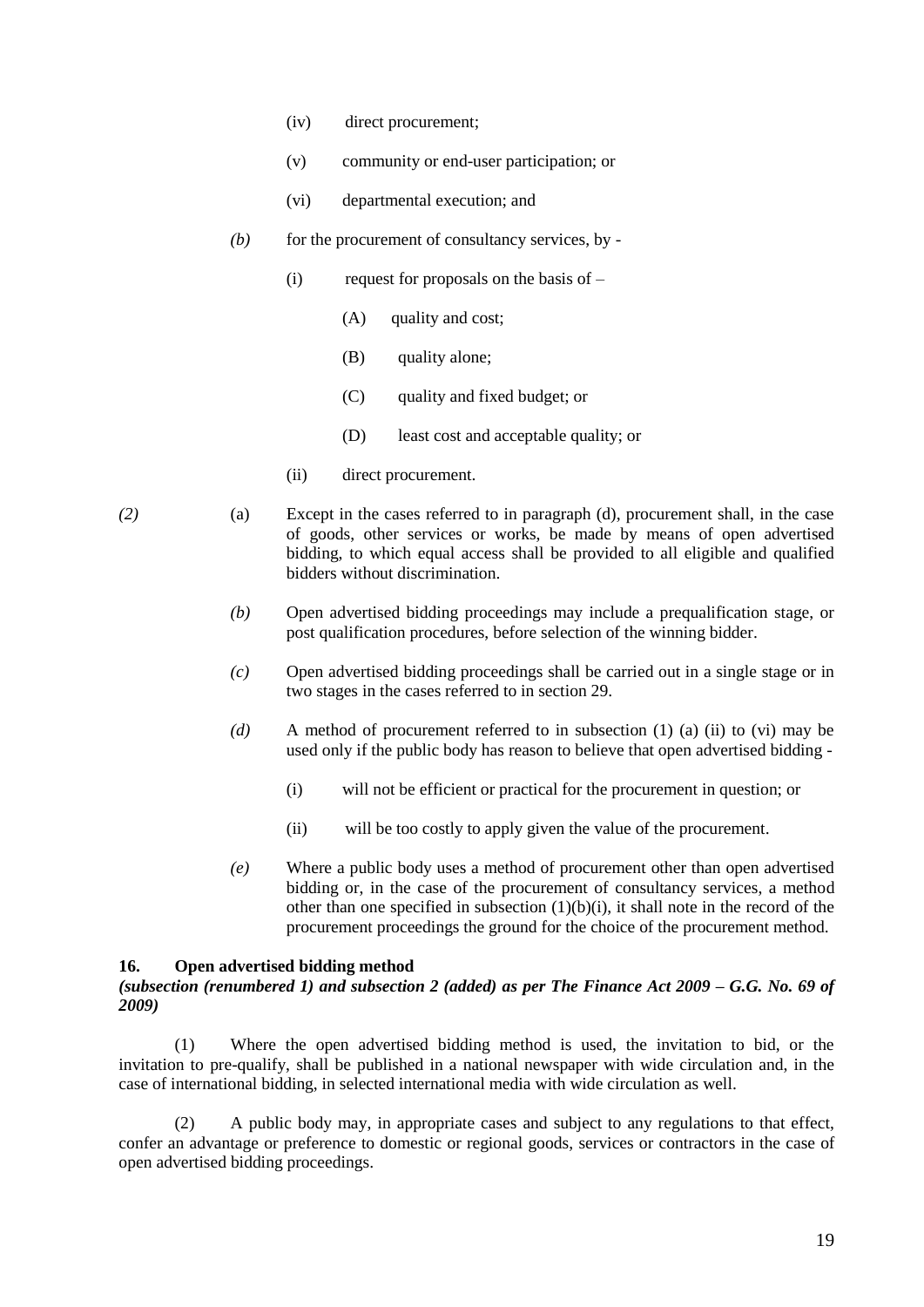## **17. Open national bidding**

A public body may limit participation in open advertised bidding proceedings to citizens of Mauritius or entities incorporated in Mauritius only where such limitation is stated in the invitation to bid or, for prequalification, in the bidding documents and is otherwise in accordance with such criteria as may be prescribed.

#### **18. Open international bidding**

#### *(subsection (2)(repealed) as per The Finance Act 2009 – G.G. No. 69 of 2009)*

Open advertised international bidding shall be used where -

- *(a)* the estimated value of the procurement exceeds the prescribed threshold;
- *(b)* the goods, works or other services are not available under competitive price and other conditions from more than one supplier in Mauritius; or
- *(c)* there is no response to open national bidding and the goods, other services or works must be obtained from international bidders.

#### **19. Restricted bidding**

- (1) Restricted bidding may be used
	- *(a)* where a public body has reason to believe that the goods, other services or works are only available from a limited number of bidders;
	- *(b)* where the time and cost of considering a large number of bids is disproportionate to the value of the procurement, having regard to such thresholds as may be prescribed; or
	- *(c)* by limiting the participation in a particular procurement to those suppliers included on pre- approved supplier eligibility lists drawn up and maintained by the public body, in such manner as may be prescribed, so as to ensure that suppliers of specialised goods and services have and maintain the necessary technical and financial capability to provide them.
- (2) (a) Where restricted bidding is used on the ground referred to in subsection  $(1)(a)$ , all known suppliers capable of supplying the goods, other services or works shall be directly solicited.
	- *(b)* Where restricted bidding is used on the ground referred to in subsection (1)(b), the public body shall, as far as reasonably possible, directly solicit bids from a minimum of 5 bidders.

#### **20. Request for sealed quotations**

- (1) The request for sealed quotations method shall only be used for the procurement of
	- *(a)* readily available commercially standard goods not specially manufactured to the particular specifications of the public body;
	- *(b)* small works; or
	- *(c)* small other services,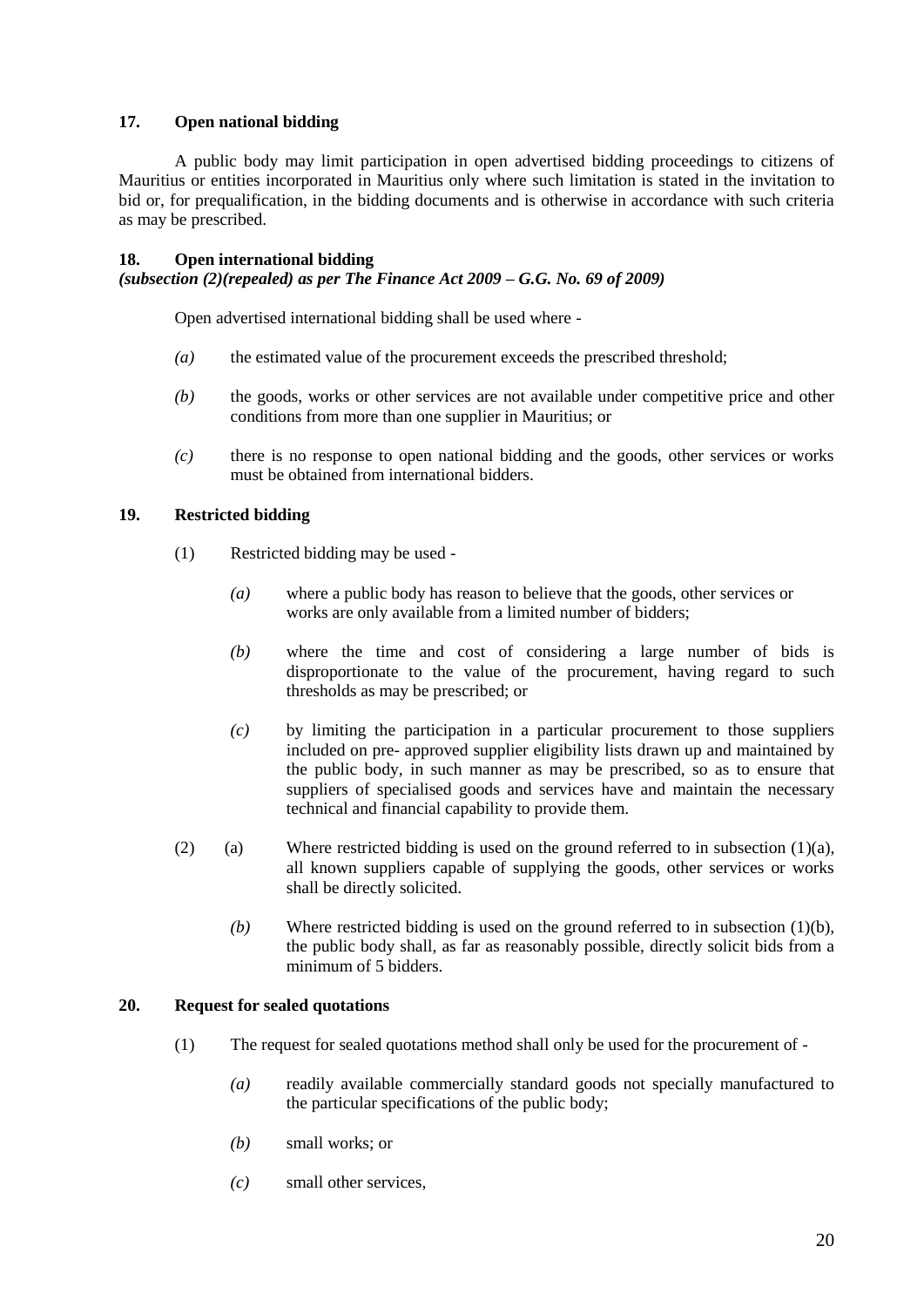where the estimated value of the procurement does not exceed the prescribed threshold\*. *\*("prescribed amount" replaced by "prescribed threshold" as per Finance Act July 2008)*

(2) Sealed quotations shall be requested in writing from not less than 3 bidders, unless the item in question is not available from 3 suppliers.

(3) The request shall contain a clear statement of the requirements of the public body as to quality, quantity, terms and time of delivery and other special requirements, together with such other information as may be prescribed.

(4) Each bidder may submit one sealed quotation, which may not be altered or negotiated.

## **21. Emergency procurement**

(1) A public body may purchase goods, other services or works from a single supplier without competition in cases of extreme urgency.

(2) The scope of the emergency procurement shall as far as possible be limited to the period of the emergency, so that appropriate competitive procurement methods may be utilised at the conclusion of the emergency period.

- (3) For the purposes of this section, "extreme urgency" includes a situation wherein
	- *(a)* the country is either seriously threatened by or actually confronted with a disaster, catastrophe, war or Act of God;
	- *(b)* life or the quality of life or environment may be seriously compromised;
	- *(c)* the condition or quality of goods, equipment, building or publicly owned capital goods may seriously deteriorate unless action is urgently and necessarily taken to maintain them in their actual value or usefulness; **or**

#### *("and" has been replaced by " or"*

## *as per The Additional Stimulus Package (Miscellaneous Provisions) Act 2009 – G.N. No. 32 of 2009)*.

*(d)* an investment project may be seriously delayed for want of an item of a minor value.

## **22. Community and end-user participation**

Where the participation of the procurement end-user or beneficiary community may result in enhancing the economy, quality or sustainability of the service to be procured, or the very objective of the project is to create employment and involvement of the beneficiary community, such end-user or community may participate in the delivery of services in accordance with such procedure as may be prescribed.

#### **23. Departmental execution**

In the case of works which are carried out with government resources, procurement may be effected by the public body itself where one or more of the following conditions are present, namely where -

- *(a)* an activity is not likely to attract bidders, at least not at a reasonable price, in view of its size, nature, location or scattered location or financing or high mobilisation costs for outside suppliers;
- *(b)* an activity is such that, if carried out by a contractor, it would impose an unacceptable risk on the contractor because the cost cannot be determined in advance;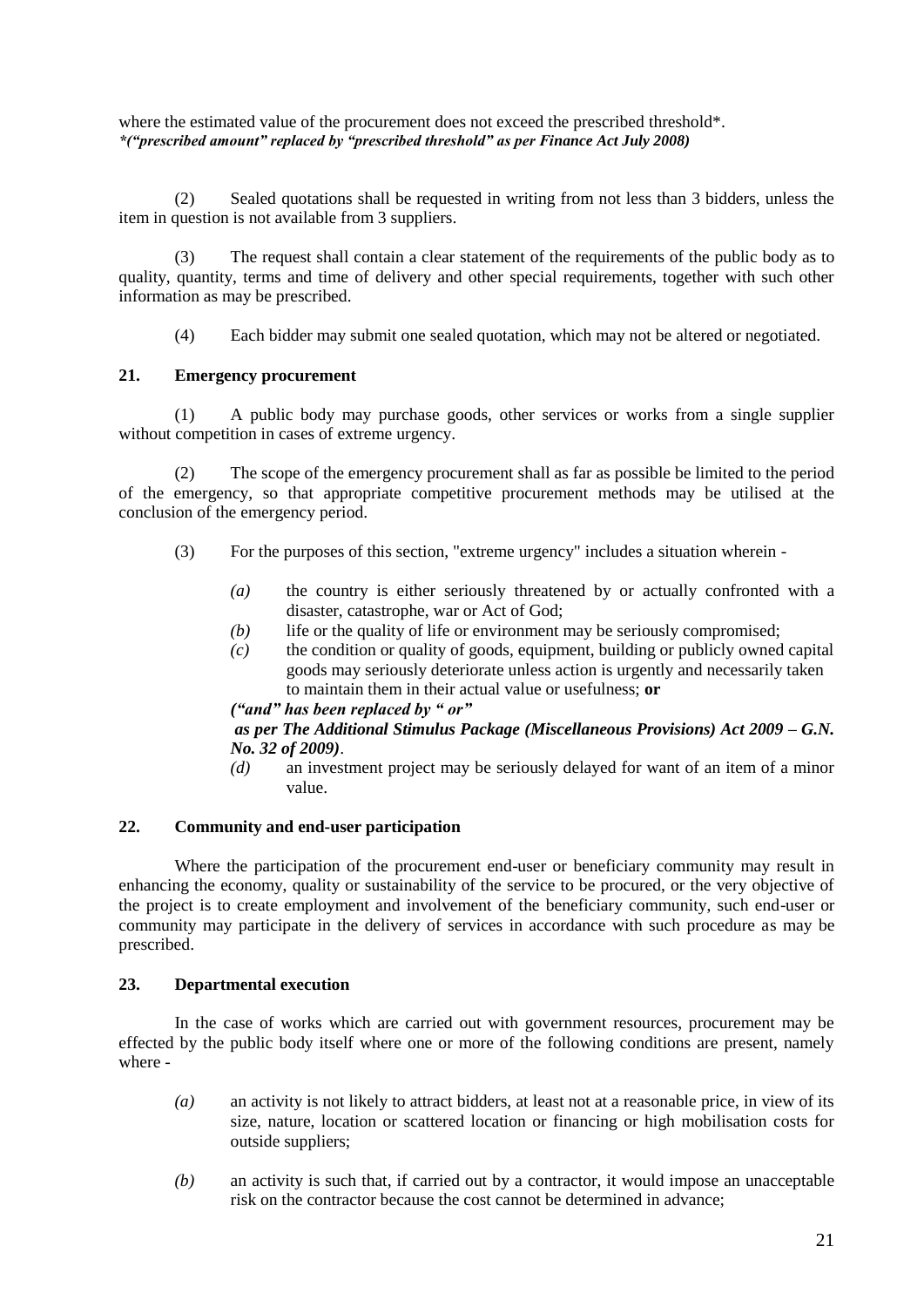- *(c)* the risk of unavoidable work interruptions is better borne by the public body than by a contractor;
- *(d)* it has been demonstrated that departmental execution is the only practical method for construction, maintenance and conservation works under special circumstances;
- *(e)* an activity for a pilot project of a particular nature for the development of a technology work method cannot be carried out by a contractor;
- *(f)* works must be carried out without disrupting existing operations by the public body's staff because they are familiar with those operations; or
- *(g)* there is an emergency such as a natural disaster which calls for immediate action.

## **24. Request for proposals**

## *(Subsection (11) and (12) (Repealed) and (Replaced) as per* **The Economic And Financial Measures (Miscellaneous Provisions) Act 2012 Act No.27 of 2012-** *GN.No.129 of 22 December 2012)*

(1) Where, in respect of consultancy services, the request for proposals method is used, the public body shall draw up a shortlist of consultants, to ensure effective competition, from among those who have the capacity to perform the required services.

- (2) *(a)* Where the estimated value of the procurement exceeds the prescribed threshold, the public body shall, in order to draw up the shortlist, seek expressions of interest by publishing a notice in a national newspaper of wide circulation and include in the list those who have expressed interest in the procurement.
	- *(b)* Where the estimated value of the contract does not exceed the prescribed threshold, the shortlist may be drawn up on the basis of the public body's own knowledge and information.

(3) The public body shall issue a request to the short-listed consultants, asking them to confirm their interest by submitting a proposal, which shall include such information as may be prescribed that enables them to participate in the procurement proceedings and to submit proposals that are responsive to the needs of the public body.

- (4) The selection of the successful proposal shall be based on
	- *(a)* the technical quality of the proposal, the consultant's relevant experience, the expertise of his key staff, the proposed work methodology, as well as the price of the proposal;
	- *(b)* the quality of the technical proposal submitted within a predetermined fixed budget;
	- *(c)* the best financial proposal submitted by the candidates having obtained an acceptable technical score pre-disclosed in the request for proposals; or
	- *(d)* where the services are of an exceptionally complex nature or likely to have considerable impact on future projects or national economy or may lead to the submission of proposals with prices which are not comparable, exclusively on the technical quality of the proposal.

(5) The public body shall evaluate each technical proposal on the basis of criteria which shall include -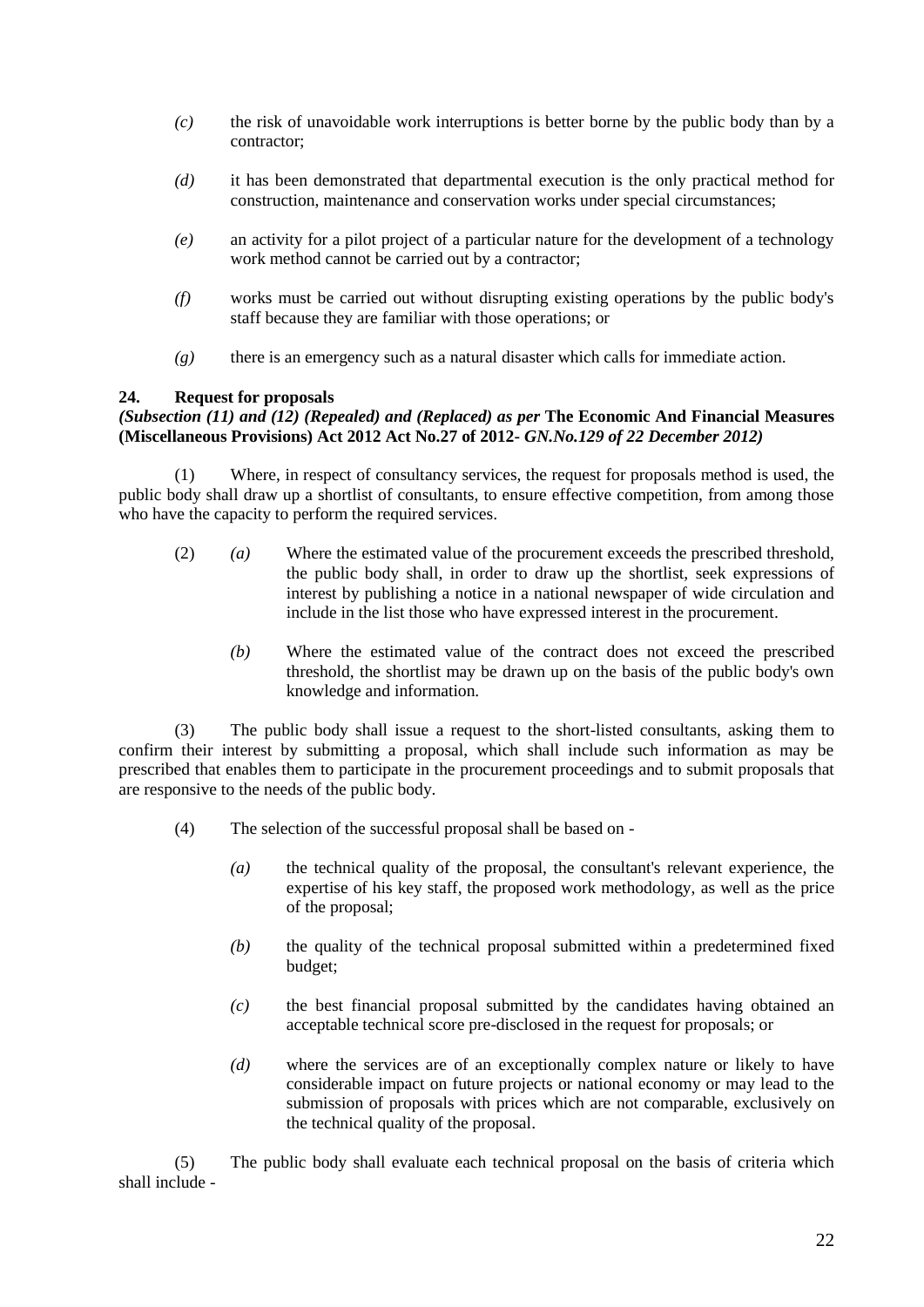- *(a)* the consultant's relevant experience for the assignment;
- (b) the quality of the methodology proposed;
- *(c)* the qualifications of the key staff proposed;
- *(d)* transfer of knowledge, if required in the request for proposals; and
- *(e)* in the case of international competition, the extent of participation by nationals among key staff in the performance of the assignment.

(6) The financial proposals of bidders who have secured the minimum pass mark in the technical evaluation shall then be considered and evaluated by the public body after a public announcement of the results of the technical evaluation.

(7) Where the choice of consultancy services is made in accordance with section 15(1)(b)(i)(A), (C) or (D), the financial proposals of all consultants whose technical proposals attained the required minimum pass mark shall be read out to the bidders who wish to attend, in accordance with the prescribed procedure.

(8) Where the choice of consultancy services is made in accordance with section 15(1)(b)(i)(B) only the financial proposal of the consultant whose technical proposal achieved the highest ranking shall be evaluated.

- (9) *(a)* The contract may be negotiated with the winning consultant with regard to the terms of the request for proposals, the scope of the proposed services, deliverables, progress reports, facilities to be provided by Government and, subject to paragraph (b), the financial proposal.
	- *(b)* Where price has been a factor the fee for services shall not be subject to negotiation and only the cost of reimbursable items may be negotiated in such manner as may be prescribed.
	- *(c)* Where the negotiations fail to result in an acceptable contract, the public body shall notify the consultant accordingly and proceed to the next ranked bidder, and so on.

(10) The consultant whose bid attains the highest score, in accordance with the criteria and selection method set forth in the request for proposals, or the one with the least cost in the case of the least cost method of selection, shall be selected for award, subject to satisfactory conclusion of negotiations.

- (11) Where the value of a contract
	- (a) does not exceed the prescribed threshold referred to in section  $40(3)$ , the public body shall award the contract to the successful consultant and notify all the other shortlisted consultants of the decision;
	- (b) exceeds the prescribed threshold referred to in section 40(3), the public body shall notify the successful consultant of its or his selection for award and shall simultaneously notify all the other shortlisted consultants of the decision.
- (12) In the absence of a challenge by any other shortlisted consultant within 7 days of a notice issued under subsection (11)(b), the public body shall award the contract to the successful consultant.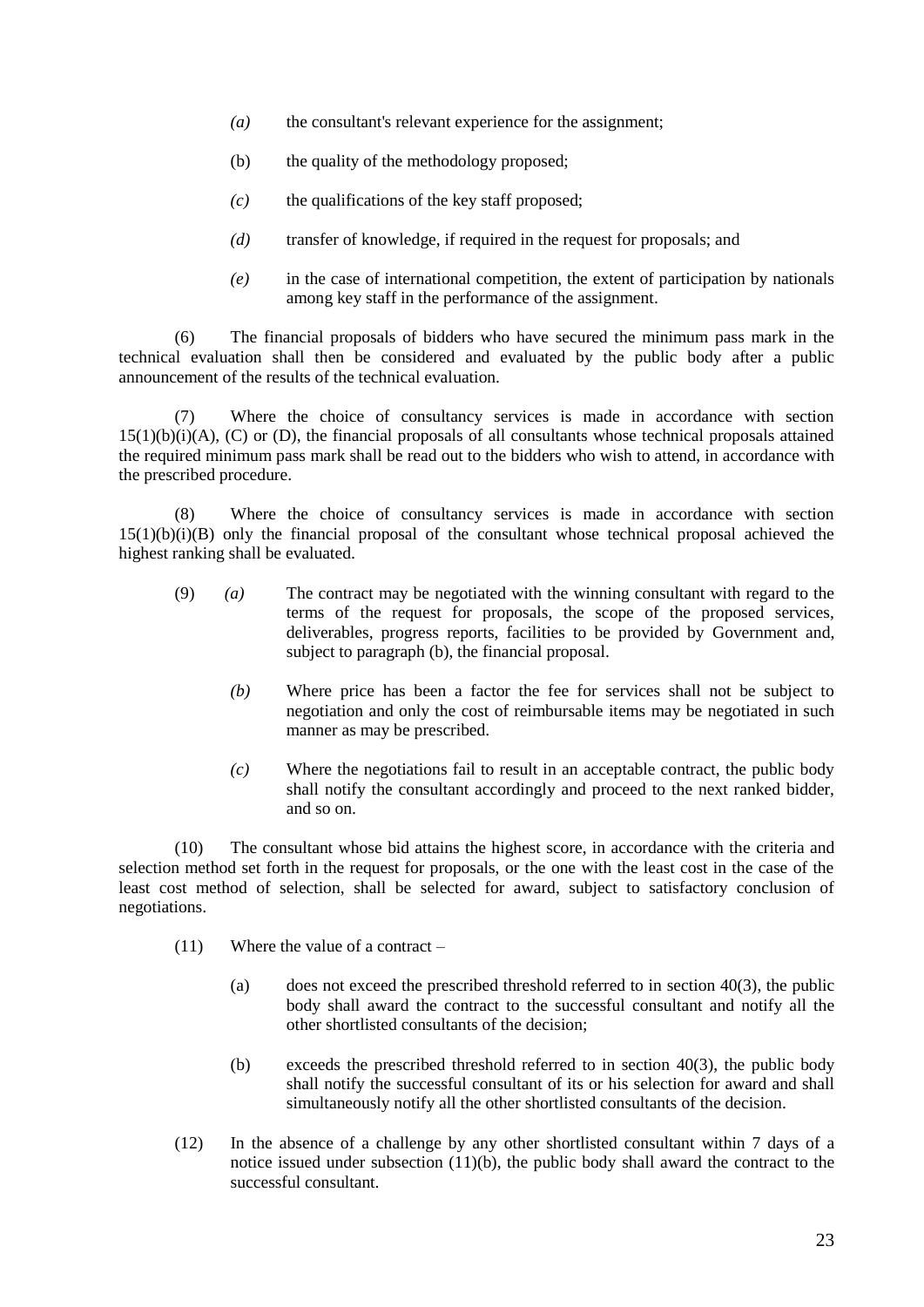#### **25. Direct procurement**

(1) The direct procurement method allows a public body to purchase goods, other services or works from a single source without competition.

- (2) Direct procurement is permitted
	- *(a)* where the value of the procurement does not exceed the prescribed threshold;
	- *(b)* where only one supplier has the exclusive right to manufacture the goods, carry out the works, or perform the services to be procured, and no suitable alternative is available;
	- *(c)* within the prescribed limits, for additional deliveries of goods by the original supplier which are intended either as partial replacement or extension for existing goods, services, or installations and where a change of supplier would compel the public body to procure equipment or services not meeting requirements of interchangeability with already existing equipment or service;
	- *(d)* within the prescribed limits, where additional works, which were not included in the initial contract have, through unforeseeable circumstances, become necessary and the separation of the additional works from the initial contract would be difficult for technical or economic reasons;
	- *(e)* where the nature of the consultancy services requires that a particular consultant be selected due to unique qualifications; or
	- *(f)* where continuity of consultancy services is essential to meet the objectives of the consultancy assignment.

## **PART V - THE BIDDING PROCESS**

#### **26. Application of Part V**

This Part shall apply to bids for every procurement contract.

*(Section 26A (Added) as per* **The Economic And Financial Measures (Miscellaneous Provisions) Act 2012 Act No.27 of 2012-** *GN.No.129 of 22 December 2012)*

*(Para.26 repealed and replaced as per The Additional Stimulus Package (Miscellaneous Provisions) Act 2009 – G.N. No. 32 of 2009)*

#### **26A. Electronic bidding process**

#### *(Existing provision numbered 26A (1) and Subsection 26A (2) (Added) as per G.N 111 of 14 December 2013)*

(1) There shall be an electronic bidding system to receive and process bidding documents for evaluation, and for the award of any procurement contract, in accordance with such regulations as may be made.

(2) Any reference in this Act to a document which has to be submitted in writing shall include reference to a document submitted electronically under the electronic bidding system referred to in subsection (1).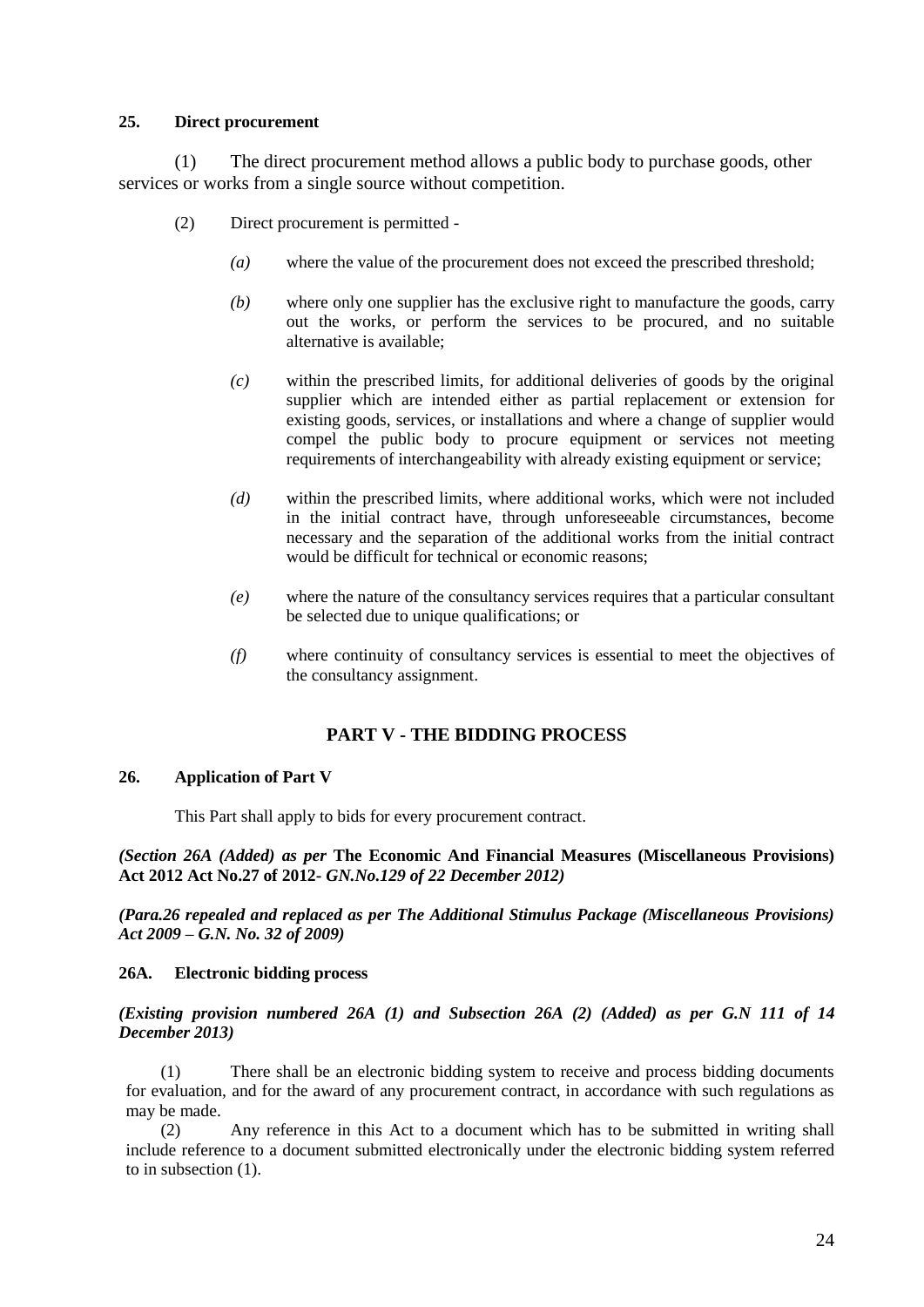## **27. Prequalification proceedings**

(1) Prequalification shall be effected for the procurement of large or complex works.

(2) In other cases of particularly high value or complex procurement, such as industrial plant, a public body may engage in prequalification proceedings, with a view to identifying bidders that are qualified, before the invitation to bid.

(3) Where prequalification proceedings are held, the public body shall provide prequalification documents to all bidders responding to the invitation to pre-qualify, so as to provide them with the information required to prepare and submit applications for prequalification.

(4) On the completion of prequalification proceedings, the public body shall promptly make available to each applicant a list of the applicants who have been successfully pre-qualified.

## **28. Bidding documents**

*(Subsection (2) (Repealed) and (replaced) as per* **The Economic And Financial Measures (Miscellaneous Provisions) Act 2012 Act No.27 of 2012-** *GN.No.129 of 22 December 2012)*

(1) A public body shall provide the bidding documents to all bidders that respond to an invitation to bid or, if prequalification proceedings have taken place, to all bidders that have been prequalified.

(2) In appropriate cases and subject to regulations to that effect, a bidding document may provide for –

(a) an advantage or preference to a bidder;

(b) qualifications and evaluation criteria based on life cycle costing.

*(Subsection 1 renumbered & subsection 2 added as per The Additional Stimulus Package (Miscellaneous Provisions) Act 2009 – G.N. No. 32 of 2009)*

#### **29. Two-stage bidding**

- (1) Open advertised bidding may be held in two stages where -
- *(a)* it is not feasible to fully define the technical or contractual aspects of the procurement to elicit competitive bids; or
- *(b)* because of the complex nature of the goods, other services or works to be procured, the public body wishes to consider various technical or contractual solutions, and to discuss with bidders the relative merits of those variants before deciding on the final technical specifications and contractual conditions.
- $(2)$  In the first stage, the bidding documents shall
	- *(a)* outline
		- (i) the purpose;
		- (ii) the expected performance;
		- (iii) the broad specifications of the equipment or works to be procured; and
		- (iv) the qualifications required to perform the contract; and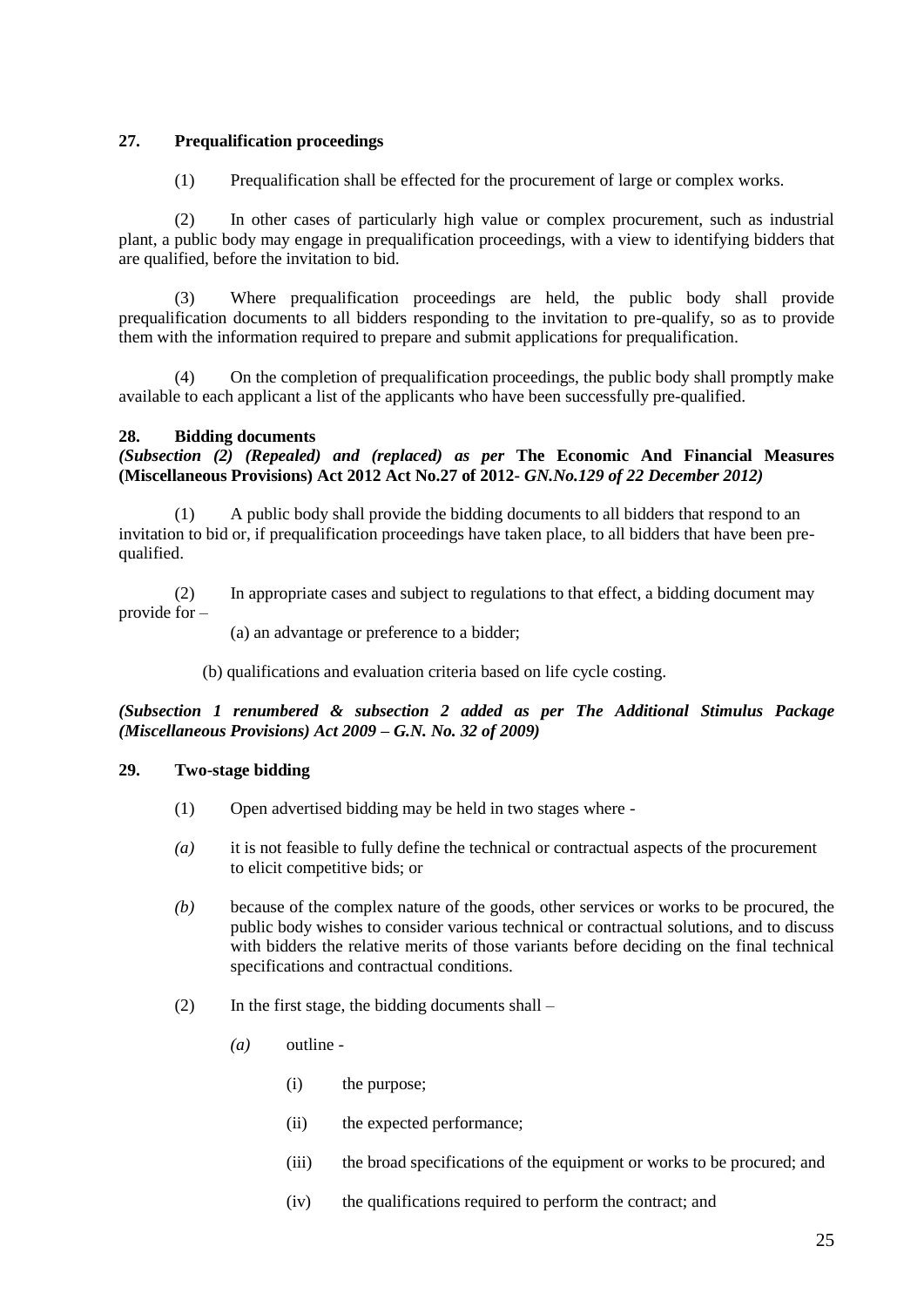*(b)* call upon bidders to submit technical bids without a bid price and their comments on the proposed contract conditions.

(3) The public body may engage in discussions with any bidder with a view to understanding a technical bid or to indicating changes required to make it acceptable and seeking the bidder's willingness to make such changes.

- (4) At the end of the first stage, the public body may
	- *(a)* reject those bids which do not, and cannot be changed to, meet the basic requirements, minimum performance, or required completion time or have any other weakness which makes the bid substantially non responsive; or
	- *(b)* modify the technical specifications, evaluation criteria, and contract conditions in order to maximise competition and articulate appropriate evaluation methodology in order to consider various options put forth by the bidders.

(5) In the second stage, the public body shall invite bidders whose bids have not been rejected to submit final bids with prices to the revised bidding documents.

#### *(Section 29A (Added) as per* **The Economic And Financial Measures (Miscellaneous Provisions) Act 2012 Act No.27 of 2012-** *GN.No.129 of 22 December 2012)*

#### **29A. Procurement under framework agreement**

A public body or a lead organisation may enter into a framework agreement in such manner and in accordance with such terms and conditions as may be prescribed, where –

- (a) the need for the subject matter of a procurement is expected to arise on a repeated basis during a given period of time within a public body or across public bodies;
- (b) by virtue of the nature of the subject matter of a procurement, the need for it may arise on an urgent basis during a given period of time; or
- (c) the Policy Office considers that a particular procurement can best be undertaken through a framework agreement.

#### **30. Bid security**

(1) A public body shall, where applicable and in such manner as may be prescribed, include in the bidding documents the requirements for bid security.

- (2) Forfeiture of bid security shall be imposed by the public body only in the event of
	- *(a)* a modification or withdrawal of a bid after the deadline for submission of bids during its period of validity;
	- *(b)* refusal by a bidder to accept a correction of an error appearing on the face of the bid;
	- *(c)* failure by a successful bidder to sign a procurement contract in accordance with the terms set forth in the bidding documents; or
	- *(d)* failure by a successful bidder to provide security for the performance of the procurement contract if required to do so by the bidding documents.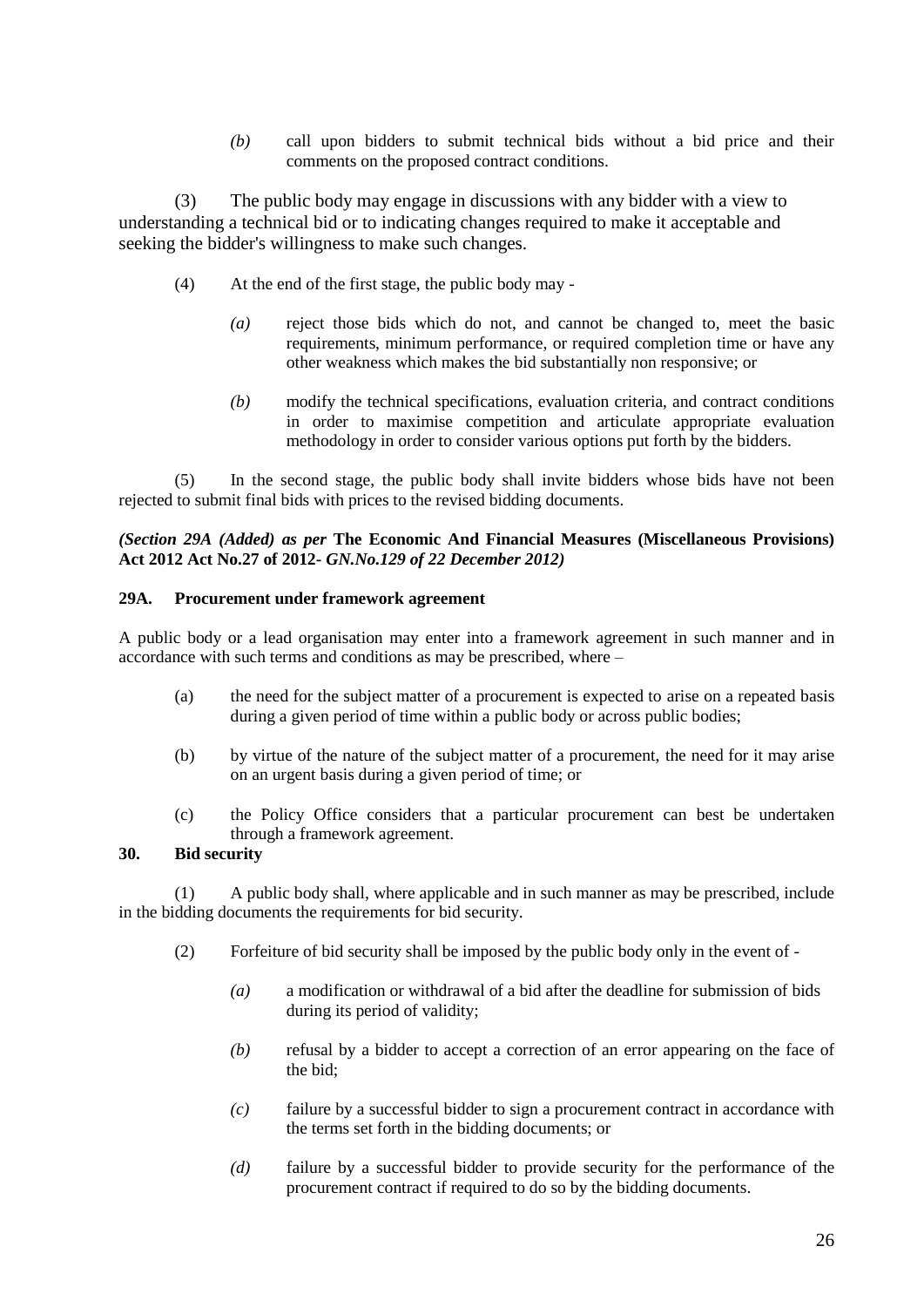## **31. Submission of bids**

(1) Subject to this section, a bid shall be submitted in writing, duly signed and in a sealed envelope at the address specified in the bidding documents.

(2) Invitations for prequalification and bidding documents may contain provision that allows submission of applications to pre-qualify or bids by hand or mail or by courier at the option of the bidder.

(3) The bidding documents may authorise other methods for the submission of bids where it is so prescribed.

## **32. Deadline for the submission of bids**

(1) A public body shall set a deadline for the submission of bids, applications for prequalification and expressions of interest so as to allow sufficient time for their preparation and submission, with a view to maximising competition, which shall not be less than such minimum period as may be prescribed.

(2) A bid in a sealed envelope received after the deadline for submission shall be returned unopened to the bidder.

## **33. Withdrawal and modification of bids**

A bidder may modify, substitute, or withdraw its bid after submission, where the written notice of the modification, substitution or withdrawal is received by the public body before the deadline for the submission of bids.

#### **34. Bid validity period**

(1) Every bid shall remain valid for the period of time indicated in the bidding documents which shall not be more than 180 days.

(2) The validity period of a bid may be extended only with the agreement of the bidder concerned.

(3) A bidder who agrees to an extension of the validity period of his bid shall also furnish a corresponding extension of his bid security, if security was required for the original bid submission.

#### **35. Disqualification of bidders and suppliers**

(1) Every public body shall ensure that no disqualified supplier, contractor or consultant is permitted to receive a procurement contract or otherwise participate in procurement proceedings.

(2) The Policy Office shall, by regulations, make provision concerning the disqualification standards and procedures for suppliers, contractors and consultants.

## **36. Opening of bids**

(1) Every bid shall be opened at the time and place indicated in the bidding documents.

(2) The time of bid opening shall coincide with the deadline for the submission of bids, or follow immediately thereafter, if this is necessary for logistic reasons.

(3) Every bidder or his representative shall be authorised to attend the bid opening.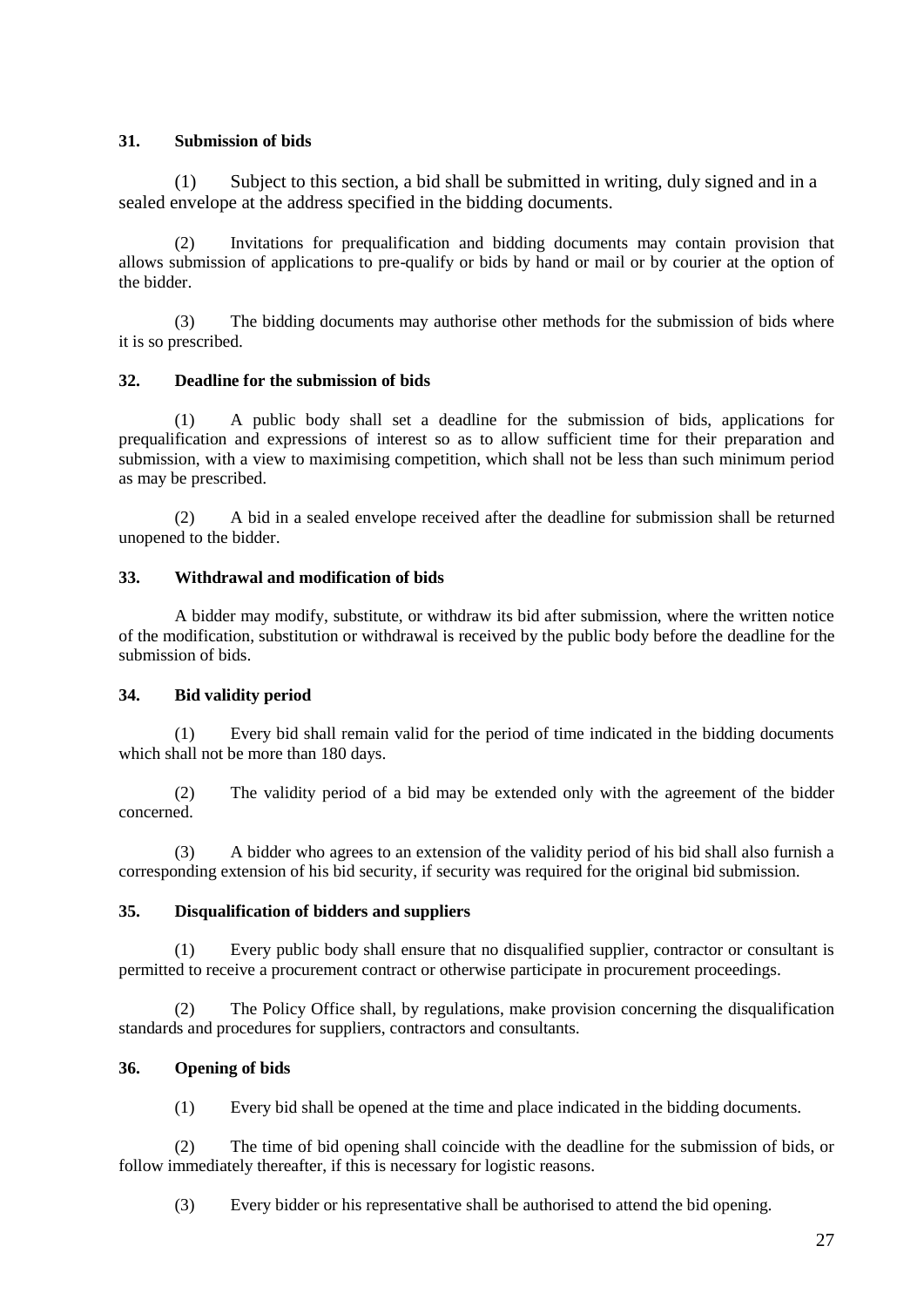(4) The name of the bidder, the total amount of each bid, any discount or alternative offered, and the presence or absence of any bid security, if required, shall be read out and recorded, and a copy of the record shall be made available to any bidder on request.

(5) No decision regarding the disqualification or rejection of a bid shall be taken or announced at the bid opening session.

#### **37. Examination and evaluation of bids**

#### *(New subsection 37 (10A) (Added) as per G.N 111of 14 December 2013)*

(1) The Board, in the case of a major contract, or a public body may seek clarification during the examination of bids from any bidder to facilitate evaluation, but it shall neither ask nor permit any bidder to change the price or substance of his bid.

(2) The Board, in the case of a major contract, or a public body shall, in order to evaluate bids, set up a bid evaluation committee, selected from a list of qualified evaluators maintained by it.

(3) Following the opening of bids, the Board, in the case of a major contract, or a public body shall -

- *(a)* examine the bids in order to determine whether they are complete and in accordance with the bidding documents; and
- *(b)* ascertain whether
	- (i) they are properly signed; and
	- (ii) the documents required to establish their legal validity and the required security have been furnished.

#### *(Subsections 1, 2 and 3 amended as per The Additional Stimulus Package (Miscellaneous Provisions) Act 2009 – G.N. No. 32 of 2009)*

(4) Where a prequalification procedure is applicable, a bid received from an entity other than a pre-qualified bidder shall be rejected.

(5) Where a bid discloses an arithmetical error, the error shall be corrected and the bidder notified.

(6) Where there is a discrepancy between figures and words, the amount in words shall prevail, and the mistake shall be corrected and the bidder notified.

(7) Where a bidder refuses to accept a correction made pursuant to subsection (5) or (6) his bid shall be rejected and the bid security forfeited in accordance with section 30(2)(b).

(8) Where there is a minor deviation in any bid that did not warrant rejection of the bid at an earlier stage, such minor variation shall be quantified in monetary terms, as far as possible.

(9) Every bid shall be evaluated according to the criteria and methodology set out in the bidding documents and the evaluated cost of each bid shall be compared with the evaluated cost of other bids to determine the lowest evaluated bid.

\* (9A) Where the bidding documents provide for a margin of preference to domestic suppliers or to domestic small and medium enterprises, the applicable margin of preference shall be at the rate determined by the Policy Office.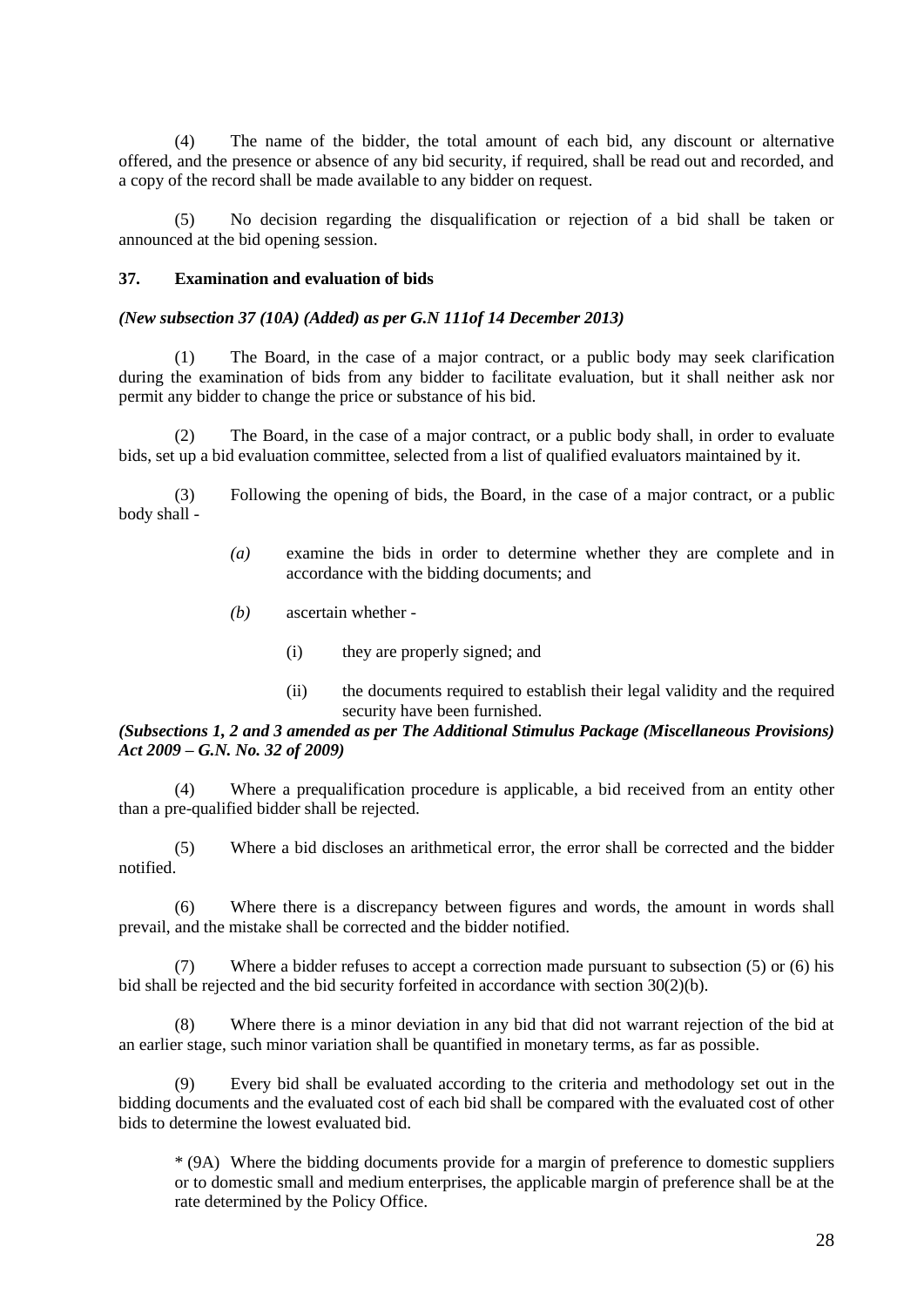#### \* *(New Section 9A added as per Finance Act July 2008)*

(10) Where a prequalification procedure is applicable, the qualifications of the lowest evaluated bidder shall be verified anew to take account of any change since the original prequalification.

(10A) (a) Where a public body or the Board-

- (i) is of the view that the price, in combination with other constituent elements of the bid, is abnormally low in relation to the subject matter of the procurement; and
- (ii) has concerns as to the ability of the supplier to perform the procurement contract,

it may request in writing from the supplier such information as it considers necessary.

(b) Where, after having taken into account any information furnished by the supplier under paragraph (a) and the information included in the bid, the public body or the Board still has concerns as to the ability of the supplier to perform the procurement contract, it may reject the bid.

(11) The bid evaluation committee shall prepare an evaluation report detailing the examination and evaluation of bids and identifying the lowest evaluated bid that meets the qualification criteria.

(12) In the exercise of its function, the bid evaluation Committee shall act without fear or favour and shall not be subject to the direction or control of any other person or authority

#### **38. Post-qualification**

(1) Where there was no prequalification procedure, the qualifications of the lowest evaluated substantially responsive bidder shall be checked against the criteria specified in the bidding documents.

(2) Where the bid fails to conform to those criteria, the bid shall be rejected and the same check shall be applied to the next ranked bid.

## **39. Cancellation of bidding process**

(1) A public body may, at any time prior to the acceptance of a bid, reject all bids, or cancel the public procurement proceedings where -

- *(a)* all the bids are non-responsive;
- *(b)* the lowest evaluated bid is substantially above the applicable updated cost estimate;
- *(c)* the goods, works or services are no longer required; or
- (*d)* it has been established that there has been collusion among the bidders.

(2) Written notice of the rejection of all bids, or cancellation of the public procurement proceedings, shall be given to all bidders that submitted bids.

(3) There shall be no invitation to re-bid for the procurement on the same specifications and contract conditions unless the rejection of all bids or cancellation of procurement proceeding is made on a ground specified in subsection  $(1)(a)$  or  $(b)$ .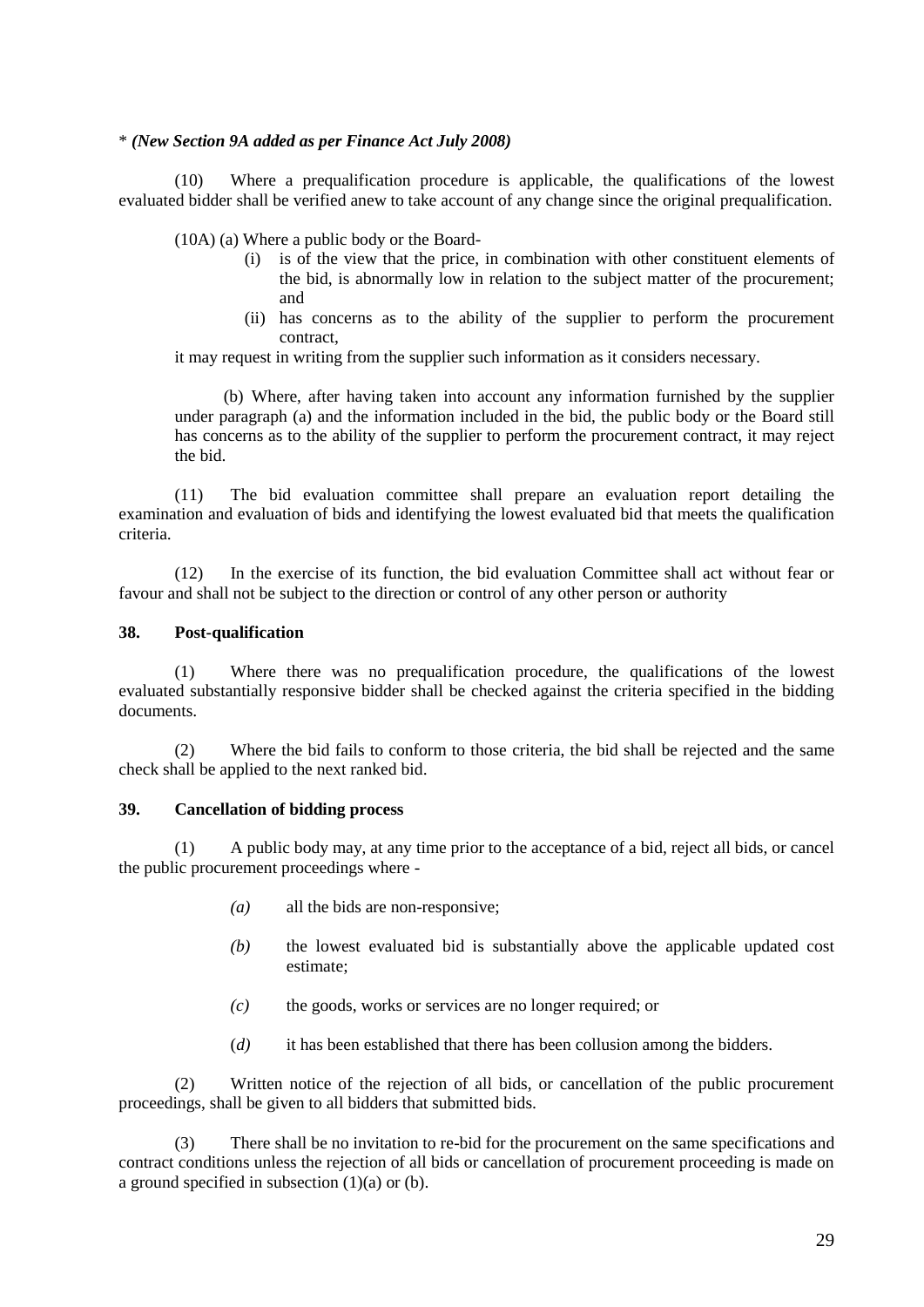(4) Where the invitation for the procurement is to be repeated, the reason for the rejection of all bids or the cancellation of the procurement proceedings shall be examined by the public body and the technical specifications, or contract conditions shall be suitably modified.

#### **40. Award of procurement contracts**

## *(New subsection (2B) (Added) and subsection (4) (Amended) as per* **The Economic And Financial Measures (Miscellaneous Provisions) Act 2012 Act No.27 of 2012-** *GN.No.129 of 22 December 2012)*

(1) A procurement contract shall be awarded to the bidder having submitted the lowest evaluated substantially responsive bid which meets the qualification criteria specified in the prequalification or bidding documents, following the steps outlined in subsections (3) and (4).

(2) There shall be no negotiation between a public body and a selected bidder or other bidders except in such special circumstances as may be prescribed.

**(2A)** In the case of a major contract, the Board shall, where special circumstances provided in subsection (2) apply, initiate and oversee the negotiation between a public body and a selected bidder or other bidders in accordance with such instructions as may be issued by the Policy Office.

**(2B)** Notwithstanding subsection (1), where the specificity of the subject matter of a procurement requires recourse to more than one contractor to execute the procurement contract and the public body intends to award a procurement contract to more than one contractor based on rates, the public body may award the contracts after the determination of a common rate and the pre-qualification exercise of the contractors.

(3) A public body, in relation to a procurement contract, the value of which is above the prescribed threshold, shall notify the successful bidder in writing of the selection of its bid for award and a notice in writing shall be given to the other bidders, specifying the name and address of the proposed successful bidder and the price of the contract.

#### *(Subsection 2A added and subsection 3 amended as per The Additional Stimulus Package (Miscellaneous Provisions) Act 2009 – G.N. No. 32 of 2009)*

(4) In the absence of a challenge by any other bidder within 7 days of the date of the notice referred to in subsection (3); the contract shall be awarded to the successful bidder.

(5) A successful bidder may be asked to submit a performance security and sign a contract within the period specified in the bidding documents.

(6) Where the bidder whose bid has been accepted fails to sign a contract, if required to do so, or fails to provide any required security for the performance of the contract within the prescribed time limit, the public body shall select another bidder from among the remaining valid bids, and subsections (3) to (5) shall apply to the new selection.

(7) A public body shall promptly publish, in such manner as may be prescribed, notice of every procurement award.

#### **41. Debriefing of unsuccessful bidders**

A public body shall promptly, on request of an unsuccessful bidder, inform that bidder of the reasons for which its bid, or its application for prequalification, was unsuccessful where the request for such debriefing was submitted within 30 days of the publication referred to in section 40(7).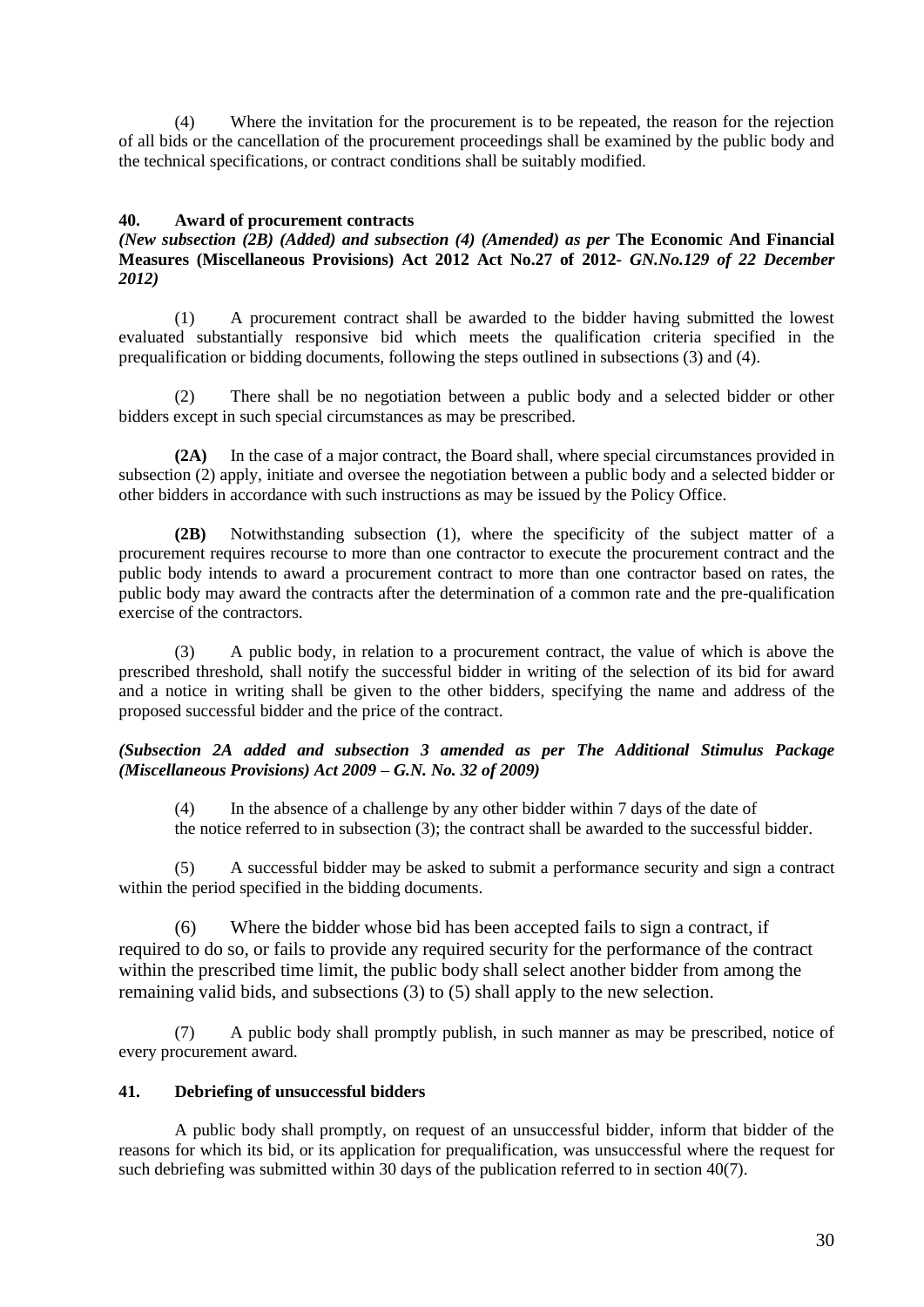## **42. Auditor's Certificate**

The auditor of every public body shall state in his annual report whether the provisions of this Part has been complied with.

## **PART VI - CHALLENGE AND APPEAL**

## **43. Challenge**

*(Subsection (1) (Amended) as per* **The Economic And Financial Measures (Miscellaneous Provisions) Act 2012 Act No.27 of 2012-** *GN.No.129 of 22 December 2012)*

(1) A bidder who claims to have suffered, or to be likely to suffer, loss or injury due to a breach of a duty imposed on a public body or the Board by this Act may, subject to subsections (2) and (3),challenge the procurement proceedings before the entry into force of the procurement contract.

(2) A challenge shall be in writing to the Chief Executive Officer of the public body concerned and identify the specific act or omission alleged to contravene this Act.

- (3) A challenge shall not be entertained unless it is submitted
	- *(a)* in the case of a challenge under section 24(12) or 40(4), within the time specified in the relevant subsection; or
	- *(b)* in any other case within such time as may be prescribed.

(4) Unless the challenge is resolved, the Chief Executive Officer of the public body shall suspend the public procurement proceedings and shall, within such time period as may be prescribed, issue a written decision, stating his reasons, and, if the challenge is upheld, indicating the corrective measures to be taken.

## **44. Independent Review Panel**

*(Subsection 44(1)(a) and (b)(Repealed) and (Replaced), Subsection 44(1)(c) (Added), Subsection (1A) (Repealed) and (Replaced) , new Subsection 44(1B) and 44(1C) (Added) and Subsection 44 (4) (Amended) as per GN 111 of 14 December 2013)*

*(Subsection (1)(b) (Amended), subsection (1A) (Added) , subsection (2) (Repealed) and (Replaced) and subsection (4)\_(Amended) as per* **The Economic And Financial Measures (Miscellaneous Provisions) Act 2012 Act No.27 of 2012-** *GN.No.129 of 22 December 2012)*

- (1) There shall be an Independent Review Panel which shall consist of
	- *(a)* a Chairperson;
	- *(b)* a Vice-Chairperson; and
	- (c) 4 other persons.

having wide experience in legal, administrative, economic, financial, engineering, scientific or technical matters and appointed by the President of the Republic, acting in accordance with the advice of the Prime Minister, tendered after the Prime Minister has consulted the Leader of the Opposition, on such terms and conditions as the Prime Minister thinks fit.

(1A) (a) The Review Panel shall sit in one or 2 divisions.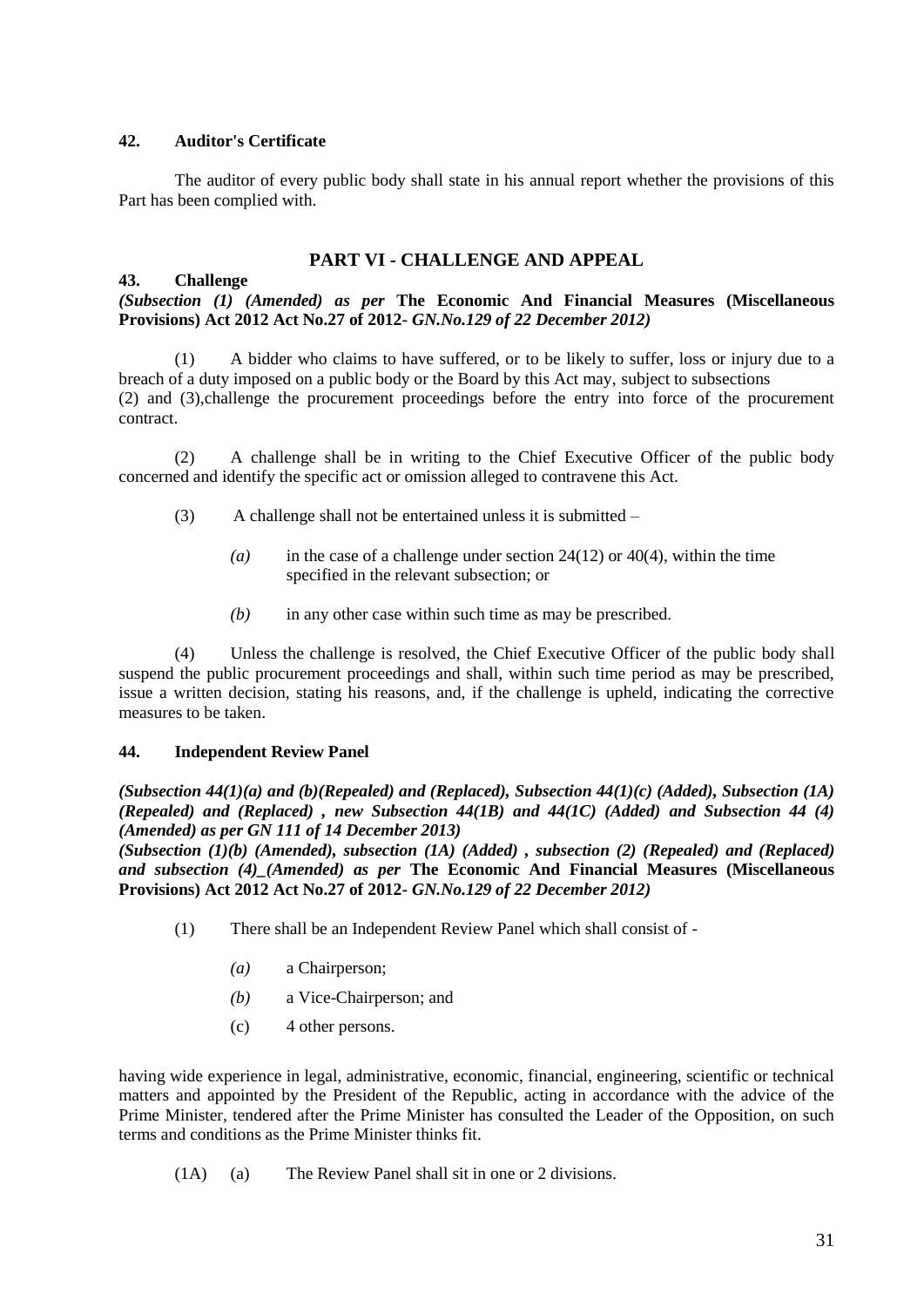(b) A division shall consist of the Chairperson or Vice-chairperson and 2 other members selected by the Chairperson.

(c) A decision of a division shall be considered to be the decision of the Review Panel.

(1B) (a) At any meeting of the Review Panel, the Chairperson or the Vice-chairperson and 2 other members shall constitute a quorum.

(b) In the absence of the Chairperson at a meeting of the Review Panel, the Vicechairperson shall act as Chairperson of the meeting.

(c) In the absence of the Chairperson and Vice-chairperson at a meeting of the Review panel, the members present shall elect a member to act as Chairperson of the meeting.

- (1C) (a) There shall be a Secretary of the Review Panel who shall be a public officer.
	- (b) The Secretary of the Review Panel shall be under the administrative control of the Chairperson of the Review Panel.

(2) Every member shall hold office for a period not exceeding 3 years and shall be eligible for reappointment for one further term.

(3) The President shall, on the advice of the Prime Minister, at any time terminate the appointment of a member who has been guilty of -

- *(a)* any misconduct, default or breach of trust in the discharge of his duties;
- *(b)* an offence of such nature as renders it desirable that his appointment should be terminated.

(4) The Review Panel shall, subject to section 45, seek to avoid formality in its proceedings and shall conduct them in such manner as may be prescribed.

#### **45. Right of review**

*(Subsection 45(2)(b) (Repealed) and (Replaced), subsection 45(ba) (Repealed), subsections 45(2A) and 45(2B) (Repealed), 45(3)(d) (Added), 45(4) (Repealed) and (Replaced) and 45(7) (Amended) as per* **The Economic And Financial Measures (Miscellaneous Provisions) Act 2013 Act No.27 of 2013-** *GN.No.111 of 14 December 2013)*

*(Subsection (1)(c) (Repealed) and (Replaced), subsection (2) new paragraph (ba) (Added), new subsection (2A and 2B)(Added), subsection 3 new paragraph (c) (Added) and subsection (8) (Repealed) and (Replaced) as per* **The Economic And Financial Measures (Miscellaneous Provisions) Act 2012 Act No.27 of 2012-** *GN.No.129 of 22 December 2012)*

(1) An unsatisfied bidder shall be entitled to ask the Review Panel to review the procurement proceedings where -

- *(a)* the Chief Executive Officer of the public body does not issue a decision within the time specified in section 43(4);
- *(b)* he is not satisfied with the decision; or
- *(c)* after the entry into force of the procurement contract, the value of which is above the threshold prescribed by regulations but does not exceed the prescribed threshold referred to in section 40(3), he is not satisfied with the procurement proceedings on a ground specified in section 43(1).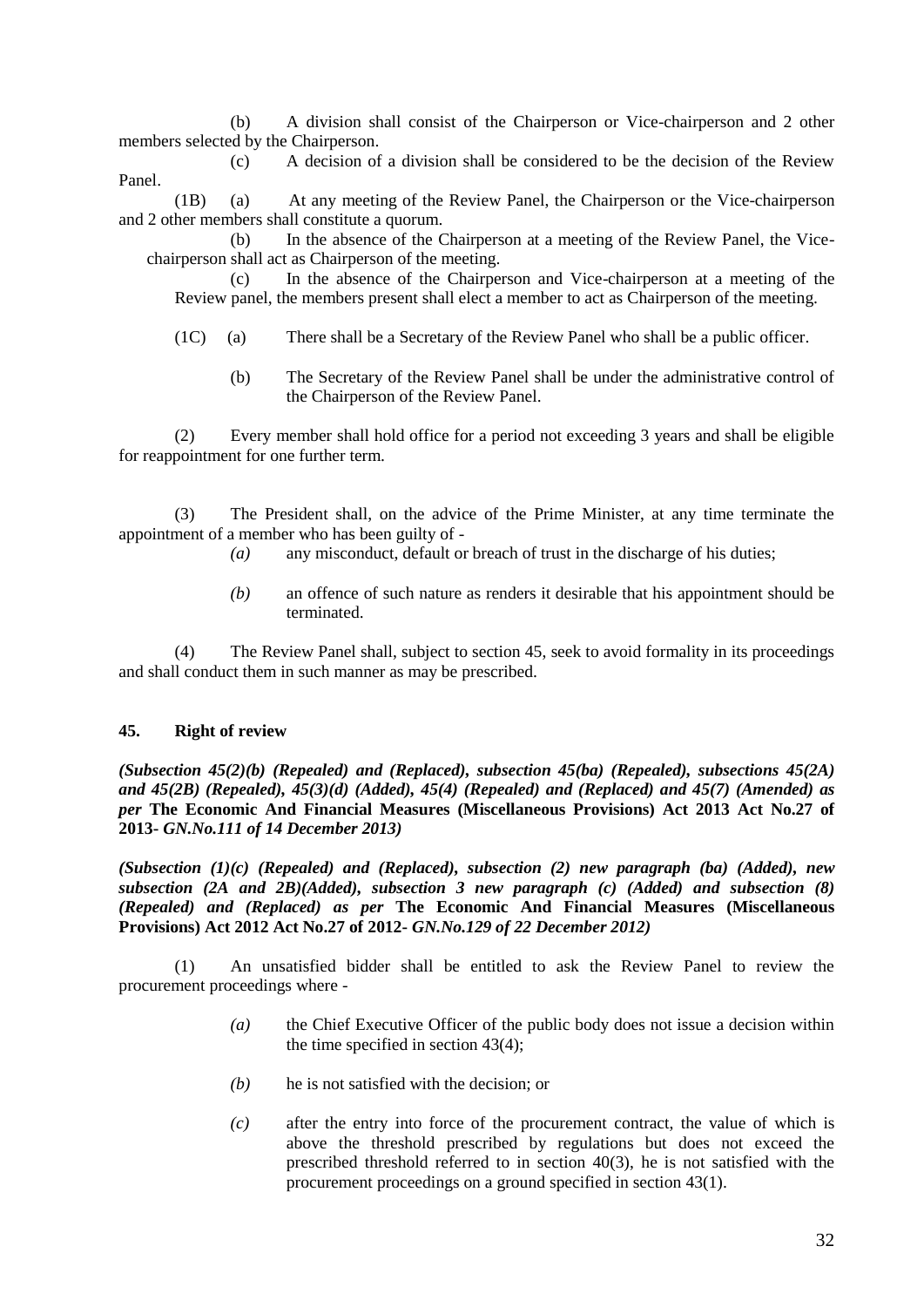- (2) An application for review under subsection (1) shall
	- *(a)* be in writing;
	- *(b)* specify the precise reasons for making the application; and
	- (c) be made within such time as may be prescribed.
- (3) *(a)* An applicant for a review shall be required to make a deposit as may be prescribed for filing the application.
	- *(b)* Where the Review Panel determines that the application was frivolous, the deposit made shall be forfeited.
	- *(c)* An applicant shall pay a non-refundable fee for processing the application in such amount, within such time and in such manner as may be prescribed.
	- *(d)* Where the Review Panel determines that there is no merit in the application, 50 per cent of the deposit under paragraph (a) shall be forfeited.

(4) Subject to subsection (5), where an application for review is made in accordance with this section, the Review Panel shall, on being satisfied *ex-facie* the application that there is a *prima facie* case for review, order the suspension of the procurement proceedings until the appeal is determined by the Review Panel.

(5) The suspension provided by subsection (4) shall not apply where the public body certifies that urgent public interest considerations require the procurement proceedings to proceed.

(6) A certificate issued by a public body pursuant to subsection (5) shall expressly state the grounds of the urgent public interest considerations and shall be made a part of the record of the public procurement proceedings.

(7) A certificate issued by a public body pursuant to subsection (5) shall be binding on the Review Panel and the procurement proceedings shall proceed.

(8) The Review Panel shall make a decision under this section within such period as may be prescribed.

(9) Where the procurement proceedings have not been suspended under subsection (5), and the application for review of an unsatisfied bidder is determined in his favour, the Review Panel shall award him compensation limited to the recovery of the costs of bid preparation and participation in the procurement proceedings.

(10) The Review Panel may dismiss an application for review or may, if it determines that there is merit in it, order one or more of the following remedies -

- *(a)* prohibit the public body from acting or deciding in an unauthorised manner or from following an incorrect procedure;
- *(b)* recommend the annulment in whole or in part of any unauthorised act or decision of the public body;
- *(c)* recommend a re-evaluation of the bids or a review of the decision for an award, specifying the grounds for such recommendation; or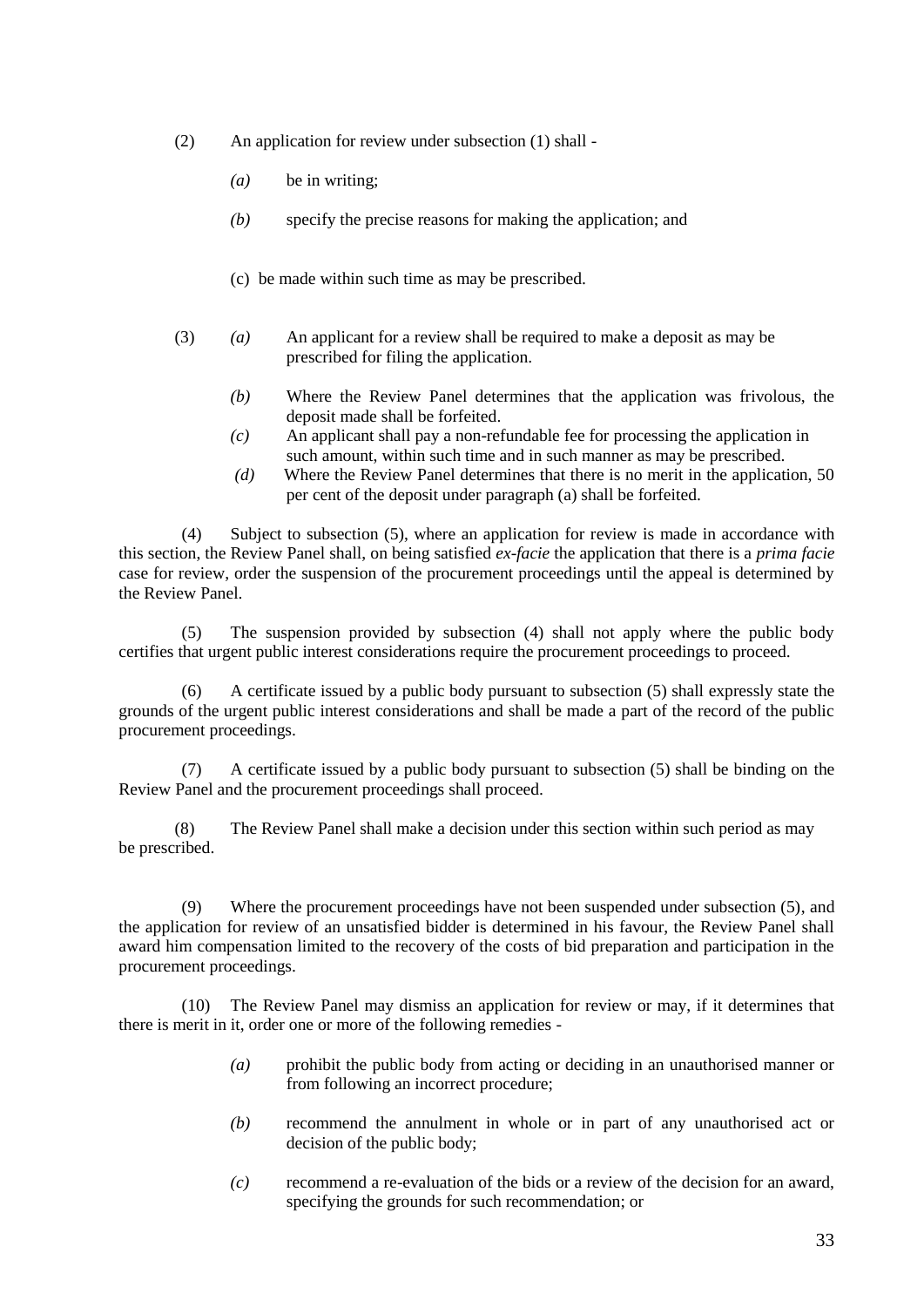*(d)* recommend payment of reasonable costs incurred in participating in the bidding process where a legally binding contract has been awarded which, in the opinion of the Review Panel, should have been awarded to the applicant.

## **PART VII-PROCUREMENT CONTRACTS**

#### **46. Contents of contracts**

(1) A procurement contract shall include the terms and conditions that are set out in the bidding documents or request for proposals as well as -

- *(a)* the names, addresses and telephone and fax numbers, of the contact persons of the parties to the contract;
- *(b)* the scope of the work;
- *(c)* the order of priority of contract documents;
- *(d)* the contract price or its mode of determination;
- *(e)* the conditions of acceptance;
- *(f)* the conditions and mode of payment;
- *(g)* the modalities of 'force majeure';
- *(h)* the price adjustment mechanisms;
- *(i)* the provisions for termination of the contract;
- *(j)* the procedure for dispute resolution; and
- $(k)$  the applicable law.

(2) Any amendment to the contract, other than changes which do not alter the basic nature or scope of the contract, shall be expressly agreed by the parties in writing.

(3) An amendment to the contract that will increase the contract value by more than 25 percent shall require fresh procurement proceedings except where the amendment must be effected for a reason specified in section 25(2) (c) or (d).

(4) No formal amendment of the contract shall be required where the public body wishes to make a variation or invokes a contract price adjustment which is expressly authorised in the contract.

(5) There shall be included in every procurement contract a clause ensuring –

(a) rates of remuneration and other conditions of work of the workers engaged in the execution of the contract that are not less favourable that those established for work of the same character in the trade concerned –

(i) by collective agreement applying to a substantial proportion of the workers and employers in the trade concerned;

(ii) by arbitration awards; or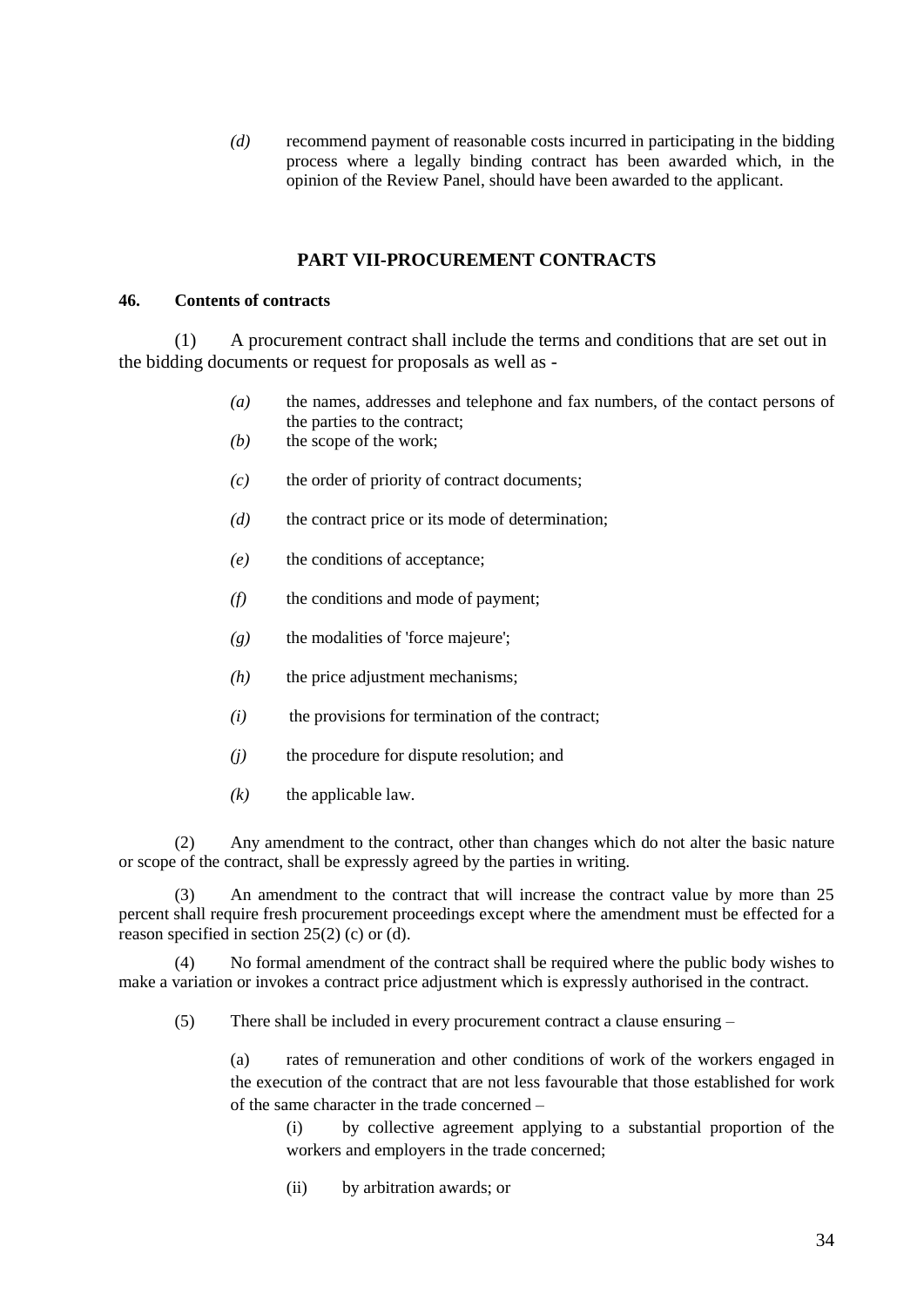(iii) by Remuneration Regulations made under the Employment Relations Act 2008;

(b) where remuneration and conditions of work are not regulated in a manner referred to in (a), rates of remuneration and other conditions of work which are not less favourable than the general level observed in the trade in which the contractor is engaged by employers whose general circumstances are similar.

(6) No contractor shall be entitled to any payment in respect of work performed in the execution of the procurement contract unless he has, together with his claim for payment, filed a certificate –

- (a) stating rates of remuneration and hours of work of the various categories of workers employed in the execution of the contracts;
- (b) stating whether any remuneration payable in respect of work done is due;
- (c) containing such other information as the public body administering the procurement contract may require to satisfy himself that the provisions of this Act have been complied with.

(7) Where the public body administering the procurement contract is satisfied that remuneration is still due to a worker employed on a public contract at the time the claim for payment is filed under subsection (2), he may, unless the remuneration is sooner paid by the contractor, arrange for the payment of the remuneration out of the money payable under the procurement contract.

(8) Except with the written consent of the public body administering the contract, no contractor shall transfer or assign a procurement contract.

(9) Every contractor shall display a copy of subsections (5), (6) (7) and (8) at the place at which the work required by the contract is performed.

(10) In this section, "worker" has the same meaning assigned to it under section 2 of the Employment Rights Act 2008.

*(Subsections 5, 6, 7, 8, 9 and 10 added after subsection 4 as per THE EMPLOYMENT RIGHTS ACT 2008 – Act No. 33 of 2008 – Second Schedule – Section 18(3) - Government Gazette No. 95 of 27 September 2008)*

#### **47. Payment**

(1) Subject to such specific terms of a procurement contract, as may be prescribed, payment shall be made on the basis of the submission of a proper invoice.

(2) Payments due to a supplier shall be made in accordance with the deadlines set out in the procurement contract and the supplier shall be compensated for late payment by payment of interest in accordance with the rate specified in the contract or, if no such rate is specified, at the legal rate.

#### **48. Termination and breach**

Notwithstanding any other enactment -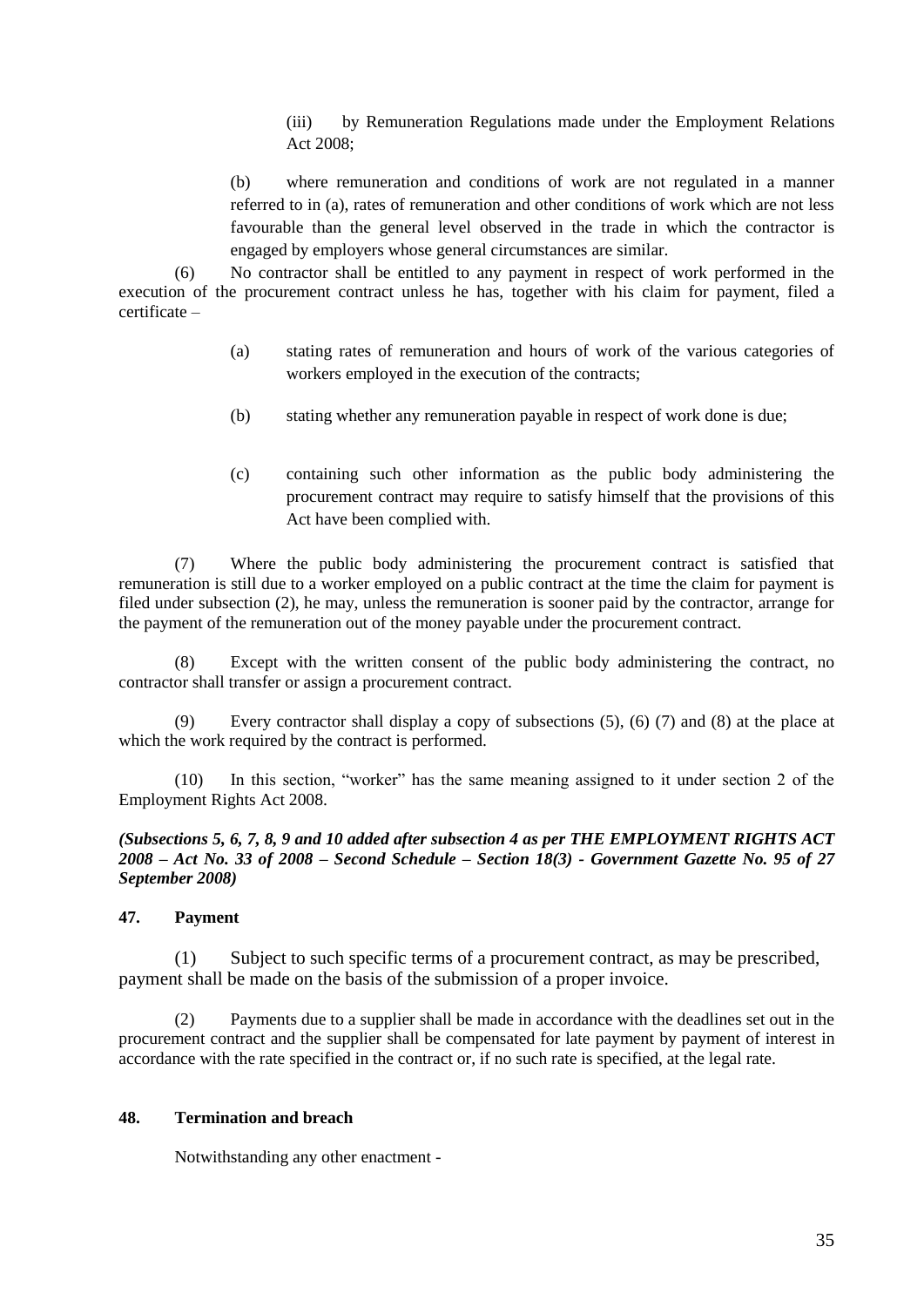- *(a)* a public body may terminate a procurement contract for its convenience at any time upon a determination that because of changed circumstances the continuation of the contract is not in the public interest; and
- *(b)* upon such a termination, the contractor will be entitled to reimbursement of expenses incurred in the performance of the contract, but will not be entitled to recover anticipated profits on the completion of the contract.

## **PART VIII-PROCUREMENT INTEGRITY**

## **49. Artificial division**

No public body may artificially divide the modalities of procurement in such a way as to avoid any monetary thresholds laid down in this Act or in an instrument drawn up pursuant to this Act.

## **50. Duties of public bodies**

(1) Every public body shall be responsible for ensuring that procurement functions are carried out by persons trained and knowledgeable in procurement, in accordance with guidelines and qualification requirements prescribed or laid down by the Policy Office.

- (2) Every public body shall
	- *(a)* engage in procurement planning with a view to achieving maximum value for public expenditure and the other objectives of this Act;
	- *(b)* make an annual plan for budgeting purposes and plan each step of procurement for major contracts in such manner as may be prescribed.

(3) Every public body shall record and preserve all documentation relating to any procurement proceedings in such manner as may be prescribed.

(4) Subject to this Act, all documents, notifications, decisions and other communications referred to in this Act shall be in writing.

(5) Where it is so prescribed, a public body may authorise the use of other forms of communication, including electronic communication, for publication of invitations to bid, transmission of bidding documents, submission of bids, conclusion of contracts and processing of payment.

(6) Where other means of communication are used in accordance with subsection (5), the public body shall ensure that -

- *(a)* a record of the content of the communication is preserved;
- *(b)* an adequate level of security and confidentiality is provided;
- *(c)* the bidders' access to the records of the procurement proceedings is preserved; and
- *(d)* any other requirement of this Act is complied with.

## **51. Conduct of public officials**

(1) A public official involved in planning or conducting public procurement proceedings or contract administration, shall -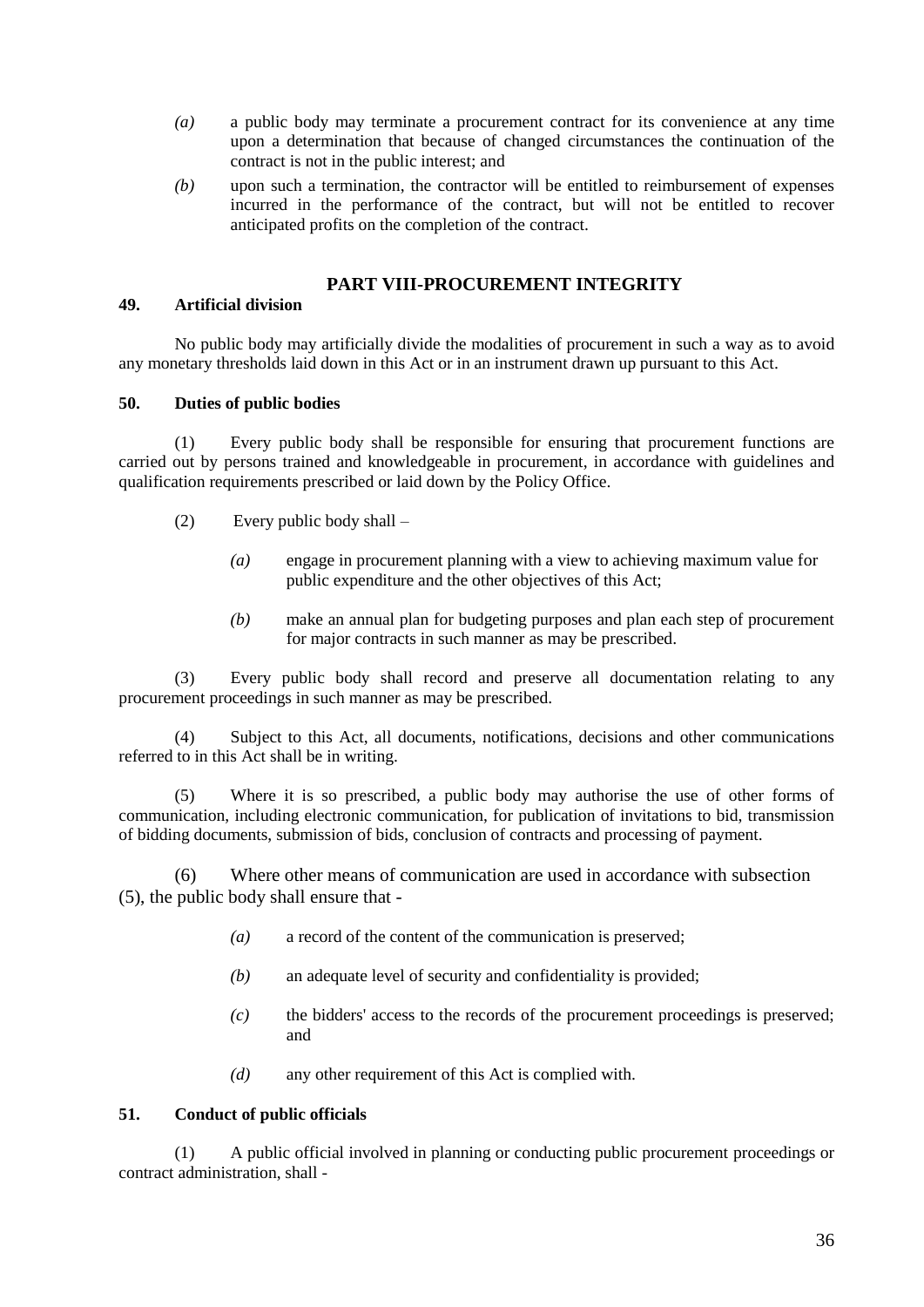- *(a)* discharge his duties impartially so as to ensure fair competitive access to procurement by suppliers;
- *(b)* act in the public interest, and in accordance with the objectives and procedures set out in this Act;
- *(c)* avoid conflicts of interest, and the appearance of conflicts of interest, in carrying out his duties and conducting himself;
- *(d)* not commit or abet any corrupt or fraudulent practice, including the solicitation or acceptance of improper inducements;
- *(e)* keep confidential any information that comes into his possession relating to procurement proceedings and to bids, including bidders' proprietary information;
- *(f)* for a period of 2 years after leaving the public service not accept a position of authority in any private concern with which he had official dealings; and
- *(g)* declare his assets in such manner as may be prescribed.
- (2) (a) No public official, or his close relative, shall participate as a bidder in procurement proceedings of that public body and no award of a procurement contract shall be made directly to such official or to any body in which he or his close relative, is employed in a management capacity or has a substantial financial interest.
	- *(b)* In the subsection, "close relative" includes spouse, child, grandchild or parent.

## **52. Conduct of bidders and suppliers**

(1) A bidder or a supplier shall not engage in or abet any corrupt or fraudulent practice, including the offering or giving, directly or indirectly, of improper inducements, in order to influence a procurement process or the execution of a contract, including interference in the ability of competing bidders to participate in procurement proceedings.

(2) A bidder or a supplier shall not engage in any coercive practice threatening to harm, directly or indirectly, any person or his property to influence his participation in a procurement process, or affect the execution of a contract.

(3) A bidder shall not engage in collusion, before or after a bid submission, designed to allocate procurement contracts among bidders, establish bid prices at artificial non-competitive levels or otherwise deprive a public body of the benefit of free and open competition.

(4) A public body shall reject a bid if the bidder offers, gives or agrees to give an inducement referred to in subsection (1) and promptly notify the rejection to the bidder concerned and to the Policy Office.

(5) (a) Subject to paragraph (b), a bidder or supplier who is responsible for preparing the specifications or bidding documents for, or supervising the execution of a procurement contract, or a related company of such a bidder or supplier, shall not participate in such bidding.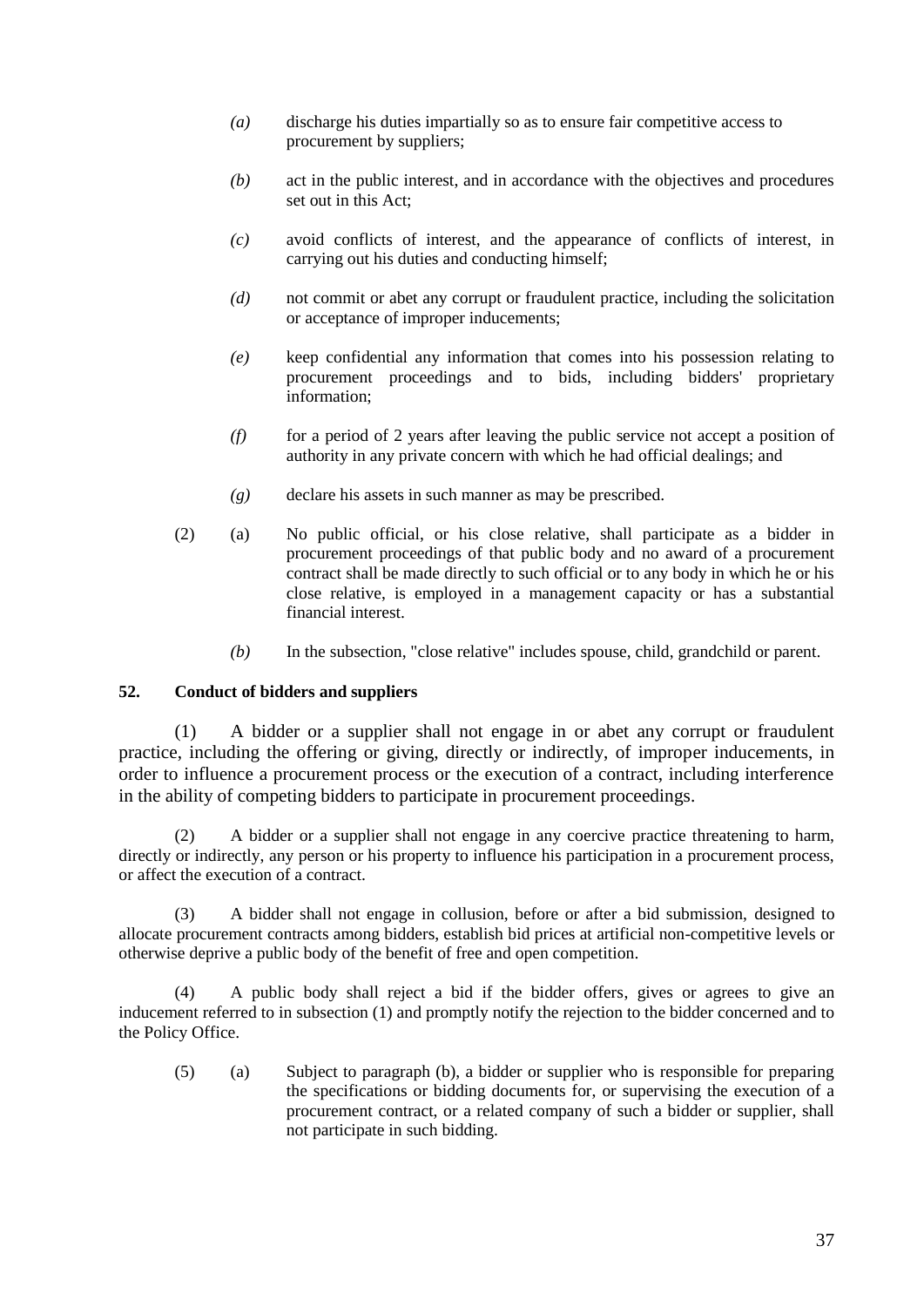*(b)* Paragraph (a) shall not apply to the several bodies (consultants, contractors or suppliers) that together may be performing the supplier's obligations under a turnkey or design-build contract.

#### **53. Suspension and debarment of bidders and suppliers**

(1) Subject to subsection (2), the Policy Office may, under such conditions as may be prescribed, suspend or debar a potential bidder or supplier from participation in procurement on the following grounds -

- *(a)* supplying false information in the process of submitting a bid or prequalification application;
- *(b)* collusion between the bidders or a bidder and a public official concerning the formulation of any part of the bidding documents;
- *(c)* interference by a supplier with the participation of competing bidders;
- *(d)* misconduct relating to the submission of bids, including corruption, price fixing, a pattern of under-pricing bids, breach of confidentiality, misconduct relating to execution of procurement contracts, or any other misconduct relating to the responsibilities of the bidder or supplier;
- *(e)* conviction for an offence relating to obtaining or attempting to obtain a procurement contract; or
- *(f)* conviction for an offence related to dishonesty or fraud in his professional activity.

(2) A suspension or debarment of a bidder or supplier under subsection (1) shall not be effected unless the Policy Office -

- *(a)* reviews and considers the factual record developed by the public body that proposes the action;
- *(b)* gives reasonable notice to the bidder or supplier involved of the basis for the proposed action; and
- *(c)* gives reasonable opportunity to the bidder or supplier to respond to the proposed action.
- (3) A period of debarment under subsection (1) shall not exceed 5 years.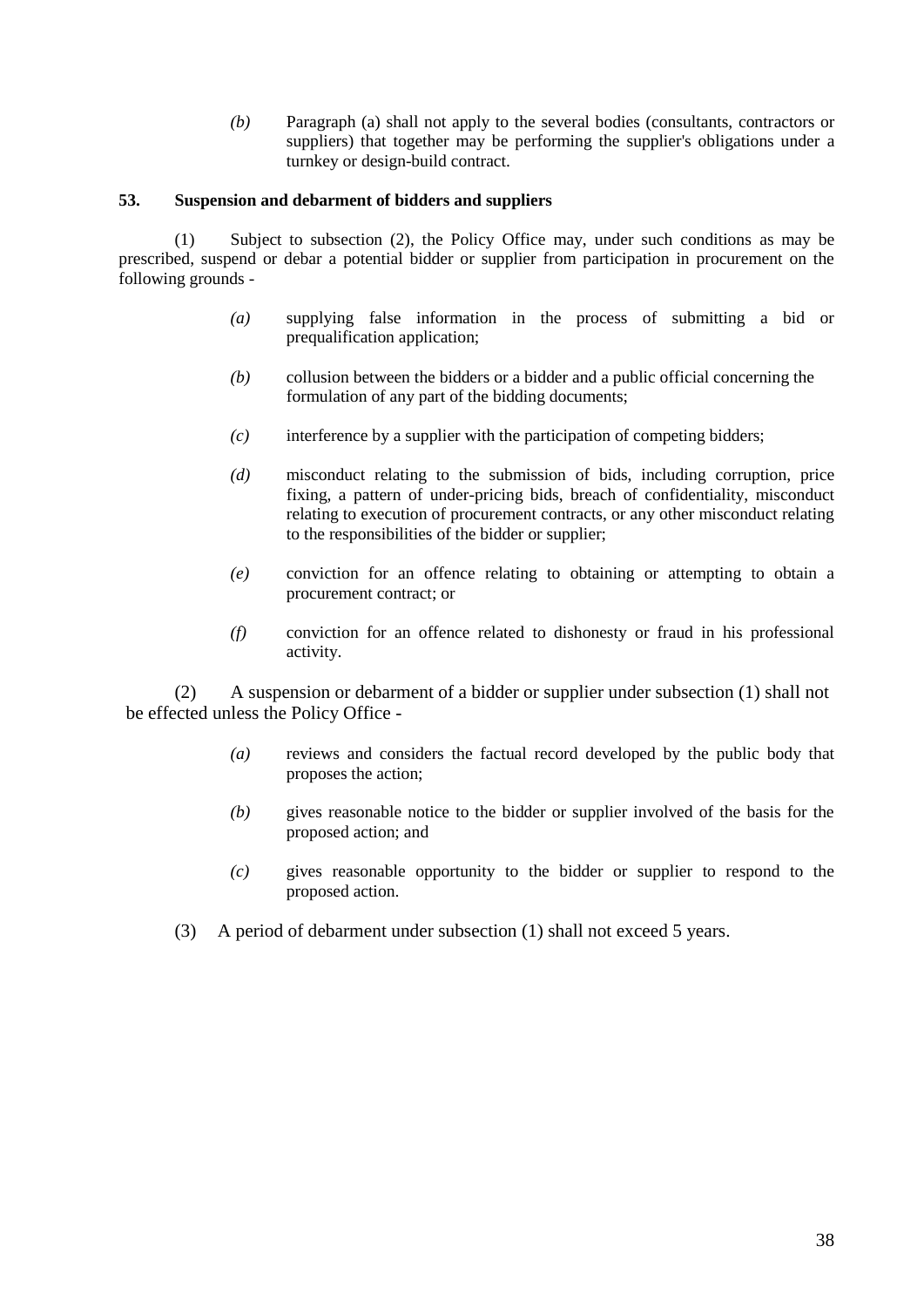## **PART IX - MISCELLANEOUS**

#### **54. Oath of office**

Every member and officer shall, on assumption of duty, take such oath as may be prescribed.

#### **55. Disclosure of interest**

A member or officer having any direct or indirect interest in any matter brought before the Policy Office, the Board or the Review Panel -

- *(a)* shall immediately inform the Director or the Chairperson, as the case may be; and
- *(b)* shall not participate in the deliberations or any part of the decision-making process in relation to that matter.

#### **56. Declaration of assets**

(1) Subject to subsection (2), every member and officer shall file with the Secretary to the Cabinet a declaration of his assets and liabilities in such form and manner as may be prescribed -

- *(a)* within 30 days of his appointment and
- *(b)* on the termination of his appointment.

(2) Where, subsequent to a declaration made under subsection (1), the state his assets or liabilities is so altered as to be reduced or increased in value by not less than 500,000 rupees, the member or officer shall make a fresh declaration.

(3) No declaration of assets filed under this section shall be disclosed to any person except with the express consent of the member or officer concerned or by order of a Judge on reasonable cause shown.

#### **57. Funds**

The Policy Office, the Board and the Review Panel shall derive their funds from the Consolidated Fund and from any fees and charges levied by the respective institutions.

#### **58. Undue influence**

Any person who directly or indirectly, in any manner, influences, or attempts to influence, any member or public official or any member of the Policy Office, the Board, the Review Panel or a public body in the performance of his duties under this Act, shall commit an offence.

#### **59. Immunities**

No action shall lie against the Policy Office, the Board or the Review Panel, or any member or officer, for any act or omission, except in so far as the act or omission complained of was done in bad faith.

#### **60. Offences**

Any person who contravenes this Act shall commit an offence and shall, on conviction, be liable to a fine not exceeding 50,000 rupees and to penal servitude for a term not exceeding 8 years.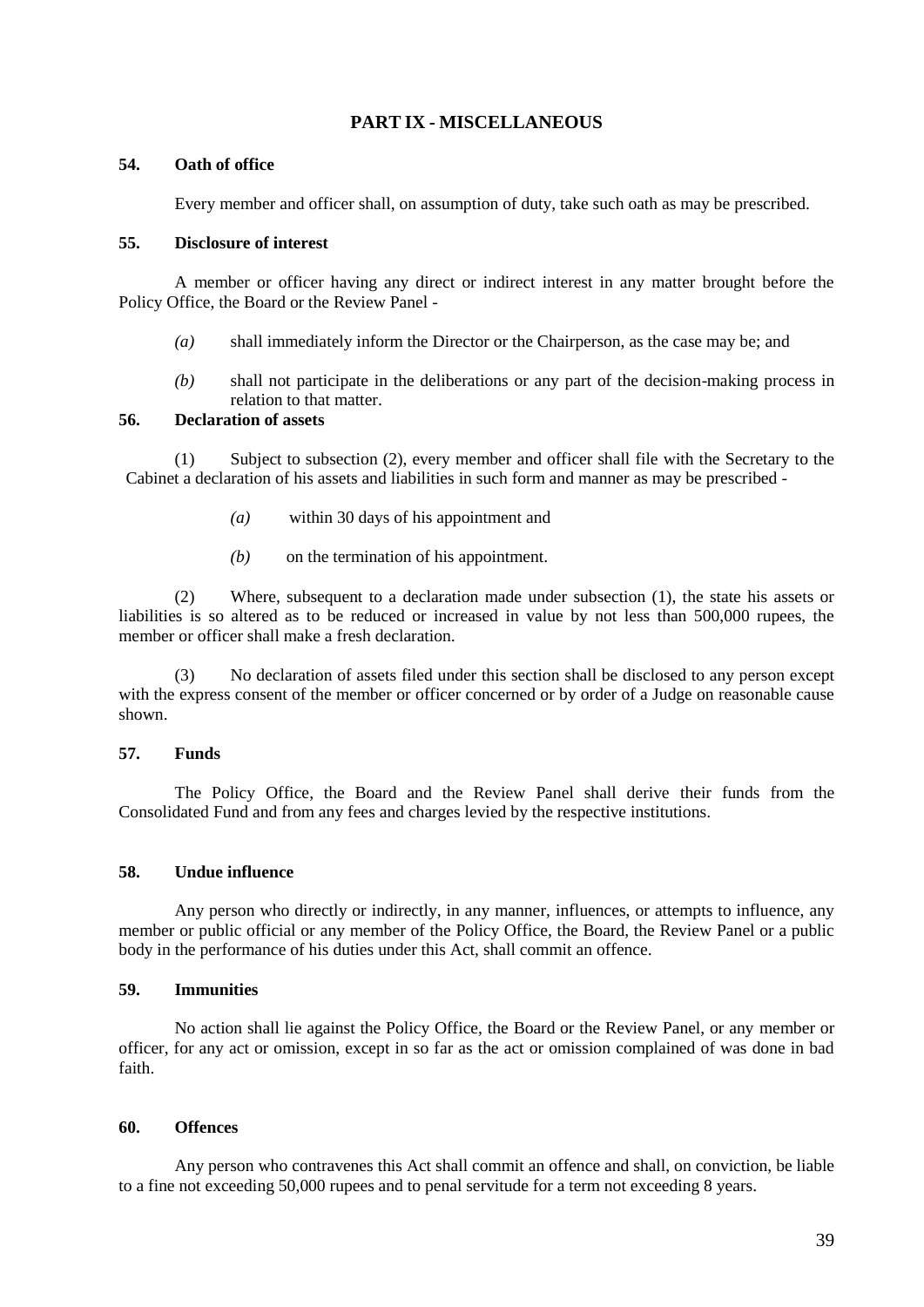#### **61. Regulations**

(1) The Minister may, on the recommendation of the Policy Office, make such regulations as it thinks fit for the purpose of this Act.

- (2) Regulations made under subsection (1) may provide for
	- *(a)* detailed procedures;
	- *(b)* competent authorities;
	- *(c)* operational thresholds;
	- \*(d) an alternative procurement method where any of the procurement methods referred to in section 15(1) is not considered appropriate for any specific procurement;

*\*(New part 2(d) added to Section 61 as per Finance Act July 2008)*

- *(e)* time limits and other deadlines; and
- *(f)* the levying of fees or charges by the Policy Office, the Board or the Review Panel; and
- *(g)* the amendment of the Schedule.

(3) Regulations made under subsection (1) may provide that any person who contravenes them shall commit an offence and shall, on conviction, be liable to a fine not exceeding 10,000 rupees and to imprisonment for a term not exceeding 2 years.

#### **62. Repeal**

The Central Tender Board Act is repealed.

#### **63. Consequential amendments**

(1) The Public Private Partnership Act 2004 is amended in section 2, by deleting the definition of "Board" and replacing it by the following new definition -

"Board" has the same meaning as in the Public Procurement Act;

(2) Section 128 of the Local Government Act 2003 is repealed.

#### **64. Transitional provisions**

(1) Every act done by, or in relation to, the Central Tender Board established under the repealed Act shall be deemed to have been done, or commenced, as the case may be, under this Act.

(2) Any tender invited under the repealed Act, shall be deemed to have been invited as required under this Act.

(3) Any tender or contract that was approved under the repealed Act shall be deemed to have been approved under this Act.

(4) In this section, "repealed Act" means the Act referred to in section 62.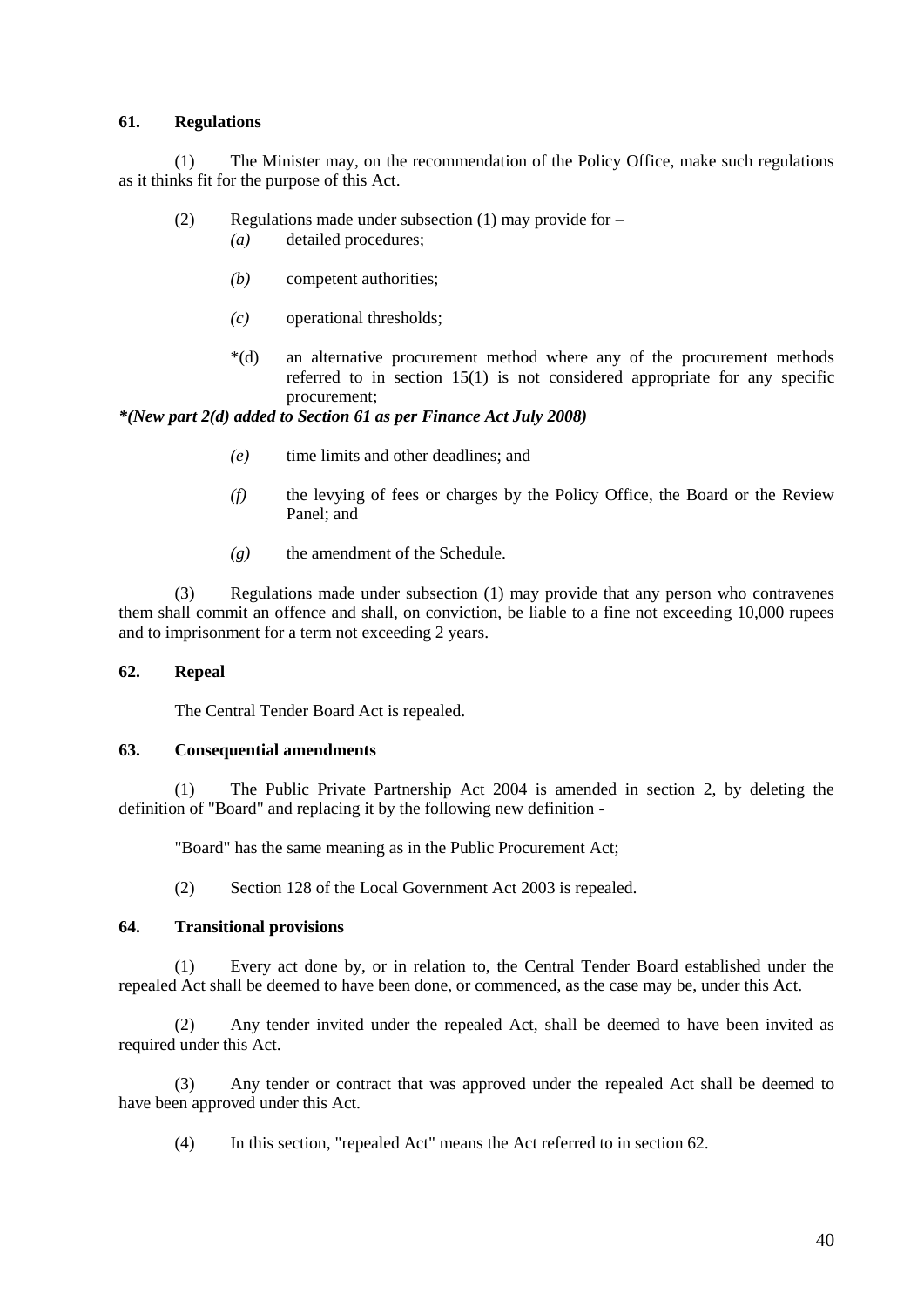#### **65. Commencement**

This Act shall come in operation on a date to be fixed by Proclamation.

Passed by the National Assembly on the twelveth day of December two thousand and six.

**R.R. DOWLUTTA** Clerk of the National Assembly

*(Part I to V of the schedule to the Act have been amended as per Finance Act 2009 (G.G. No. 69 of 30 July 2009)*

## **SCHEDULE**

*[Section 2]*

Column 1 Column 2 Column 3 **Public body Type of contract Prescribed amount**

## **PART I**

| <b>Local Authorities</b>                                            | All Contracts | Rs 15 million |
|---------------------------------------------------------------------|---------------|---------------|
| <b>Mauritius Qualifications Authority</b>                           | All Contracts | Rs 15 million |
| Rodrigues Regional Assembly                                         | All Contracts | Rs 15 million |
| Other parastatal bodies not specified<br>in Parts II, III, IV and V | All Contracts | Rs 15 million |

**Part II of the schedule to the Act has been amended as per G.N. No. 241 of 2013 and (The Open University of Mauritius Act 2010) (Act No. 2 of 2010)** *–State House (Proclamation No. 31 of 2012)*

#### **PART II**

| Ministries/Government Departments             | All Contracts | Rs 50 million |
|-----------------------------------------------|---------------|---------------|
| <b>Beach Authority</b>                        |               |               |
| Farmer's Service Corporation                  |               |               |
| <b>Financial Services Commission</b>          |               |               |
| <b>Gambling Regulatory Authority</b>          |               |               |
| <b>Irrigation Authority</b>                   |               |               |
| Knowledge Parks Ltd                           |               |               |
| Mahatma Gandhi Institute                      |               |               |
| Mauritius Educational Development Company Ltd |               |               |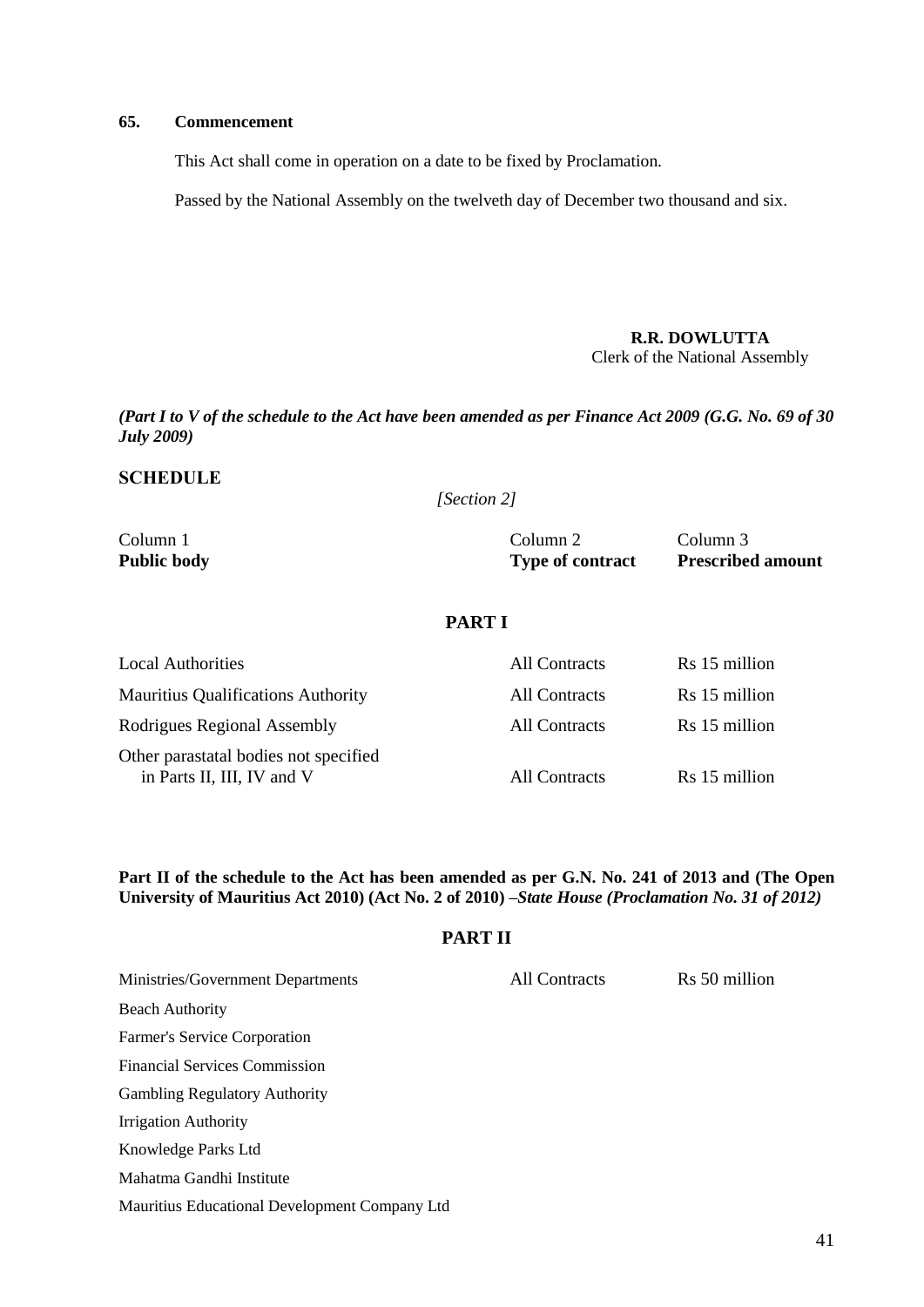Mauritius Film Development Corporation Mauritius Institute of Health Mauritius Institute of Training and Development Mauritius Meat Authority Mauritius Oceanography Institute Mauritius Standards Bureau Mauritius Tourism Promotion Authority National Computer Board Open University of Mauritius Private Secondary Schools Authority Public Officers' Welfare Council Rodrigues Educational Development Company Ltd Sir Seewoosagur Ramgoolam Botanical Garden Trust Small Enterprises and Handicraft Development Authority Sugar Industry Labour Welfare Fund Sugar Planters Mechanical Pool Corporation Tea Board Tertiary Education Commission Tourism Authority University of Mauritius University of Technology, Mauritius

Column 1 Column 2 Column 3 Public body **Public body** Type of contract **Prescribed amount** 

## **PART III**

| Goods, Civil          |               |
|-----------------------|---------------|
| Engineering           |               |
| Works & Capital       |               |
| Goods                 | Rs 50 million |
|                       |               |
| Consultancy           |               |
| <b>Services</b>       | Rs 50 million |
|                       |               |
| <b>Other Services</b> | Rs 50 million |

Agricultural Marketing Board Mauritius Examinations Syndicate Outer Islands Development Corporation

## **PART IV**

All Contracts Rs 100 million